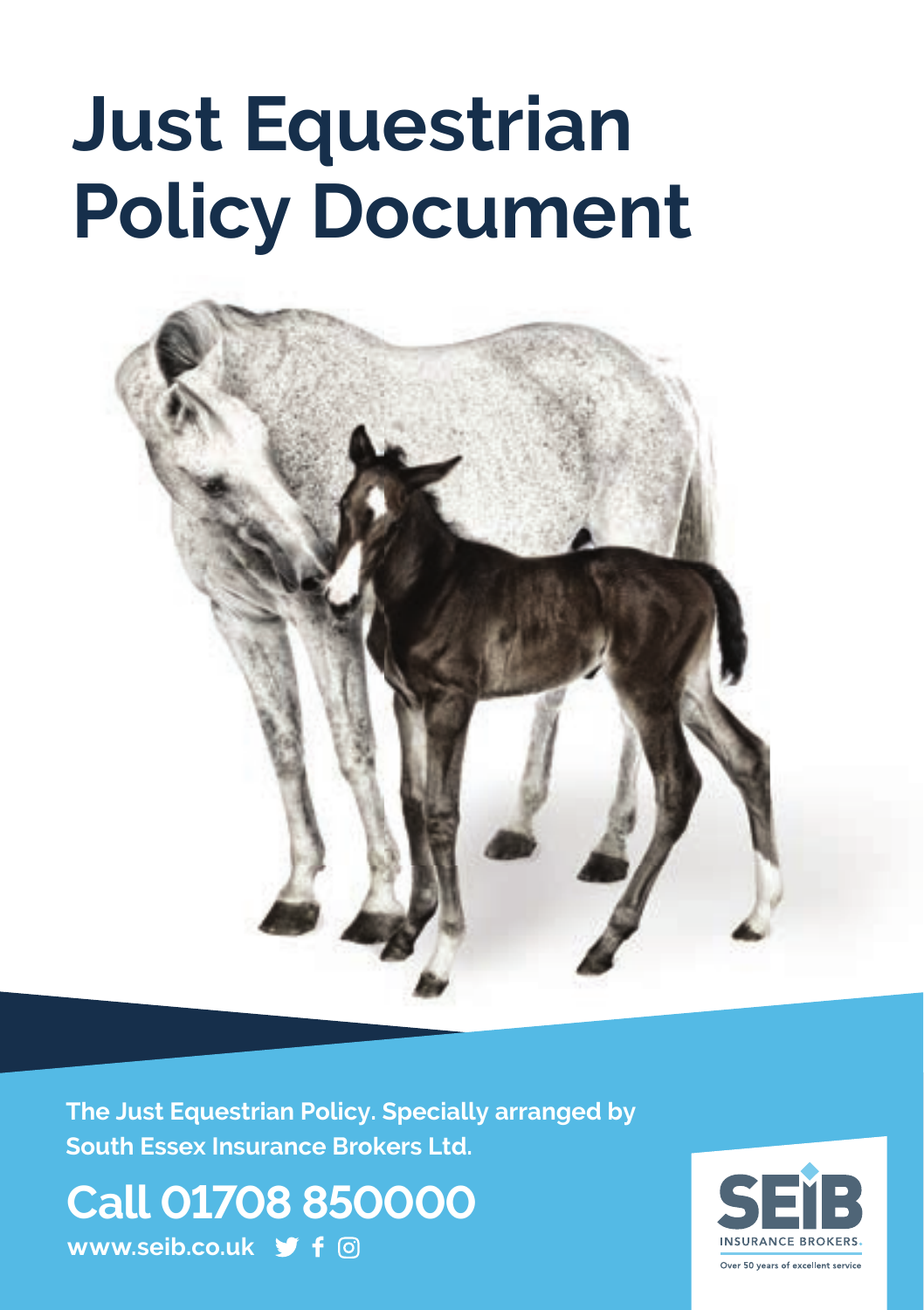# **Table of Contents**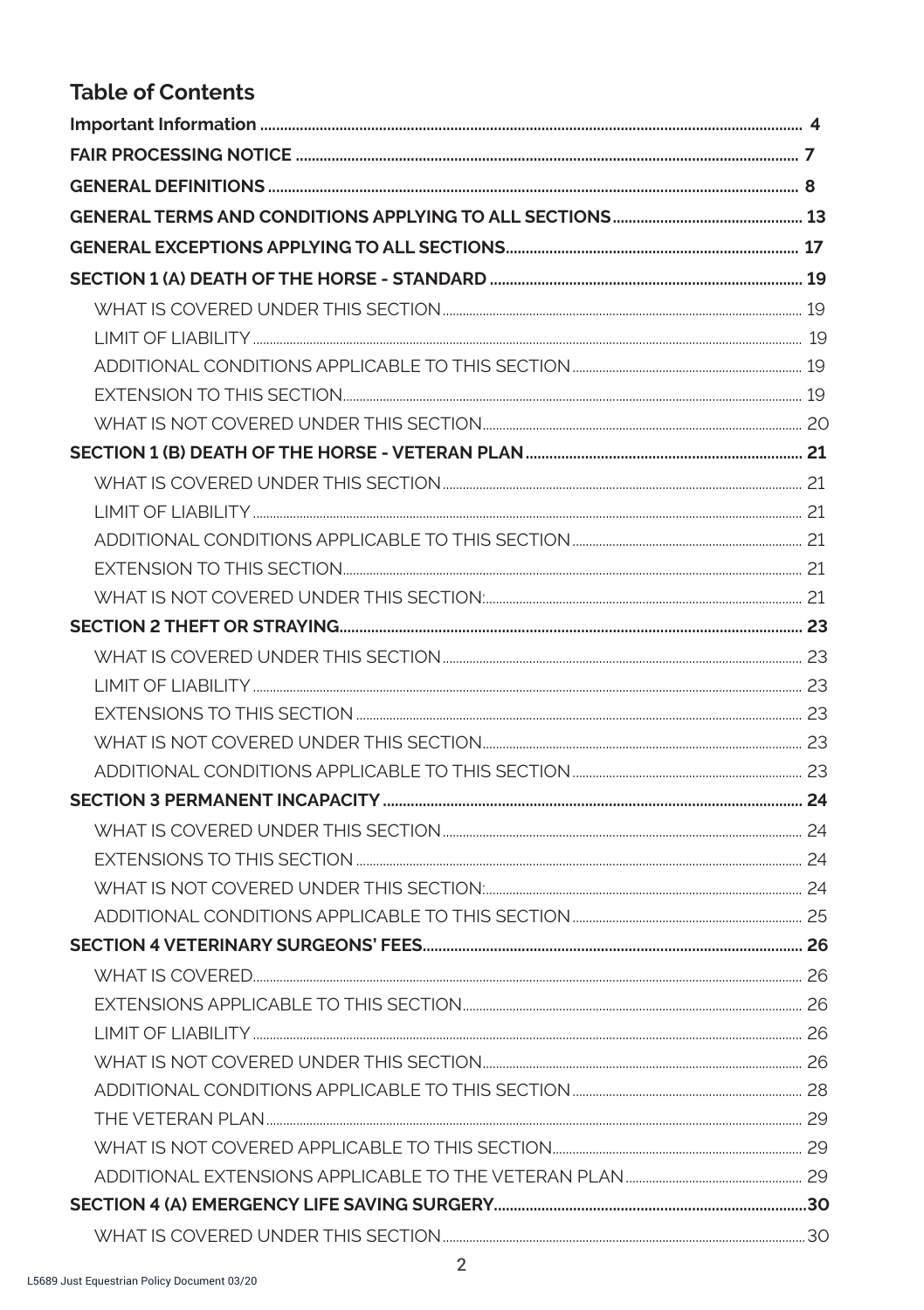| COMPLAINTS PROCEDURE 42 |  |
|-------------------------|--|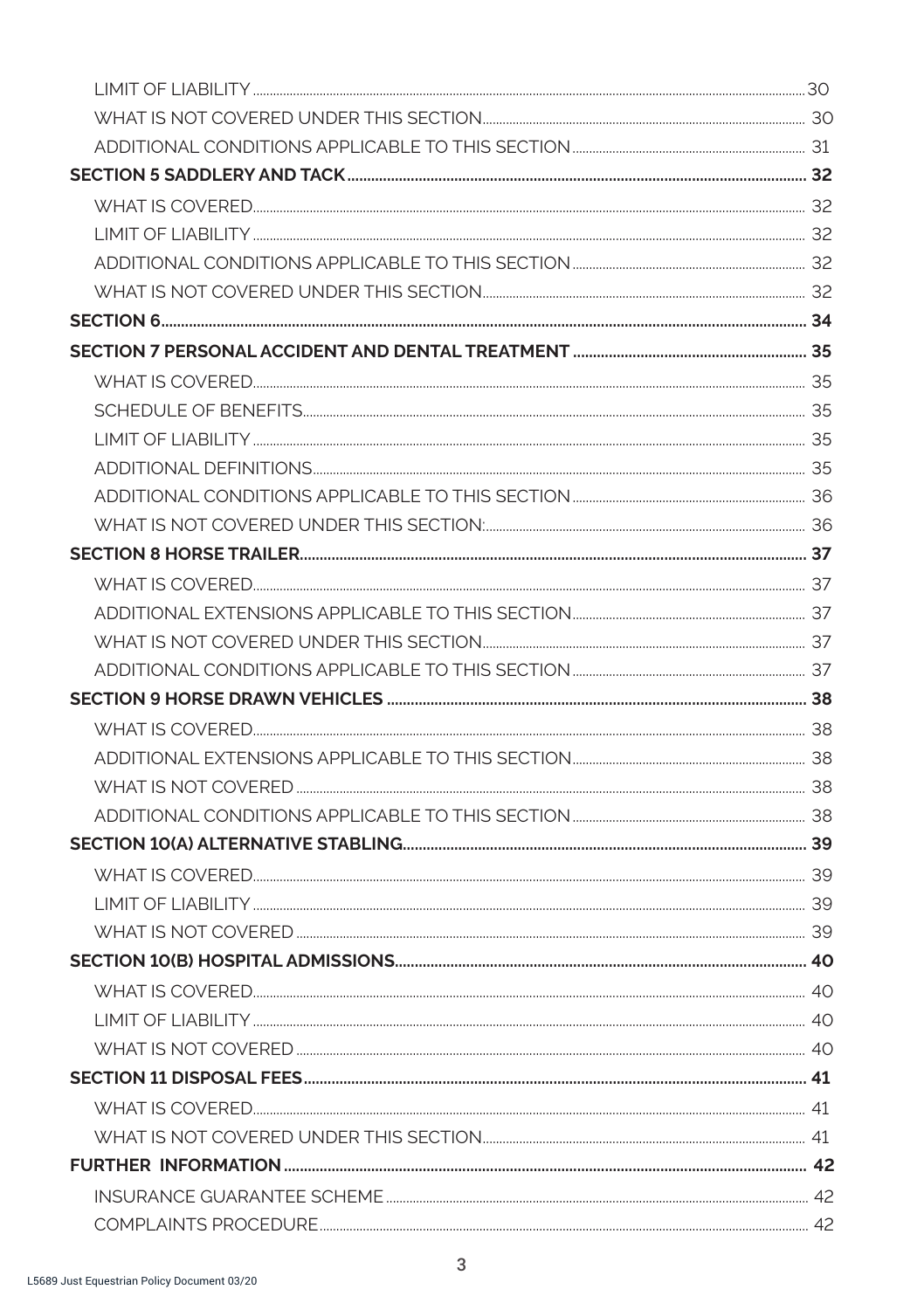# **Just Equestrian Policy Document**

# **Important Information**

# **INTRODUCTION**

This **Policy** is specially arranged by **SEIB** on **Our** behalf in accordance with the authorisation granted under the Contract Reference B0334SC3342020401 and any renewal thereof and amendments thereto.

This **Policy** consists of this document, the **Certificate of Insurance** and **Endorsements**, if any, all are to

be read as one contract. In this **Policy**, certain words or phrases are specially defined. In deciding to accept this **Policy** and in setting the terms and **Premium We** have relied on the information which **You** have provided to **Us**.

**We** will, in consideration of the payment of the **Premium**, insure **You**, subject to the terms and conditions of this **Policy**, during the **Period of Insurance** or any subsequent period for which **We** agree to accept payment of **Premium**.

Please read this **Policy** carefully and make sure that it meets **Your** needs. If any corrections are necessary **You** should contact **SEIB** through whom this **Policy** was arranged.

Please keep this **Policy** in a safe place – **You** may need to refer to it if **You** have to make a claim.

# **ABOUT SOUTH ESSEX INSURANCE BROKERS (SEIB)**

South Essex Insurance Brokers Limited (**SEIB**) is authorised and regulated by the Financial Conduct Authority (Firm Reference No 479477). **SEIB's** registered office is Beaufort House, Brunswick Road, Gloucester, GL1 1JZ. Registered in England No. 6317314.

# **ABOUT THE INSURER**

Syndicate 2003 is managed by Catlin Underwriting Agencies Limited.

Catlin Underwriting Agencies Limited is authorised by the Prudential Regulation Authority and regulated by the Financial Conduct Authority and the Prudential Regulation Authority (Firm Reference No. 204848). Further details can be found on the Financial Services Register at www.fca.org.uk.

Catlin Underwriting Agencies Limited registered office 20 Gracechurch Street, London, EC3V 0BG. Registered in England - Company Number 1815126.

# **VETERAN PLAN**

Please note that, if **Your Horse** is insured on the **Veteran Plan**, this will be stated on **Your Certificate of Insurance** and cover will be restricted to the **Veteran Plan** sections of the **Policy**. There is no cover for **Colic Surgery** under the **Veteran Plan** unless **You** have opted for the Colic Extension and it is shown as operative in **Your Certificate of Insurance**. If **Your Horse** is insured with **Us** prior to its 21st birthday **Your Horse** will be automatically transferred onto the **Veteran Plan** following its 26th birthday. **We** reserve the right to transfer **Your Horse** to the **Veteran Plan**  at an earlier age if considered necessary for example due to the claims and/or medical history for **Your Horse**.

### **INFORMATION YOU HAVE GIVEN US**

In deciding to accept this **Policy** and in setting the terms including **Premium We** have relied on the information which **You** have provided to **Us**. **You** must take care when answering any questions **We** ask by ensuring that any information provided is accurate and complete.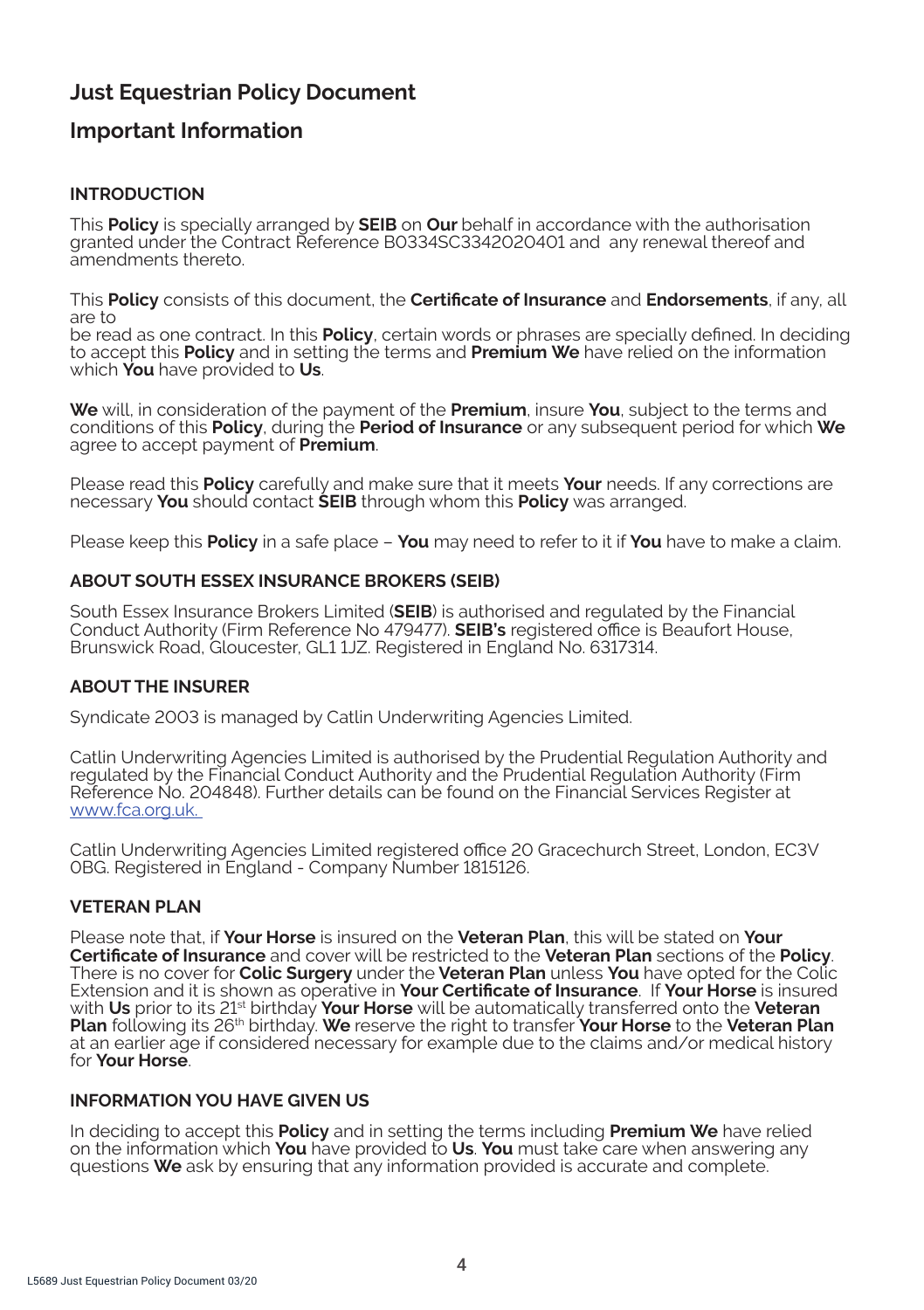If **We** establish that **You** deliberately or recklessly provided **Us** with untrue or misleading information **We** will have the right to:

- (a) treat this **Policy** as if it never existed;
- (b) decline all claims; and
- (c) retain the **Premium**.

If **We** establish that **You** carelessly provided **Us** with untrue or misleading information **We** will have the right to: treat this **Policy** as if it never existed, refuse to pay any claim and return the **Premium You** have paid, however **SEIB** will charge a GBP20 administration fee. **We** will only do this if **We** provided **You** with insurance cover which **We** would not otherwise have offered;

- (i) treat this **Policy** as if it had been entered into on different terms from those agreed, if **We** would have provided **You** with cover on different terms;
- (ii) reduce the amount **We** pay on any claim in the proportion that the **Premium You** have paid bears to the **Premium We** would have charged **You**, if **We** would have charged **You** m∩re
- (iii) cancel **Your Policy** in accordance with the "Cancellation and Cooling off" section.

**We** will notify **You** in writing if (i), (ii) (iii) and/or (iv) apply.

If there is no outstanding claim and (ii) and/or (iii) apply, **We** will have the right to:

- (1) give **You** fourteen(14) days' notice that **We** are terminating this **Policy**; or
- (2) give **You** notice that **We** will treat this **Policy** and any future claim in accordance with (ii) and/or (iii), in which case **You** may then give **Us** fourteen (14) days' notice that **You** are terminating this **Policy**.

If this **Policy** is terminated in accordance with (1) or (2), **We** will refund any **Premium** due to **You** in respect of the balance of the **Period of Insurance** and **SEIB** will charge a GBP20 administration fee.

### **CHANGES WE NEED TO KNOW ABOUT**

**You** must notify **SEIB** in writing, by email or by telephone as soon as practicable possible if **You** become aware of any changes in the information **You** have provided to **Us** which happens before or during any **Period of Insurance**, for example, if **Your** address provided changes during the **Period of Insurance** please let **SEIB** know.

When **SEIB** are notified of a change they will tell **You** if this affects this **Policy**. For example **We** may cancel this **Policy** in accordance with the Cancellation and Cooling-Off Provisions, amend the terms of this **Policy** or require **You** to pay more for **Your** insurance. If **You** do not inform **SEIB**  about a change it may affect any claim **You** make or could result in **Your** insurance being invalid.

#### **FRAUD**

If **You**, or anyone acting for **You**, makes a fraudulent claim, for example a loss which is fraudulently caused and/or exaggerated and/or supported by a fraudulent statement or other device, **We**:

- (a) will not be liable to pay the claim; and
- (b) may recover from **You** any sums paid by **Us** to **You** in respect of the claim; and
- (c) may by notice to **You** treat this **Policy** as having been terminated with effect from the time of the fraudulent act.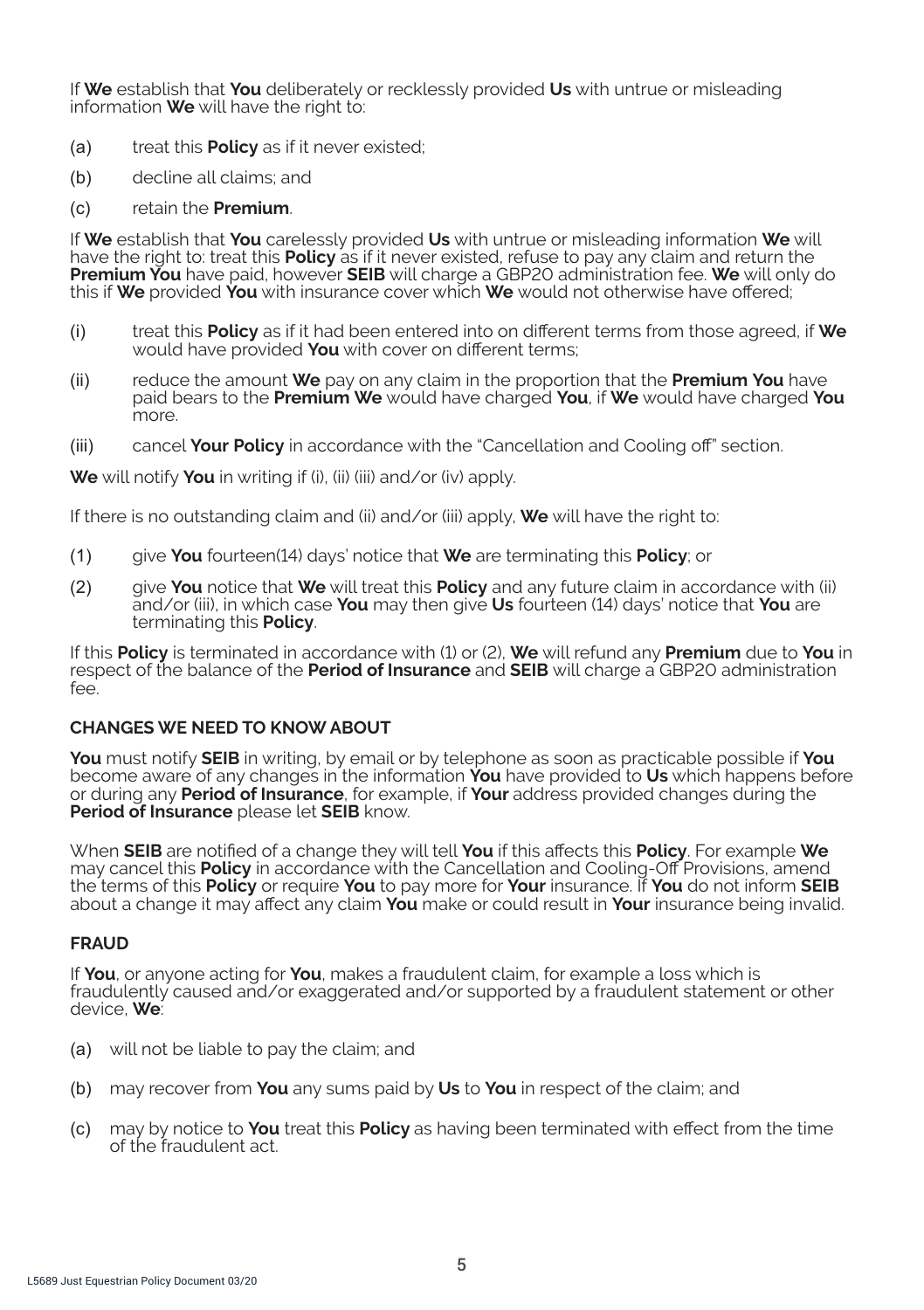If **We** exercise **Our** right under (c) above:

- (i) **We** shall not be liable to **You** in respect of a relevant event occurring after the time of the fraudulent act. A relevant event is whatever gives rise to **Our** liability under this **Policy** (such as the occurrence of a loss, the making of a claim, or the notification of a potential claim); and
- (ii) **We** need not return any of the **Premium** paid.

### **SANCTIONS**

**We** shall not provide any benefit under this **Policy** to the extent of providing cover, payment of any claim or the provision of any benefit where doing so would breach any sanction, prohibition or restriction imposed by law or regulation.

### **CHOICE OF LAW**

The parties are free to choose the law applicable to this **Policy**. Unless specifically agreed to the contrary this **Policy** shall be governed by English law and subject to the exclusive jurisdiction of the courts of England and Wales.

The language of this **Policy** and all communications relating to it will be in English.

### **ACCESSIBILITY**

Upon request to **SEIB We** can provide Braille, audio or large print versions of the **Policy** and any associated documentation. If **You** require an alternative format **You** should contact **SEIB**.

### **THIRD PARTY RIGHTS**

A person who is not a party to this contract of insurance has no right under the Contracts (Rights of Third Parties) Act 1999 to enforce any term of this **Policy** but this does not affect any right or remedy of a third party that exists or is available apart from that Act.

### **RENEWAL**

**Your Policy** is an annual contract and each renewal is the start of a separate **Period of Insurance.**  Shortly before each **Policy** anniversary **We** will invite renewal, although **We** are not obliged to.

**We** may amend the terms of the **Policy**, change age limits, impose exceptions, withdraw Sections of cover or change the **Premium** however **We** will advise **You** of any changes to the terms of **Your Policy** or if **We** are not offering renewal. If **You** pay **Your Premium** by direct debit instalment **We** will renew **Your Policy** automatically. If **You** do not want to renew tell **SEIB** before the renewal date of **Your Policy**.

#### **SEVERAL LIABILITY**

**Our** liability under this contract is several and not joint with other insurers party to this contract. **We** are liable only for the proportion of liability it has underwritten. **We** are not jointly liable for the proportion of liability underwritten by any other insurer. **We** are not otherwise responsible for any liability of any other insurer that may underwrite this contract.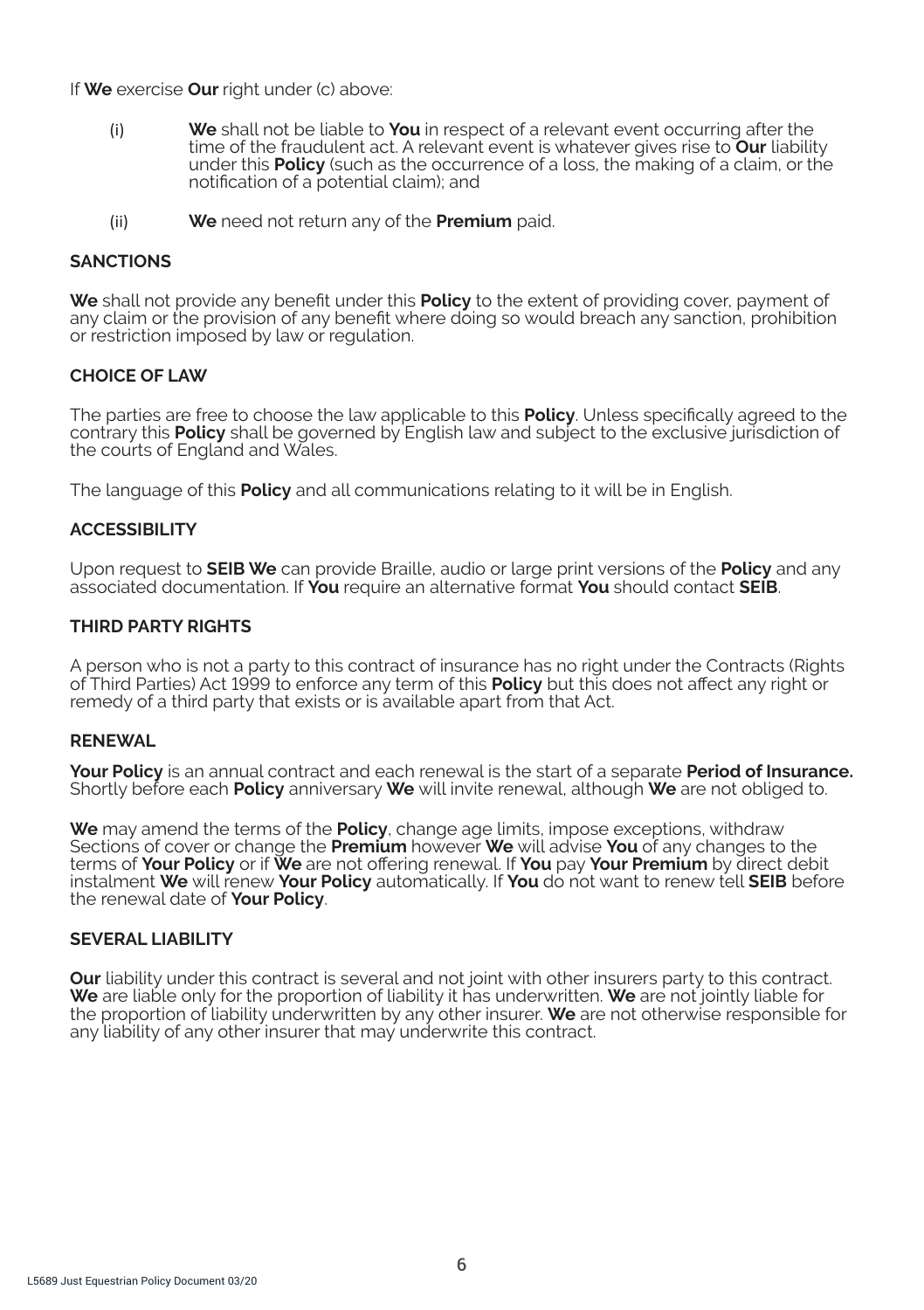# **FAIR PROCESSING NOTICE**

This Privacy Notice describes how Catlin Underwriting Agencies Limited (on behalf of the underwriting members of Lloyd's Syndicates 2003) ("we", or "us") collect and use the personal information of insureds, claimants and other parties ("you") when we are providing our insurance and reinsurance services.

The information provided to us, together with medical and any other information obtained from you or from other parties about you in connection with this **Policy**, will be used by us for the purposes of determining your application, the operation of insurance (which includes the process of underwriting, administration, claims management, analytics relevant to insurance, rehabilitation and customer concerns handling) and fraud prevention and detection. We may be required by law to collect certain personal information about you, or as a consequence of any contractual relationship we have with you. Failure to provide this information may prevent or delay the fulfilment of these obligations.

Information will be shared by us for these purposes with group companies and third-party insurers, reinsurers, insurance intermediaries and service providers. Such parties may become data controllers in respect of your personal information. Because we operate as part of a global business, we may transfer your personal information outside the European Economic Area for these purposes.

You have certain rights regarding your personal information, subject to local law. These include the rights to request access, rectification, erasure, restriction, objection and receipt of your personal information in a usable electronic format and to transmit it to a third party (right to portability).

If you have questions or concerns regarding the way in which your personal information has been used, please contact: legalcompliance@axaxl.com.

We are committed to working with you to obtain a fair resolution of any complaint or concern about privacy. If, however, you believe that we have not been able to assist with your complaint or concern, you have the right to make a complaint to the relevant Data Protection Authority.

For more information about how we process your personal information, please see our full privacy notice at: https://axaxl.com/privacy-and-cookies.

### **BROKERS, INTERMEDIARIES, PARTNERS, EMPLOYERS AND OTHER THIRD PARTIES**

If you provide us with information about someone else, we will process their personal information in line with the above. Please ensure you provide them with this notice and encourage them to read it as it describes how we collect, use, share and secure personal information when we provide our services as an insurance and reinsurance business.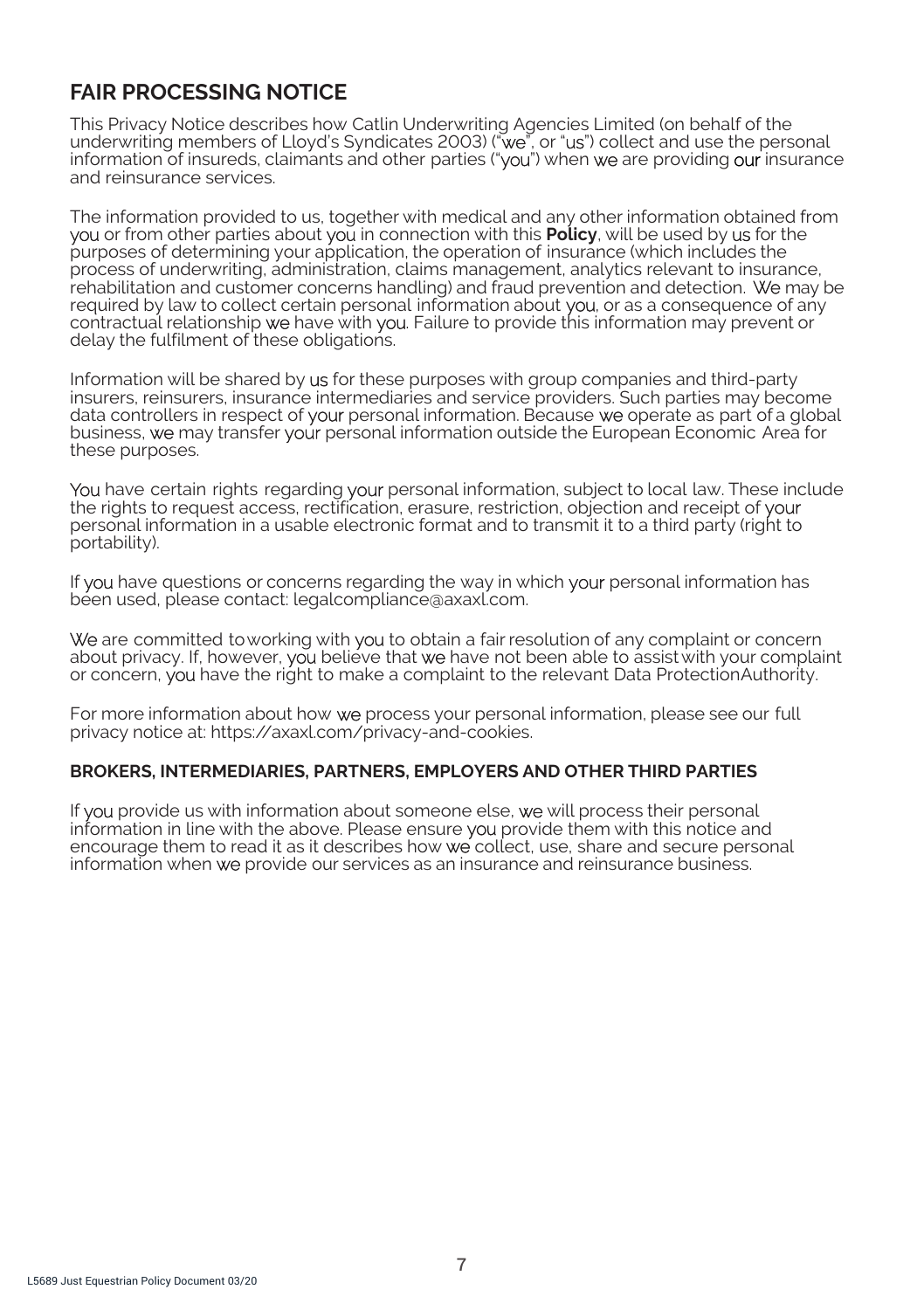# **GENERAL DEFINITIONS**

Wherever the following words appear in **bold** starting with a capital letter throughout this **Policy**  they will have the following special meaning:

### **Accident or Accidental**

A sudden, unexpected, unusual and specific event which occurs at an identifiable time and place and which occurs during the **Period of Insurance**.

### **Accidental External Injury**

Sudden physical injury caused by **Accidental**, violent and visible means where **Your Horse** has a visible external wound excluding strains of tendons and ligaments.

### **After-care**

**Veterinary Treatment** to **Your Horse** arising from **Emergency Life Saving Surgery** while **Your Horse** is kept at the premises where the **Emergency Life Saving Surgery** was performed.

#### **Broker**

The insurance broker or **SEIB** who arranged this insurance on **Your** behalf.

#### **Certificate of Insurance**

The document being part of **Your Policy** showing the **Policy** Details and which Sections of the **Policy You** have chosen, the details and **Sums Insured**, and any extra clauses, terms, limitations that apply to **Your Policy**.

#### **Co-insurance**

The amount expressed as a percentage of each claim which **You** must pay in addition to any **Excess.** 

### **Colic Surgery**

Abdominal surgery undertaken to treat and/or investigate **Your Horse's Symptoms** of abdominal discomfort (colic), related to disorders of the gastrointestinal tract, carried out by a **Veterinary Surgeon**. This includes the post-operative management of such cases and the treatment of complications which arise as a direct consequence of the initial condition or its corrective surgery.

### **Complementary Treatment**

The following treatments when carried out by a **Veterinary Surgeon**, or under the supervision of a **Veterinary Surgeon** and carried out by a **Farrier, Equine Podiatrist** or a therapist who holds a nationally recognised qualification, approved by **Us**, in their subject:– Acupuncture, Chiropractic Manipulation, Electrotherapy, Electromagnetic Therapy, Herbal Medicine, Hydrotherapy, Laser Treatment, Magnetic Treatment, Nutraceuticals, Osteopathy, Physiotherapy and Remedial Farriery and any **Veterinary Treatment, Livery** or **Transport** associated with or required for the aforementioned treatments.

### **Emergency Life Saving Surgery**

A general anaesthetic surgical procedure performed by a **Veterinary Surgeon** immediately necessary to save the life of **Your Horse**.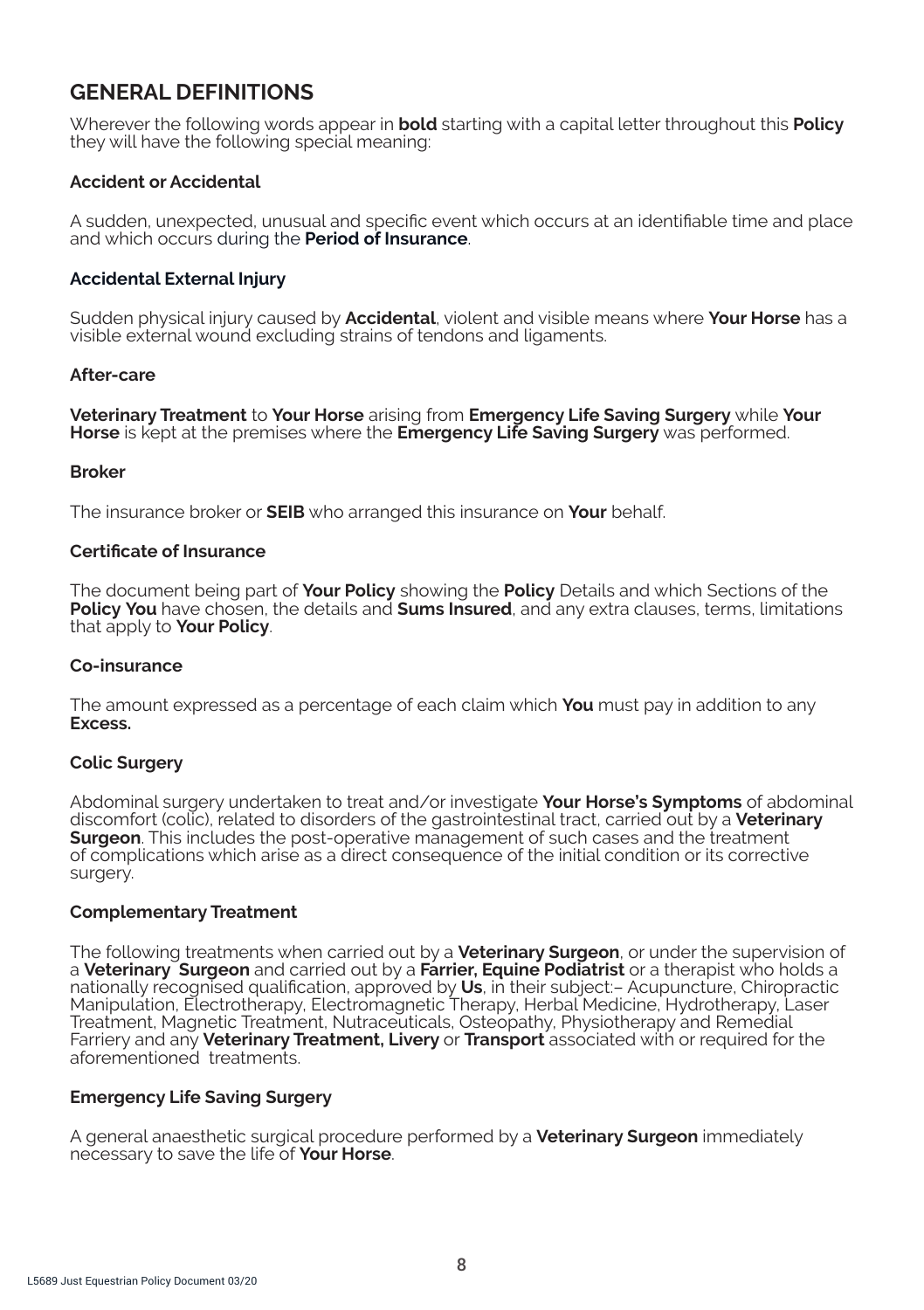### **Endorsement(s)**

A change in the terms and conditions of this **Policy**, agreed by **Us**, that can extend or restrict cover.

### **Equine Dental Technician**

An Equine Dental Technician with a currently valid license, issued by the appropriate governing agency.

### **Equine Podiatrist**

A qualified equine podiatrist who is acceptable to **Us**, who has produced two **Veterinary**  references acceptable to **Us** and has been noted in **Your Policy** or otherwise confirmed by **Us** in writing as acceptable to **Us**.

### **Excess**

The amount **You** must pay towards each and every claim.

### **Experimental, Non-customary or Unproven Treatment**

Unproven therapy not generally accepted by the community of **Veterinary Surgeons**.

### **Family**

Members of **Your** family (including adopted children, step-children and foster children), spouses, fiancé(e)s, co-habitees or partners. **Family** does not include lodgers, tenants or domestic staff

### **Farrier**

A farrier who is registered with the FRC (Farriers Registration Council) or holds a current valid license, issued by the appropriate governing agency.

### **Geographical Limits**

The countries set out in the General Conditions.

#### **Horse**

Any horse, pony, or donkey named in the **Certificate of Insurance**.

### **Horse Drawn Vehicle**

Any horse drawn vehicle specified in the **Certificate of Insurance.** 

### **Horse Trailer**

Any horse trailer specified in the **Certificate of Insurance.** 

# **Humane Destruction**

A **Veterinary Surgeon's** confirmation that destruction is/was necessary to relieve incurable and excessive pain as a result of **Accidental External Injury, Injury** and/or **Illness** and no other option of treatment is/was available.

# **Illness**

Sickness or disease that changes **Your Horse's** normal healthy physical state.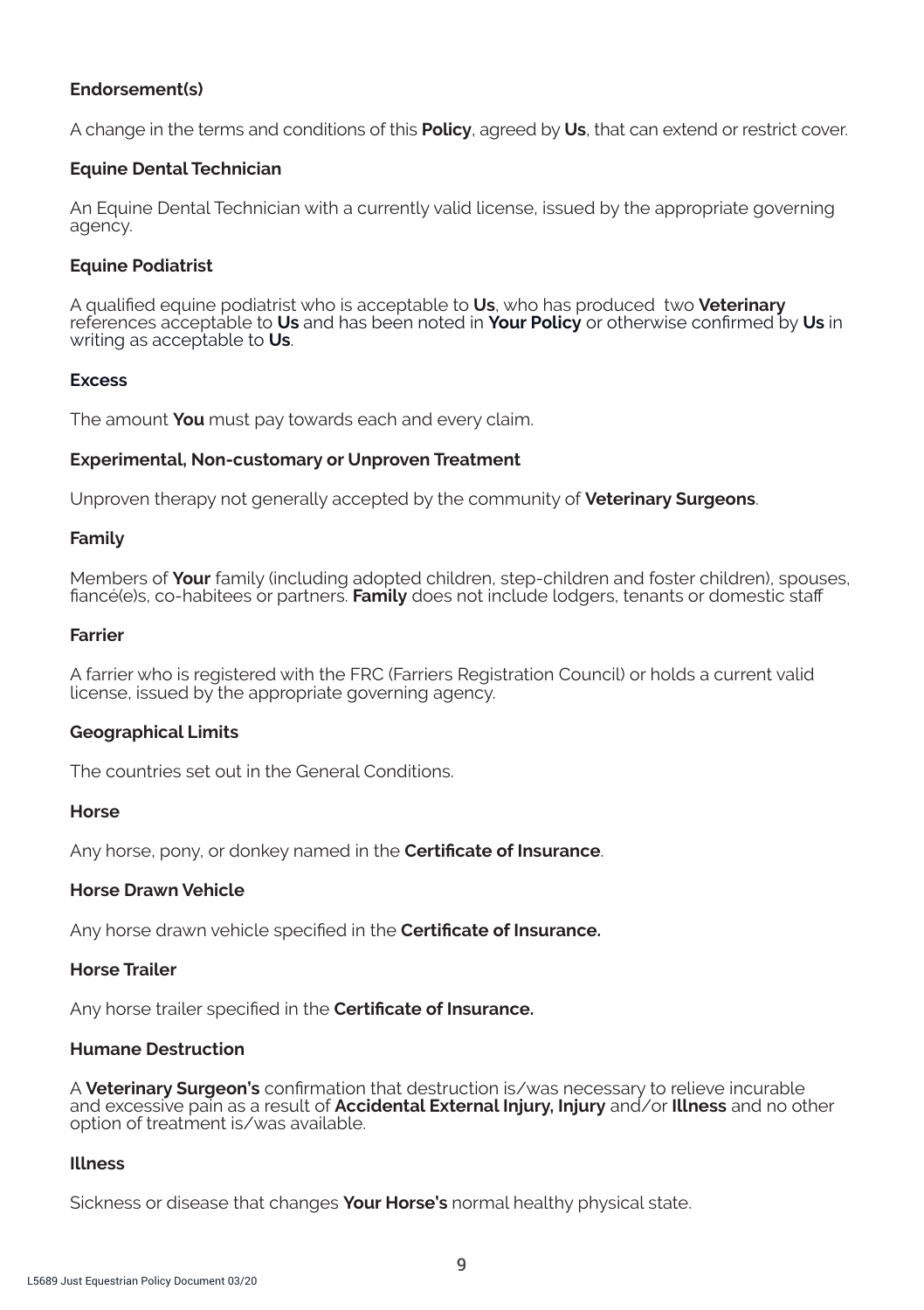### **Injury**

Sudden physical injury caused immediately by an **Accident**, not any physical injury that happens gradually over a period of time.

### **Livery**

The care of **Your Horse** including keep, feed, stabling and bedding, and grooming that is not healthcare while **Your Horse** is hospitalised at a veterinary practice.

### **Locked Building**

- (a) The domestic building, not being a caravan or mobile home that **You** live in that has all doors and windows locked; or
- (b) A building or part of a secure building that **You** do not live in that has all doors locked with 5-lever mortice deadlocks and has steel bars or steel grids on all windows; or
- (c) Large metal containers that cannot be removed and are suitably locked.

### **Market Value**

- (a) The price generally paid by a willing buyer to a willing seller for a **Horse** of the same age, breed, bloodline, sex and ability as **Your Horse** immediately before the **Accidental External Injury** or **Injury** happened or **Illness** first showed **Symptoms**, or
- (b) the price generally paid by a willing buyer to a willing seller for **Saddlery and Tack** of the same age, type and condition as **Your Saddlery and Tack** immediately before the loss, theft or damage, or
- (c) the price generally paid by a willing buyer to a willing seller for a **Horse Trailer** or **Horse Drawn Vehicle** of the same age, type, make and condition as **Your Horse Trailer** or **Horse Drawn Vehicle** immediately before the loss, theft or damage.

### **Period of Insurance**

The period stated in **Your Certificate of Insurance** for which **We** have agreed to provide insurance.

### **Permanent Incapacity/Permanently Incapable**

**Your Horse** being permanently incapable of fulfilling the **Use** for which it is kept and insured as noted in the **Certificate of Insurance**.

### **Policy**

This document and the **Certificate of Insurance** and any applicable **Endorsement(s).**

### **Post-mortem**

The examination of the **Horse** after its death, which shall include a necropsy examination, made by a **Veterinary Surgeon** including, establishing the identity, the cause of death or the reason for the **Humane Destruction** of the **Horse**.

### **Pre-Existing Condition**

(a) Any **Injury** or **Accidental External Injury** sustained or **Illness** that first showed **Symptoms** before the start date of the **Period of Insurance**; or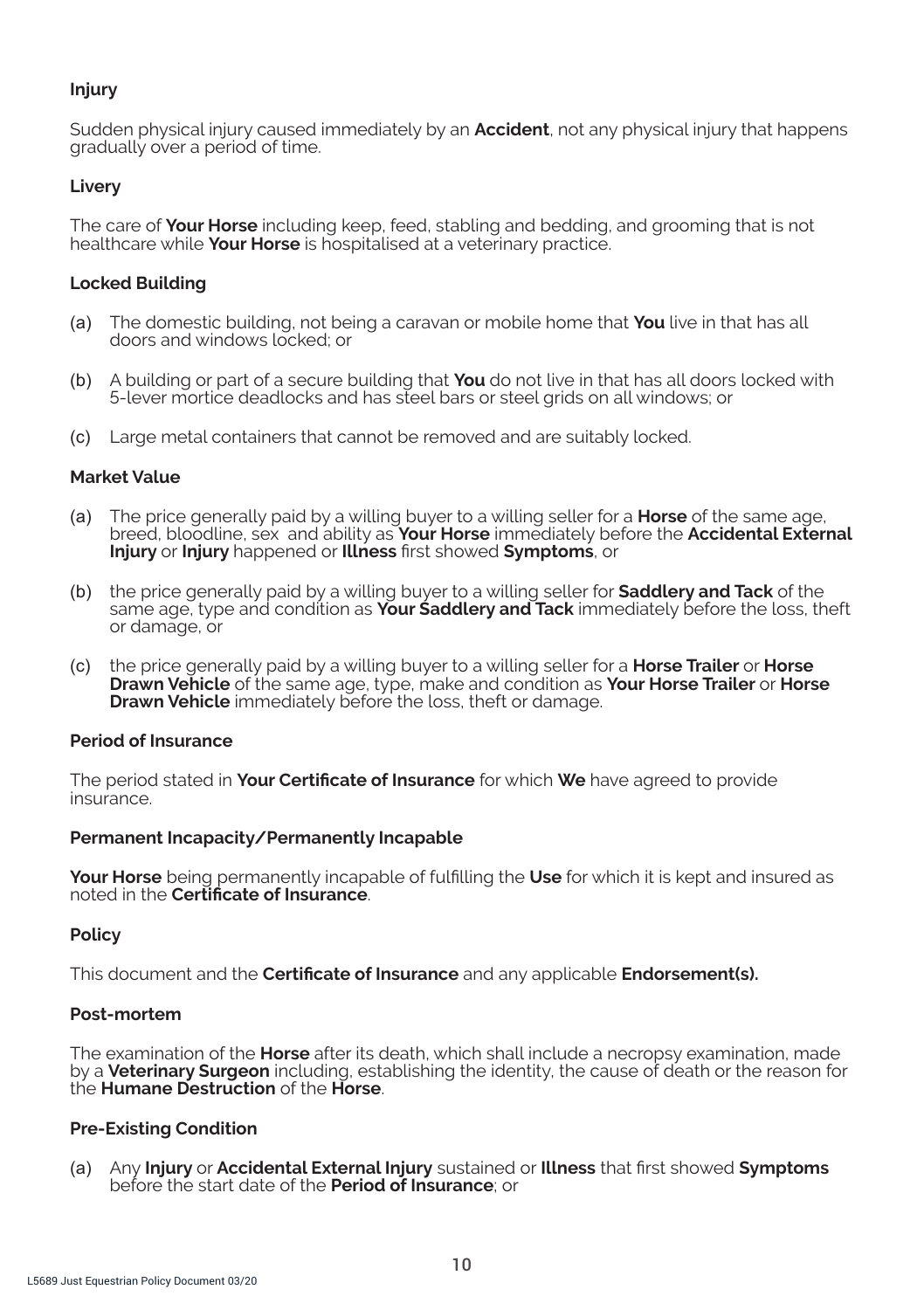- (b) the recurrence of any **Injury** or **Accidental External Injury** that was sustained, or the recurrence of any **Illness** that first showed **Symptoms**, before the start date of the **Period of Insurance** no matter how many times it returns or whether it returns to or affects different areas of **Your Horse's** body; or
- (c) any **Injury** or **Accidental External Injury** or **Illness** that is caused by, relates to, or results from an **Injury** or **Accidental External Injury** that was sustained, or an **Illness** which first showed **Symptoms**, before the start date of the **Period of Insurance** no matter where the **Injury**, **Accidental External Injury**, **Illness** or **Symptoms** were noticed or happened in, or on, **Your Horse's** body.

### **Premium**

The amount **You** must pay **Us** in exchange for the insurance coverage **We** provide.

### **Saddlery and Tack**

Saddles, bridles, harness and other riding tack, lunging equipment or harness normally used on **Your Horse** while it is partaking in the **Uses** for which it is insured as noted on the **Certificate of Insurance**.

#### **SEIB**

South Essex Insurance Brokers Limited who have arranged this **Policy** on **Our** behalf.

#### **Stray/Straying/ Strayed**

**Your Horse** goes missing or escapes from the place where it is normally kept and is not traced or recovered within thirty (30) days.

#### **Sum Insured**

The maximum amount **We** will pay for each Section or cover as shown on the **Certificate of Insurance**.

#### **Symptom**

Departure from **Your Horse's** healthy state, condition or bodily function.

#### **Terrorism**

An act of terrorism means an act, including but not limited to the use of force or violence and/ or the threat thereof, of any person or group(s) of persons, whether acting alone or on behalf of or in connection with any organisation(s) or government(s), committed for political, religious, ideological or similar purposes including the intention to influence any government and/or to put the public, or any section of the public, in fear.

#### **Transport**

Essential transport of **Your Horse** from the place where it is usually kept to a veterinary practice for **Veterinary Treatment**.

#### **Use**

The purpose for which **You** keep **Your Horse** and for which **You** have insured it as noted in the **Certificate of Insurance**.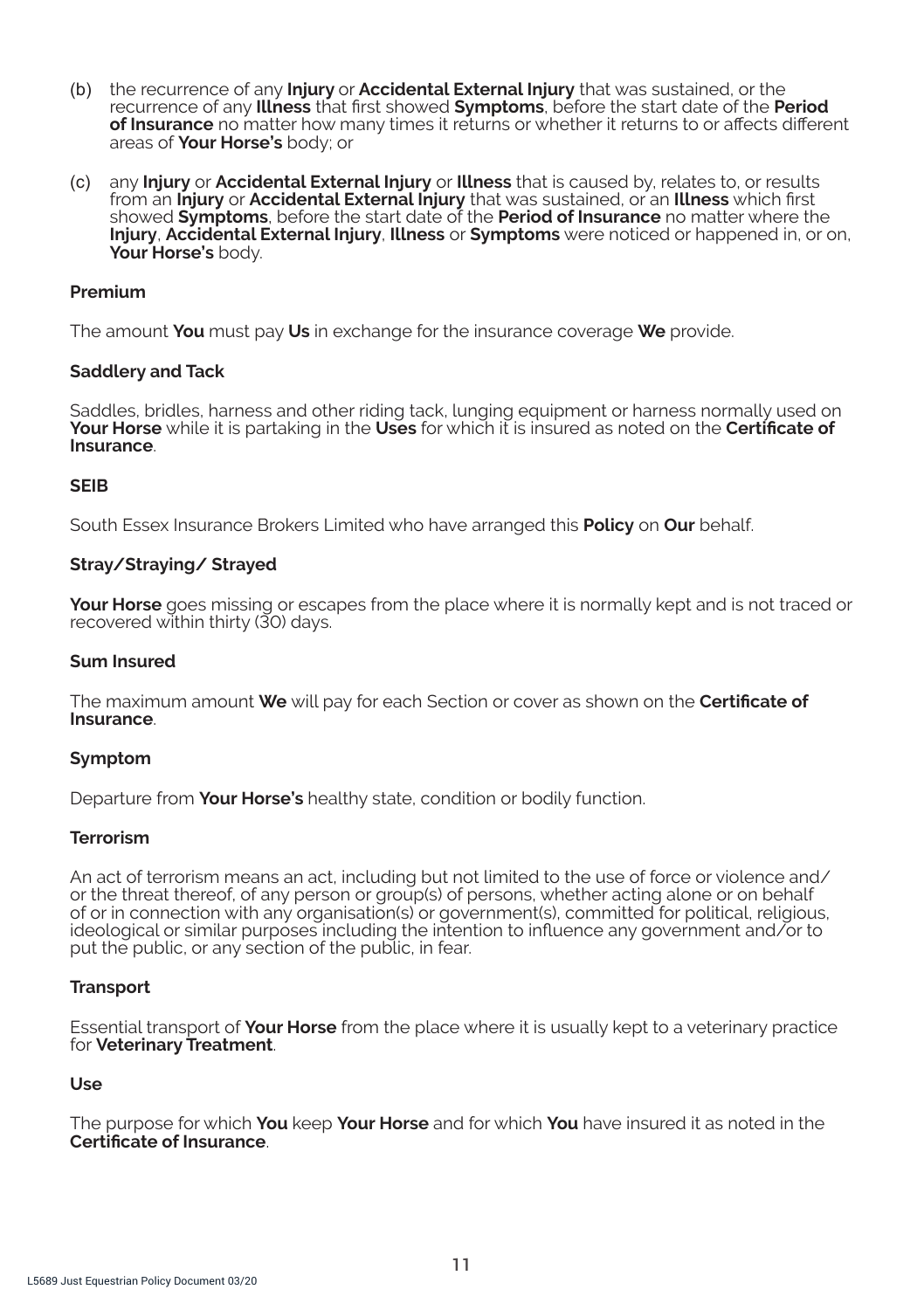### **Vet/Veterinary Surgeon**

A veterinary surgeon or veterinarian with a currently valid license, issued by the appropriate governing agency, allowing them to practice veterinary medicine.

### **Veteran Plan**

Special provisions which apply to **Horses** aged fifteen (15) years of age or over if stated as being operative in **Your Certificate of Insurance** and as set out in the applicable **Policy** section(s). Cover on the **Veteran Plan** is restricted to **Accidental External Injury** only.

### **Veterinary Treatment**

Consultation, advice, examination, test, scan, medication, and/or surgery required to treat **Your Horse** for **Illness**, **Injury** or **Accidental External Injury** provided by a **Vet** including nursing by a veterinary nurse or other member of the veterinary practice under the **Vet's** supervision excluding **Complementary Treatment, Livery** or **Transport**.

### **Wear and Tear**

Reduction in value through age, natural deterioration, ordinary use, depreciation due to use, damage by exposure to the light, lack of maintenance or damage which happens gradually over a period of time. Examples of things that are likely to be affected include **Saddlery and Tack**, **Horse Drawn Vehicles** and **Horse Drawn Trailers**.

### **We/Us/Our/Insurer**

Certain underwriters at Lloyd's in respect of Syndicate 2003.

### **You/Your**

The person or persons, partnership, corporation, or organisation named in the **Certificate of Insurance**.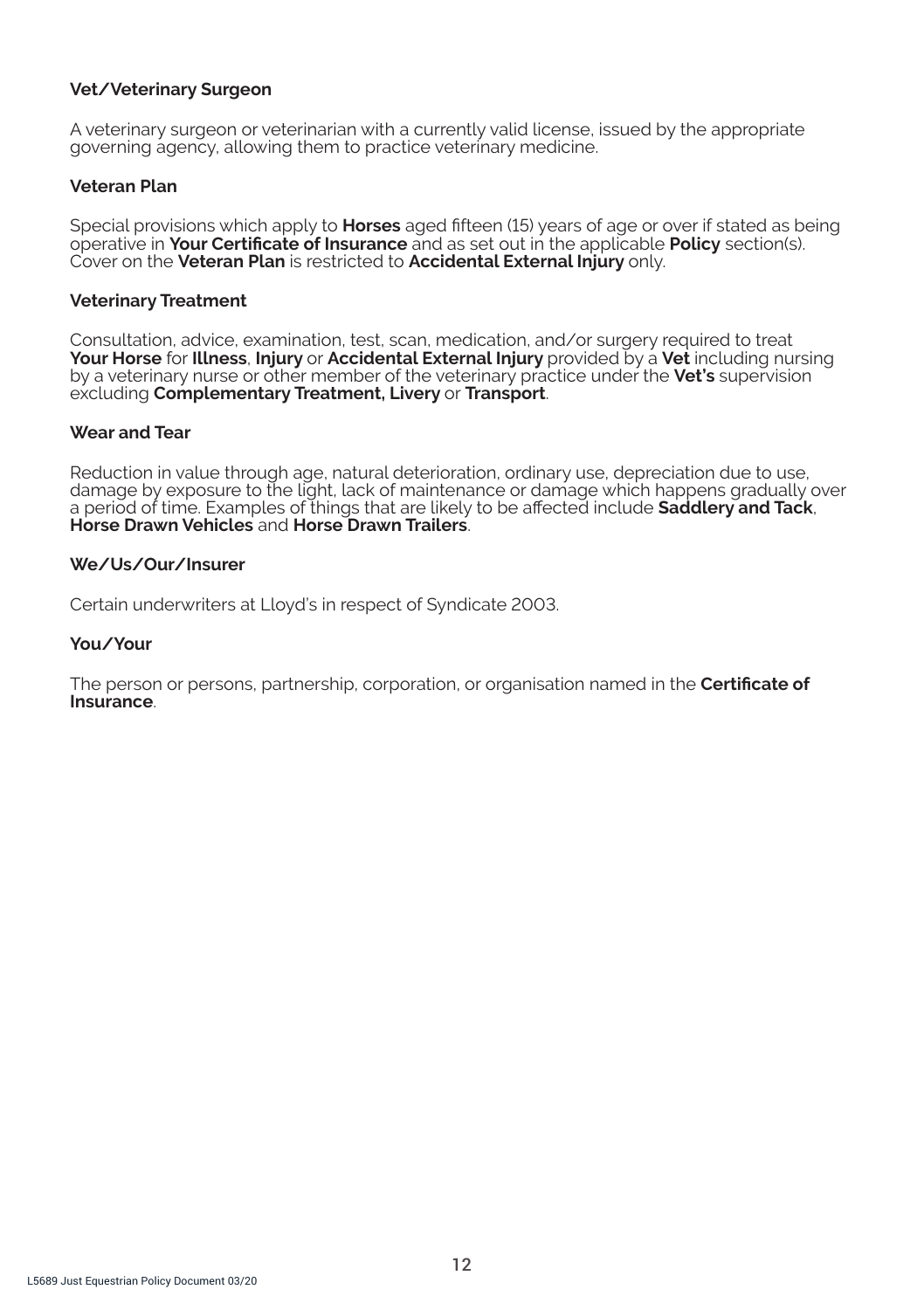# **GENERAL TERMS AND CONDITIONS APPLYING TO ALL SECTIONS**

It is **Your** responsibility to adhere to the terms and conditions of this **Policy**, including the Additional Conditions. If **You** do not it may impact **Your** ability to make a claim.

### **1. SUM INSURED**

**You** must ensure that **Your Horse** is insured for its correct current **Market Value**. This is the maximum amount that **We** will pay for any claim under Sections 1(a), 1(b), 2 and 3. **You**  must review the **Sum Insured** stated on the **Certificate of Insurance** on a regular basis and ensure that it accurately reflects the **Market Value** of **Your Horse**. If the **Market Value** of **Your Horse** is less than the **Sum Insured** shown on the **Certificate of Insurance**, **We** will only pay the **Market Value** and **We** will not provide any refund of **Premium**.

### **2. USE**

**Your Horse** must not be used for any **Use**, other than those stated in the **Certificate of Insurance**, without **Our** prior written consent. If **Your Horse** is used by **You** or anyone else for any **Use**, other than those stated in the **Certificate of Insurance**, without **Our** prior written consent, **We** will at **Our** sole election either (a) not pay the claim at all or (b) pay the claim less any additional **Premium** that **We** would have charged had **You** told **Us** that **Your Horse**  was being used for that **Use**. In addition, **We** may cancel the **Policy** in accordance with **Our**  rights of cancellation.

### **3. PRECAUTIONS - YOU MUST:**

- (a) arrange and pay for **Your Horse** to be vaccinated against tetanus and equine influenza, to be wormed or satisfactorily worm-counted at least twice a year, to be wormed against redworm in winter, to have regular and proper foot and or hoof care from a **Farrier** or **Equine Podiatrist**, to have regular dental attention from a **Vet** or **Equine Dental Technician** and to have any other treatment customarily recommended by **Vets** for **Accidental External Injury**, **Injury** or **Illness**;
- (b) in the event of **Accidental External Injury**, **Injury** or **Illness** to **Your Horse**, employ a **Vet** as soon as practicably possible, at **Your** own expense and provide proper care and treatment;
- (c) comply with the DEFRA Code of Practice for the Welfare of Horses, Ponies, Donkeys and their Hybrids:
- (d) take precautions to prevent obesity of **Your Horse**;
- (e) take proper care of and keep in good condition all property covered by **Your Policy**
- (f) take all precautions to prevent **Accidental External Injury**, **Injury** or **Illness**, **Accidents,** theft, loss or damage to property or bodily injury caused by others;

**We** will not pay any claim resulting from **Accidental External Injury**, **Injury** or **Illness** that would not have occurred had the above precautions been taken.

In the event of breach of this condition, **We** shall have no liability under this **Policy**, unless **You** show that non-compliance with these conditions could not have increased the risk of the loss which actually occurred in the circumstances in which it occurred.

### **4. LOAN**

- (a) **You** must tell **Us** if **Your Horse** is on loan to **You**. **You** will send **Us** a copy of the written loan agreement and **We** reserve the right to communicate with the owner on any matter regarding this insurance.
- (b) **You** must tell **Us** if **Your Horse** is loaned by **You** and send **Us** a copy of the written loan agreement confirming the borrower agrees to and will observe all the terms and conditions of this **Policy**.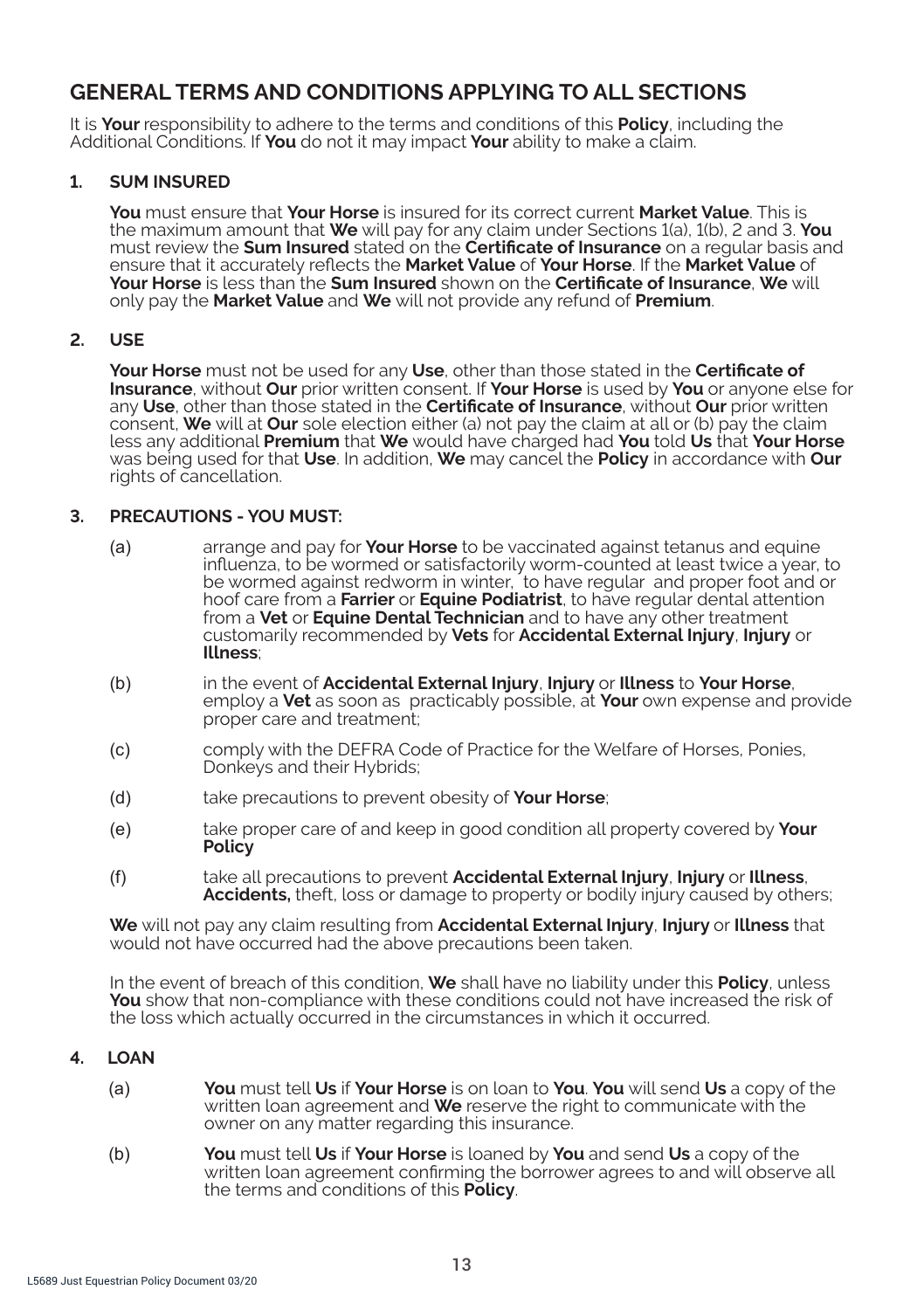# **5. CLAIM NOTIFICATION**

**You** must:

- (a) tell **Us** as soon as practicably possible if **Your Horse** suffers any **Accidental External Injury**, **Injury** or **Illness** or receives **Veterinary Treatment;**
- (b) tell **Us** as soon as practicably possible about any other **Accident**, loss, theft, damage or other event that could lead to a claim on **Your Policy**;
- (c) as soon as practicably possible tell the police about any:
	- 1. loss or damage by theft or any attempted theft;
	- 2. loss or damage by malicious person;
- (d) provide **Us** with, at **Your** expense:
	- (i) a **Veterinary Surgeon's** report at the onset of any **Veterinary Treatment** and regular update reports where **Veterinary Treatment** continues beyond a period of four (4) weeks;
	- (ii) a report from a **Veterinary Surgeon** on the death of **Your Horse** confirming the cause of death (by **Post Mortem** examination if necessary);
	- (iii)any other documents or proof as **We** may require for investigating or verifying any claim;
- (e) provide **Us** with, at **Your** expense, a claim, in writing with detailed particulars and proof, as may be required and, if requested, a statutory declaration of the truth of the claim and any matters connected to the claim within:
	- (i) twelve (12) months of the **Accidental External Injury** or **Injury** being sustained or the **Illness** first showing **Symptoms** in respect of claims under Sections 4 Veterinary Surgeon's Fees or 4 (A) Emergency Life Saving Surgery or
	- (ii) within the **Period of Insurance** for claims under all other **Policy** Sections unless **We** allow a further time period and this is confirmed in writing by **Us**. **We** will not pay a claim unless each of the above requirements (where applicable) have been complied with.

### **6. GEOGRAPHICAL LIMITS**

The cover provided by this **Policy** is restricted to:

- (a) the United Kingdom, the Isle of Man, the Channel Islands and Northern Ireland;
- (b) temporary cover elsewhere in the European Economic Area, for up to thirty (30) days in total during the **Period of Insurance**, including transits in and between.

# **7. SALVAGE**

If the property insured under this **Policy** is lost or damaged, **We** may take and keep possession of the property insured and deal with the salvage. In doing this, **We** do not diminish **Our** right to rely on any conditions of this **Policy**.

**You** must execute all such assignments and assurances of such property as may be reasonably required but **Your** property shall remain **Yours** at all times. **We** will not take ownership of, accept liability for, sell or dispose of any of **Your** property unless **We** agree with **You** in writing that **We** shall do so. In the event of the death of **Your Horse** any amount received following the disposal of the body at **Your** expense and at the best monetary terms available will be deducted from any payment made by **Us**.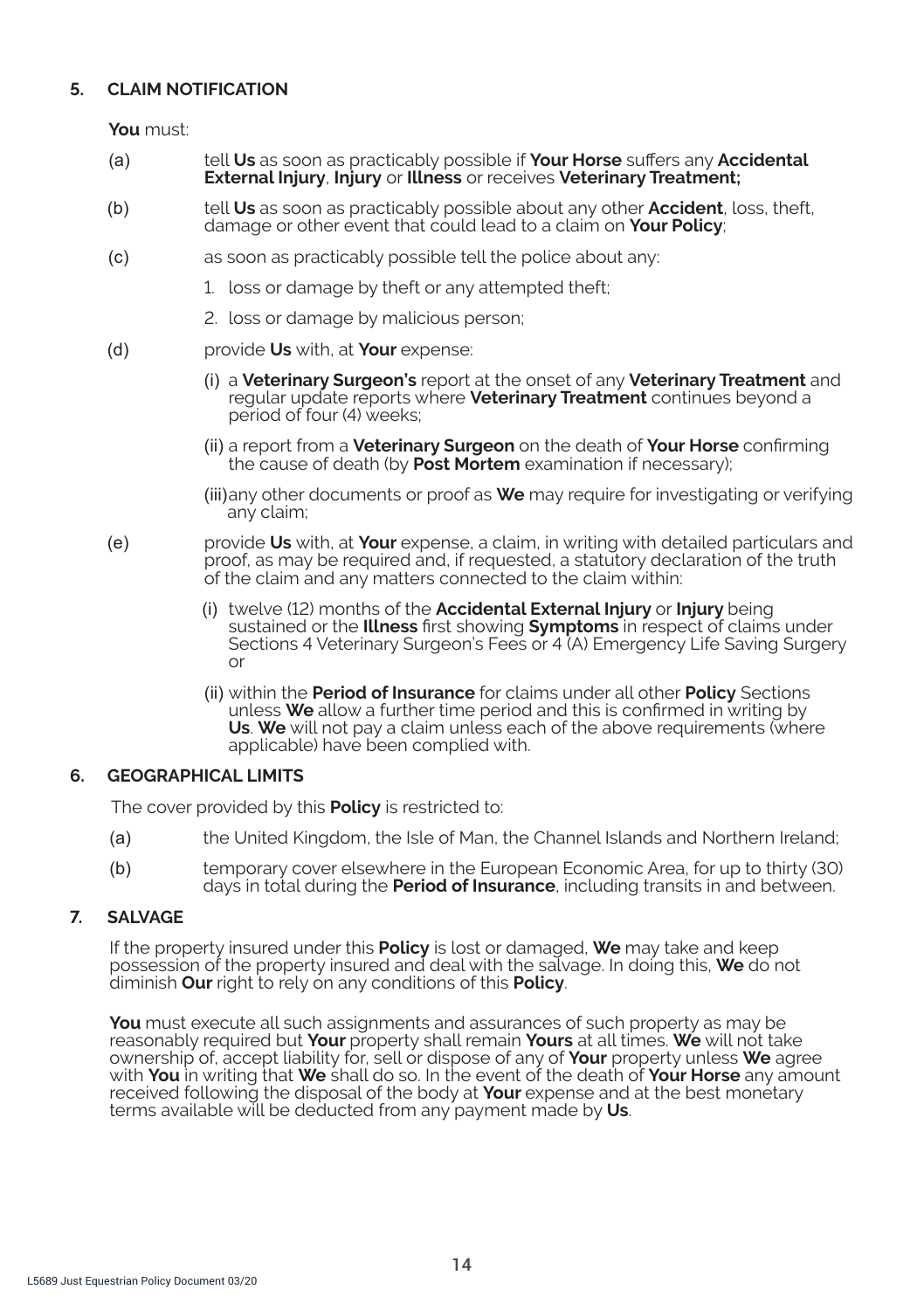### **8. SUBROGATION**

If **We** have any legal rights against another person in relation to **Your** claim, **We** may take legal action against them at **Our** own expense and for **Our** own benefit but in **Your** name to recover compensation or secure reimbursement. **You** must give **Us** all the information and assistance **We** require and shall at all times take all practicable steps to preserve evidence and protect rights and remedies against third parties.

### **9. VETERINARY RECORDS**

**You** agree that any **Vet** may release to **Us** any information **We** request about **Your Horse**  and **You** will pay any charge made by the **Vet** for this.

### **10. OTHER INSURANCES**

If at the time of any loss, damage or event there is or would but for the existence of **Your Policy** be any other insurance under which **You** are entitled to reimbursement, **We**  will only pay **Our** proportion of the claim which is beyond that which would have been payable under such other insurance had **Your Policy** not been effected and subject always to the limits of liability specified herein.

### **11. DISPUTES**

- (a) Save as otherwise set out in this **Policy**, all disputes in relation to the meaning or application of the terms of this **Policy** shall be subject to the exclusive jurisdiction of the English Court.
- (b) If any difference arises regarding the amount to be paid under this **Policy**, where liability has been admitted by **Us**, then, save as otherwise provided in the **Policy**, the dispute will be referred to an independent third party expert in the relevant field. If **We** and **You** cannot agree on an expert, then **We** and **You**  must each propose a name and then **We** and **You** will be bound by the midpoint between the valuations given by the two experts. It is agreed that each party will pay the fees of its appointed expert.

#### **12. CANCELLATION AND COOLING-OFF PERIOD**

### (a) **YOUR RIGHT TO CANCEL DURING THE COOLING-OFF PERIOD**

**You** are entitled to cancel this **Policy** by notifying **Your Broker** in writing, by email or by telephone within fourteen (14) days of either:

- (i) the date **You** receive this **Policy**; or
- (ii) the start of **Your Period of Insurance**;

whichever is the later.

A full refund of any **Premium** paid less a GBP20 administration fee charged by **SEIB** to cover their costs providing **You** have not made any claim.

#### (b) **YOUR RIGHT TO CANCEL AFTER THE COOLING-OFF PERIOD**

**You** are entitled to cancel this **Policy** after the cooling-off period by notifying **Your Broker** in writing, by email or by telephone. Any return **Premium** due to **You** will be subject to an administration charge of no more than GBP20 charged by **SEIB. We** will give **You** a proportionate refund of the **Premium You**  have paid based on the **Period of Insurance** remaining after the cancellation date so long as **You** have not made a claim as no **Premium** will be returned if **You** have made a claim.

### (c) **OUR RIGHT TO CANCEL**

**We** are entitled to cancel this **Policy** if there is a valid reason to do so, including for example:

(i) any failure by **You** to pay the **Premium**; or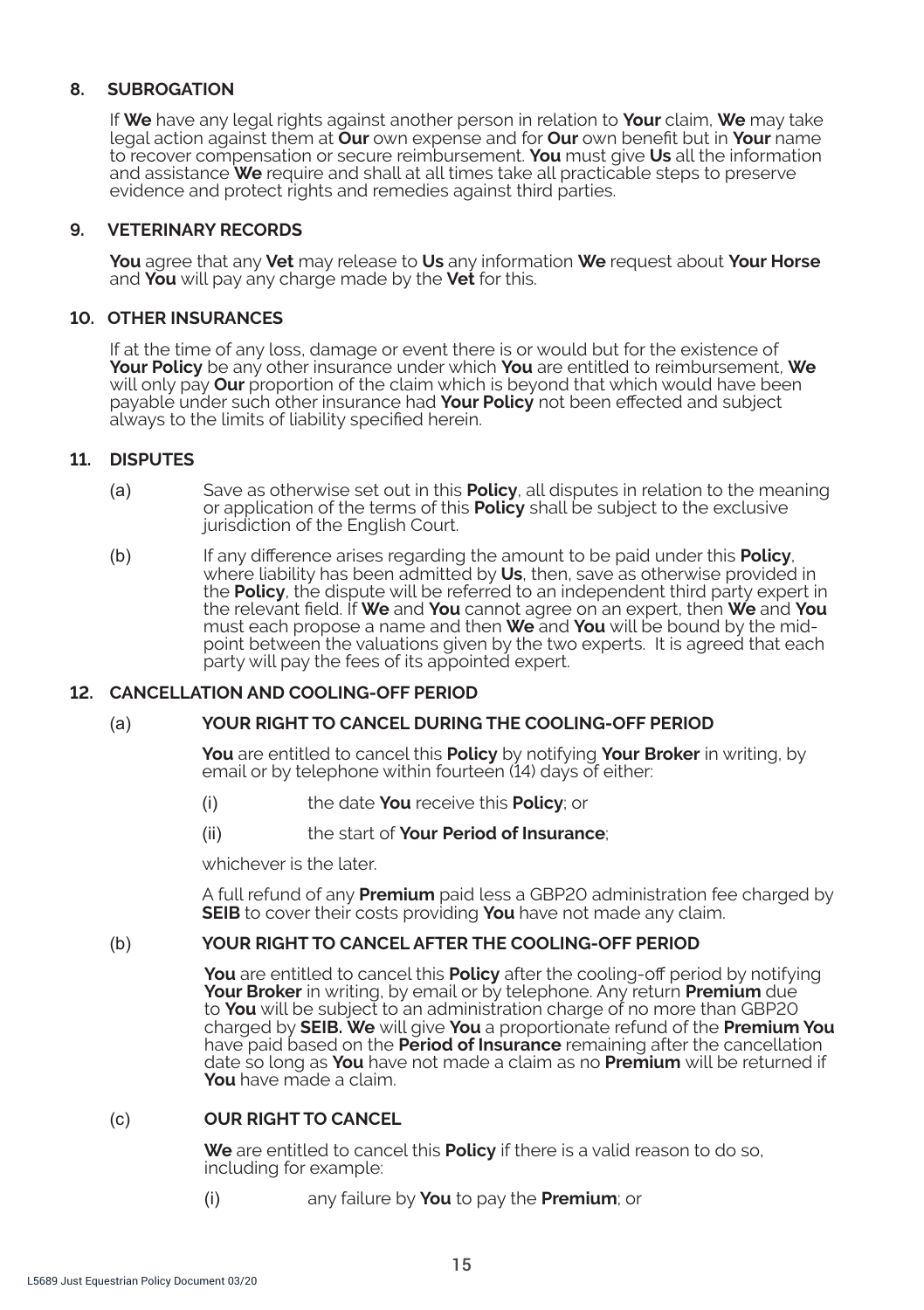- (ii) a change in risk which means **We** can no longer provide **You** with insurance cover; or
- (iii) non-cooperation or failure to supply any information or documentation **We** or **Our** appointed representatives request, such as details of a claim or **Your** current residential address:

 at any time by sending **You** fourteen (14) days' notice in writing by registered post or recorded delivery at **Your** last known address. **We** will give **You** a proportionate refund of the **Premium You**  have paid based on the **Period of Insurance** remaining after the cancellation date less a GBP20 administration fee charged by **SEIB**  to cover their costs providing **You** have not made any claim.

 Any return of **Premium** due to **You** will be calculated at a proportional daily rate depending on how long this **Policy** has been in force unless **You** have made a claim in which case the full annual **Premium** is due. For example, if **You** have been covered for six (6) months, the deduction for the time **You** have been covered will be half the annual **Premium**.

 Any additional **Premium** due to **Us** during the **Period of Insurance** for additional cover will be retained by **Us** in full. Cancellation of this **Policy** by **Us** does not affect the treatment of any claim arising under this **Policy** in the period before cancellation.

 If a claim is paid on any **Horse**, **Horse Drawn Vehicle** or **Horse Trailer** whether by settlement, compromise or otherwise, no return of **Premium** will be allowed.

#### **13. PART OWNERSHIP**

If the **Horse** is not owned or loaned 100% by **You**, **We** will only insure **Your** proportion of the **Horse** to reflect **Your** financial interest.

### **14. SOUNDNESS AND HEALTH**

**Your Horse** must, with the exception only of those conditions which have been completely and accurately disclosed to and accepted by **Us** in writing, be in sound health and free from **Accidental External Injury, Injury** and/or **Illness** and/or physical disability at the start of this insurance.

**You** must, when **We** invite renewal of this **Policy**, tell **Us** about any **Accidental External Injury**, **Injury** or **Illness** or any veterinary attention that has not previously been disclosed to **Us**, including the recurrence of any **Illnesses** that have been previously disclosed (e.g. recurrences of colic), other than vaccinations **Your Horse** has had during the this **Period of Insurance,** whether or not **You** have notified **Us** of a claim and whenever the **Accidental External Injury**, **Injury** or **Illness** occurred.

### **15. ELIGIBILITY**

Standard **Policy** terms apply to **Horses** from thirty (30) days of age to fifteen (15) years of age inclusive.

Special terms may be offered for **Horses** aged sixteen (16) and twenty-five (25) years inclusive. As an alternative, cover may be offered on the **Veteran Plan** for **Accidental External Injury** only.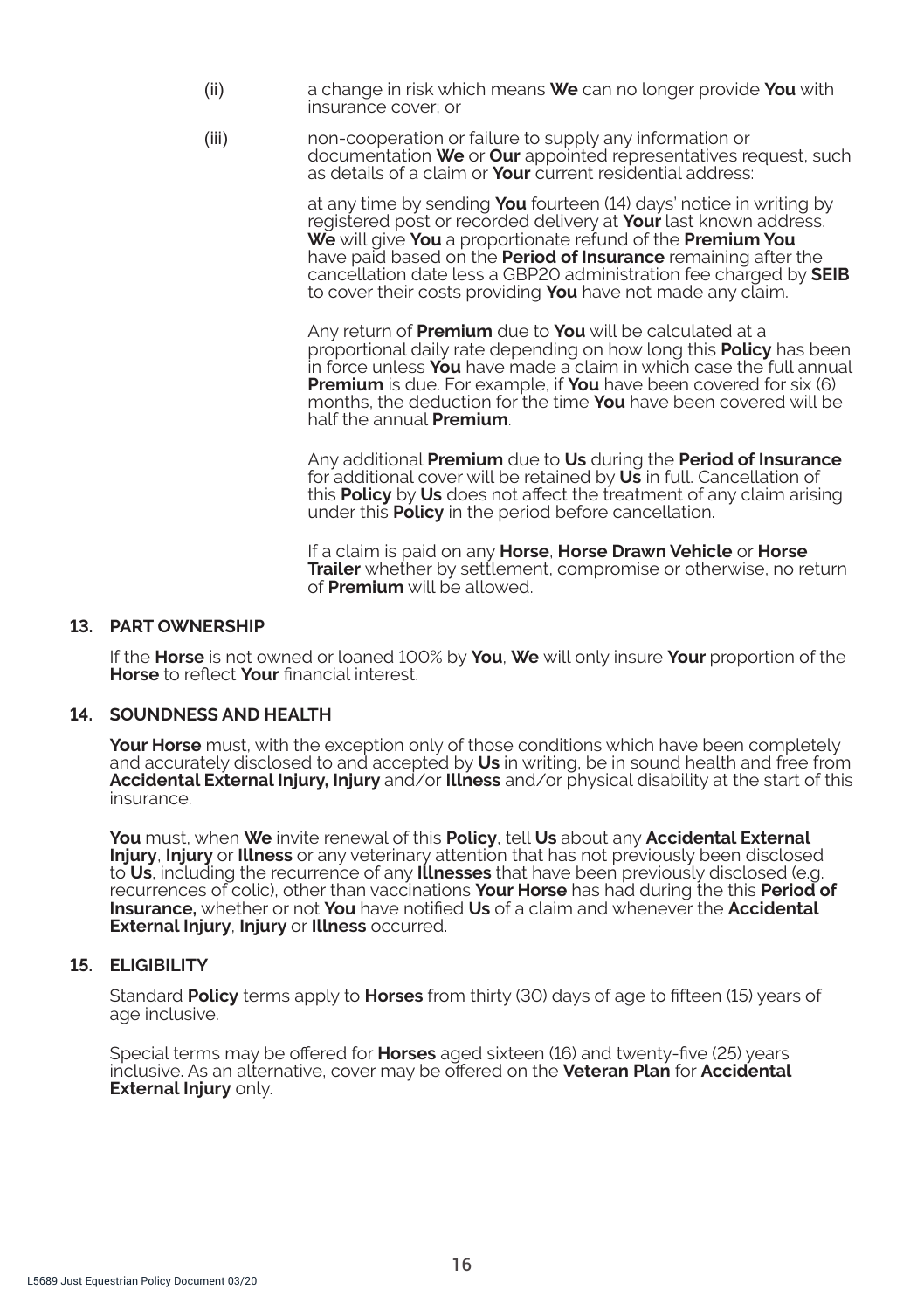### **GENERAL EXCEPTIONS APPLYING TO ALL SECTIONS**

**We** will not pay any claim arising out of or relating to:

### **1. UNINSURED USE**

any form of **Use** not specified in the **Certificate of Insurance**.

### **2. UNLAWFUL ACTIVITY**

**You** acting unlawfully.

### **3. ZOONOTIC DISEASE**

any diseases transmitted from animals to humans.

### **4. VETERAN PLAN**

any **Horse** insured under the **Veteran Plan** is not insured for activities listed in Classes of **Use** 4, 5(a) and 5(b) stated in the **Certificate of Insurance**.

### **5. MALICIOUS OR WILFUL INJURY**

the malicious or wilful injury caused by **You** or any of **Your Family** or household or any employee of **Yours** or other persons who have care, custody or control of **Your Horse** or property**.**

### **6. EXCLUDED MATTERS**

any exclusion that applies, as shown on **Your Certificate of Insurance**.

### **7. WAR**

loss or damage directly or indirectly occasioned by, happening through or in consequence of war, invasion, acts of foreign enemies, hostilities (whether war be declared or not), civil war, rebellion, revolution, insurrection, military or usurped power or confiscation or nationalisation or requisition or destruction of or damage to property by or under the order of any government or public or local authority.

### **8. TERRORISM**

loss, damage, cost or expense of whatsoever nature directly or indirectly caused by, resulting from or in connection with any act of **Terrorism** regardless of any other cause or event contributing concurrently or in any other sequence to the loss.

This clause also excludes loss, damage, cost or expense of whatsoever nature directly or indirectly caused by, resulting from or in connection with any action taken in controlling, preventing, suppressing or in any way relating to any act of **Terrorism**.

If **We** allege that by reason of this exclusion, any loss, damage, cost or expense is not covered by this insurance the burden of proving the contrary shall be upon **You.**

In the event any portion of this clause is found to be invalid or unenforceable, the remainder shall remain in full force and effect.

### **9. SONIC BANGS**

loss or damage due to pressure waves caused by aircraft or other aerial devices travelling at sonic or supersonic speeds.

### **10. CYBER**

the failure, error or malfunction of any computer, computer system, computer software programme, code, or process or any other electronic system, or the use or operation,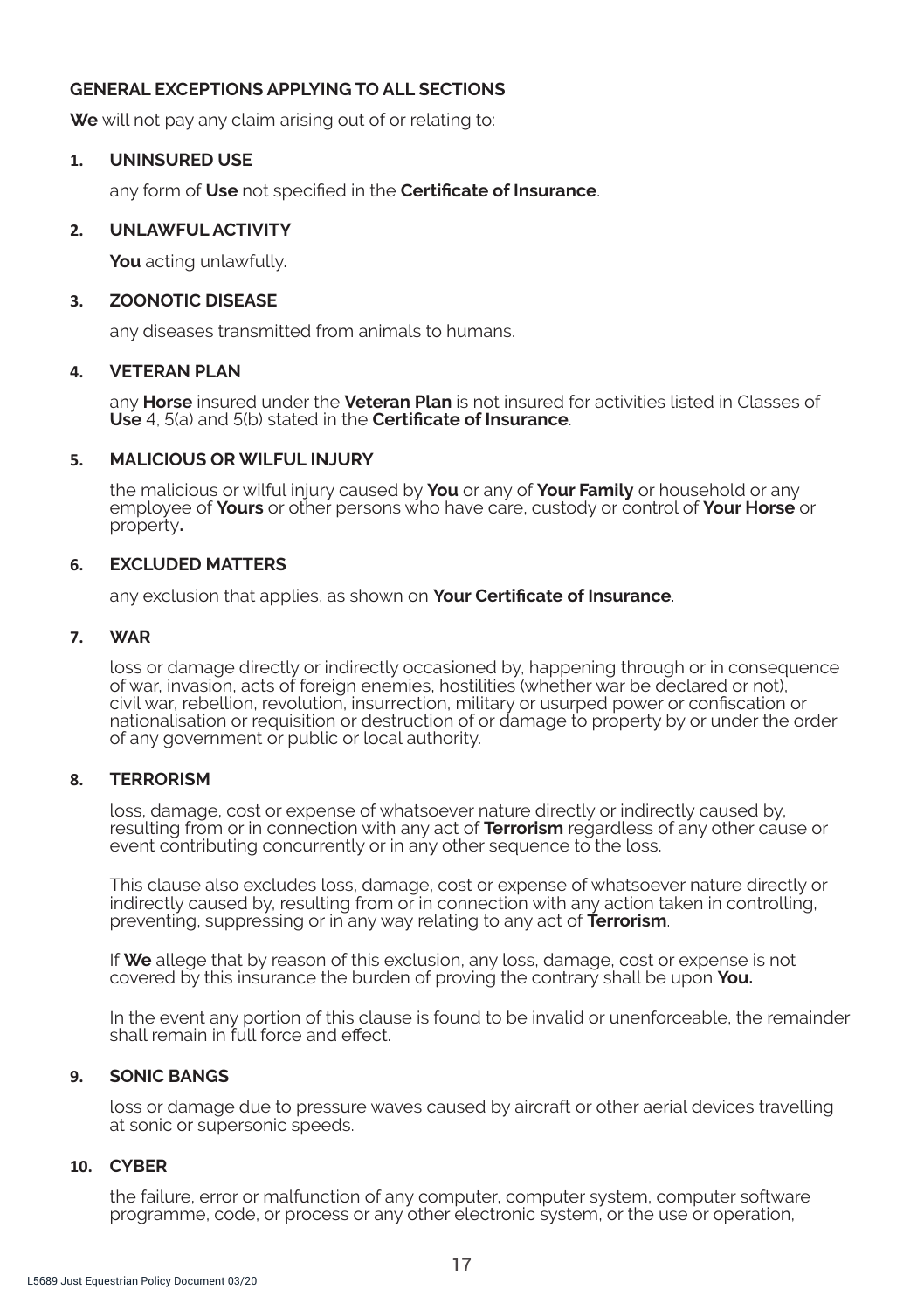as a means for inflicting harm, of any computer, computer system, computer software programme, malicious code, computer virus or process or any other electronic system.

#### **11. INSTITUTE RADIOACTIVE CONTAMINATION, CHEMICAL, BIOLOGICAL, BIO-CHEMICAL AND ELECTROMAGNETIC WEAPONS**

loss damage liability or expense directly or indirectly caused by or contributed to by or arising from:

- (a) ionising radiations from or contamination by radioactivity from any nuclear fuel or from any nuclear waste or from the combustion of nuclear fuel
- (b) the radioactive, toxic, explosive or other hazardous or contaminating properties of any nuclear installation, reactor or other nuclear assembly or nuclear component thereof
- (c) any weapon or device employing atomic or nuclear fission and/or fusion or other reaction or radioactive force or matter
- (d) the radioactive, toxic, explosive or other hazardous or contaminating properties of any radioactive matter. The exclusion in this sub-clause does not extend to radioactive isotopes, other than nuclear fuel, when such isotopes are being prepared, carried, stored, or used for commercial, agricultural, medical, scientific or other similar peaceful purposes
- (e) any chemical, biological, bio-chemical or electromagnetic weapon.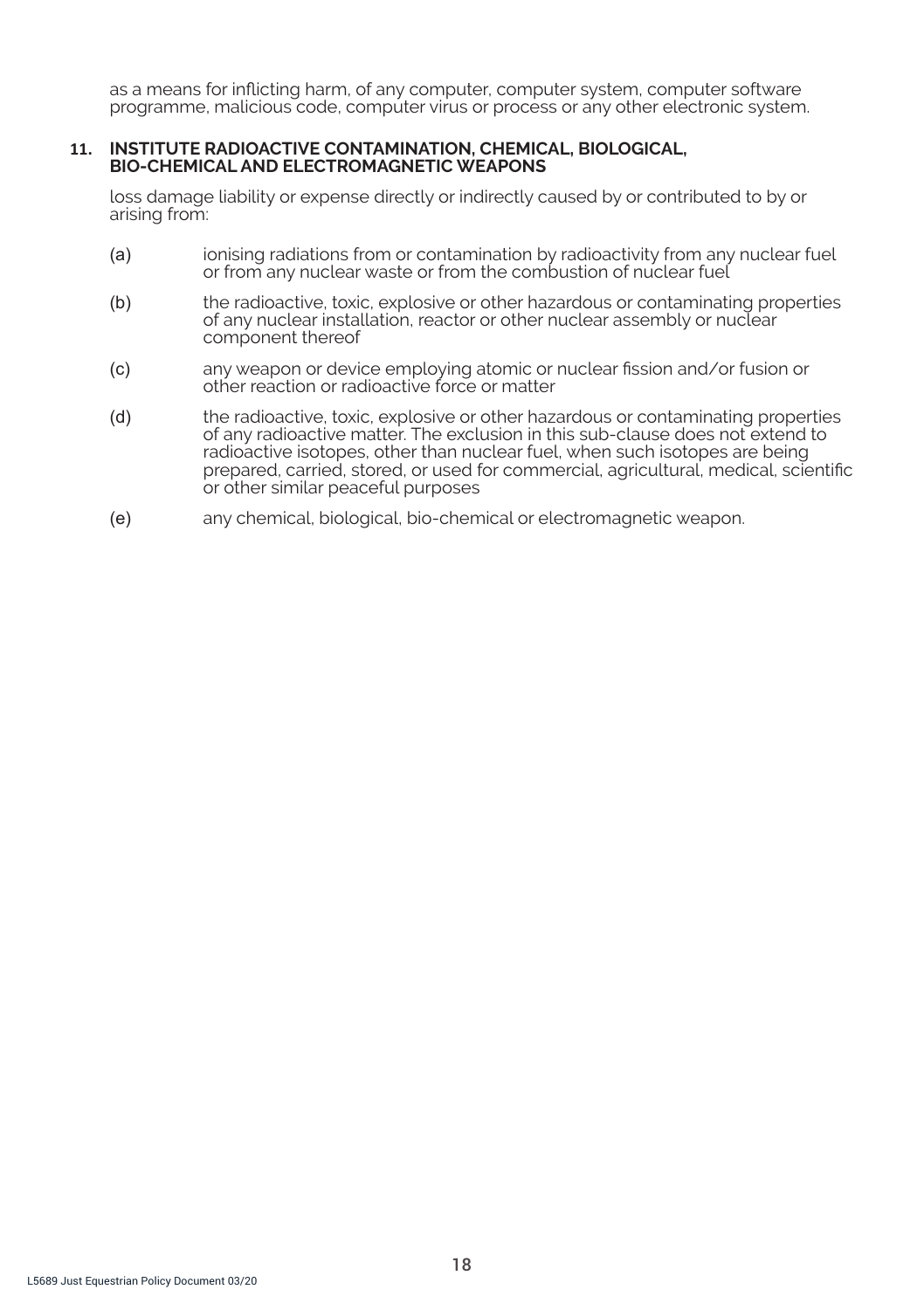# **SECTION 1 (A) DEATH OF THE HORSE - STANDARD**

# **WHAT IS COVERED UNDER THIS SECTION**

**We** will pay **You** up to the Limit of Liability for this Section as a result of **Your Horse's**:

- (a) death, arising from an **Injury** which has been sustained or an **Illness** which first showed **Symptoms** during the **Period of Insurance** within the **Geographical Limits**  and which has been notified to **Us** during the **Period of Insurance**;
- (b) **Humane Destruction**, arising from an **Injury** which has been sustained or an **Illness** which first showed **Symptoms** during the **Period of Insurance** within the **Geographical Limits** and which has been notified to **Us** during the **Period of Insurance**, providing **We** have given prior written consent to such **Humane Destruction**;
- (c) immediate **Humane Destruction**, on humane grounds arising from an **Injury** which has been sustained or an **Illness** which first showed **Symptoms** during the **Period of Insurance** and within the **Geographical Limits** which has been notified to **Us** during the **Period of Insurance.**

**Your Veterinary Surgeon** must confirm that this was necessary and no other option of treatment was available, and this prognosis must also be agreed by **Our Vet**, failing which the matter will be referred to an independent **Vet** for a determination. The independent **Vet** will be mutually agreed upon by **You** and **Us** and will act as an arbitrator. The fees for the independent **Vet** will be divided equally between **You** and **Us** and their decision is final and binding;

(d) death or **Humane Destruction**, with **Our** prior written consent, or immediate **Humane Destruction** on humane grounds, occurring within the **Geographical Limits** and arising directly out of foaling and from no other cause whatsoever during the **Period of Insurance** and which has been notified to **Us** during the **Period of Insurance.**

> For immediate **Humane Destruction**, **Your Veterinary Surgeon** must confirm that this was necessary and no other option of treatment was available, and this prognosis must also be agreed by **Our Vet**, failing which the matter will be referred to an independent **Vet** for a determination. The independent **Vet** will be mutually agreed upon by **You** and **Us** and will act as an arbitrator. The fees for the independent **Vet**  will be divided equally between **You** and **Us** and their decision is final and binding.

# **LIMIT OF LIABILITY**

**We** will not pay more than:

- (a) the **Sum Insured** shown on the **Certificate of Insurance** for **Your Horse**; or
- (b) the **Market Value** of **Your Horse**;

whichever is less.

# **ADDITIONAL CONDITIONS APPLICABLE TO THIS SECTION**

In addition to the General Conditions the following apply in respect of this Section.

**We** will not pay any claim until **We** receive (a) **Your Horse's** passport or any other evidence of legal ownership that **We** require, and (b), where the **Horse** is on loan to **You**, a copy of the loan agreement.

# **EXTENSION TO THIS SECTION**

Providing **We** have agreed to pay a claim for the death of **Your Horse**, **We** will also pay up to GBP150 in respect of irrecoverable loss of entry fees paid in advance to partake in a show or event, caused by the death of **Your Horse**.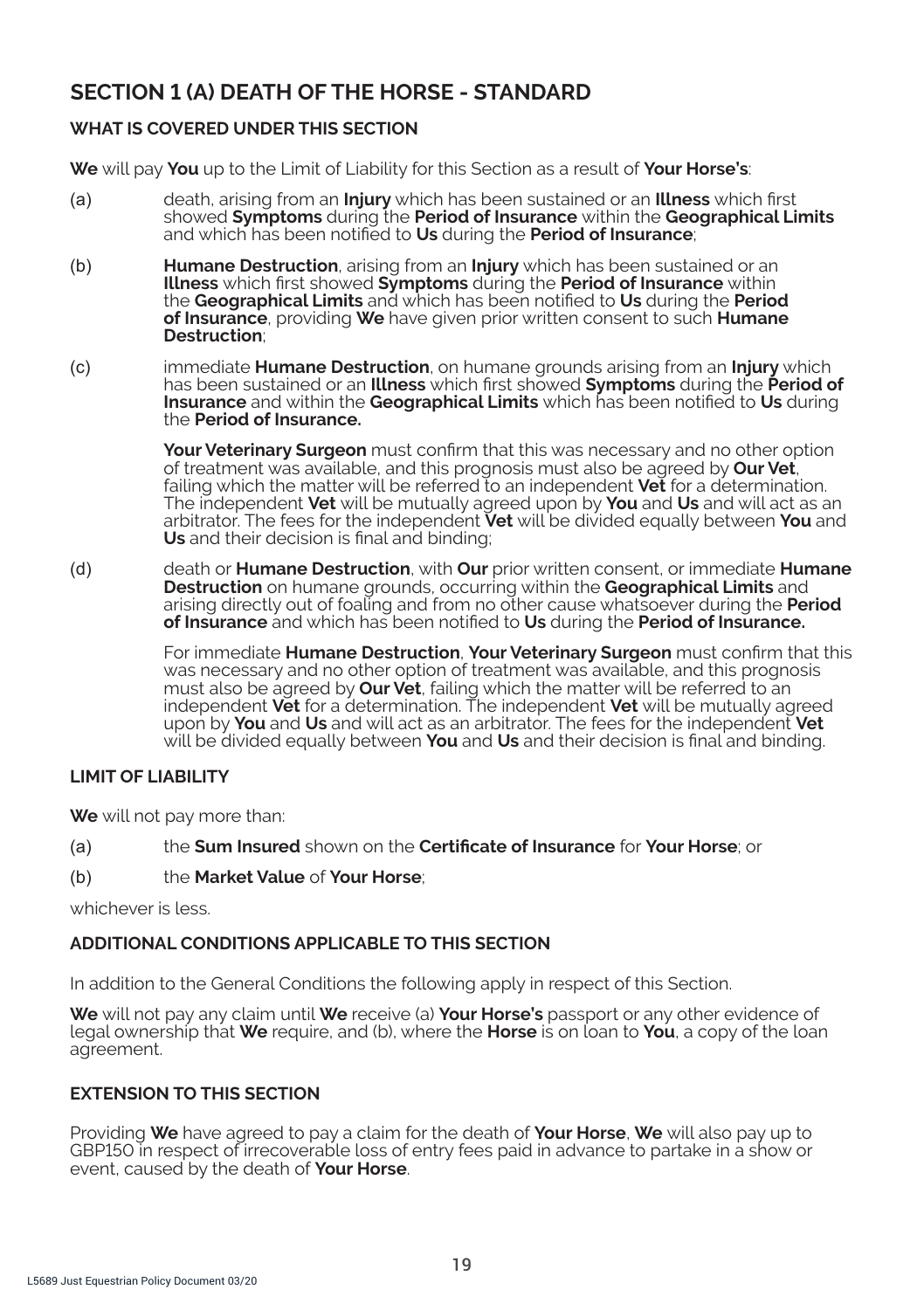# **WHAT IS NOT COVERED UNDER THIS SECTION**

In addition to the General Exclusions the following apply in respect of this Section.

**We** will not pay for any:

- (a) loss resulting from or arising out of:
	- (i) destruction due to compliance of the requirements of any Statute or any Order of the Privy Council, a Government Department or Local Authority;
	- (ii) castration, unless **We** have given **Our** prior written consent and **You** have paid any additional **Premium We** charge for this cover;
	- (iii) any other surgical operation unless in an emergency to save the life of **Your Horse** or unless **We** have given prior **Our** written consent and **You** have paid any additional **Premium We** charge for this cover;
	- (iv) unfitness or incapacity to fulfil the **Use** for which **Your Horse** is kept;
- (b) costs incurred for the destruction of **Your Horse** or disposal of its body;
- (c) loss which results from a vice or behavioural problem unless veterinary evidence is provided to establish that the vice or behavioural problem is caused by an **Injury** sustained or **Illness** which first showed **Symptoms** during the **Period of Insurance**;
- (d) loss which results from an **Illness** which first showed **Symptoms** in the first fourteen (14) days of the start of the **Period of Insurance,** except if this exception is stated not to apply in the **Endorsements** section of **Your Certificate of Insurance**;
- (e) loss which results from any **Pre-Existing Condition**;
- (f) any loss which happens more than twelve (12) months after the date the **Injury** was sustained or the **Illness** first showed **Symptoms**;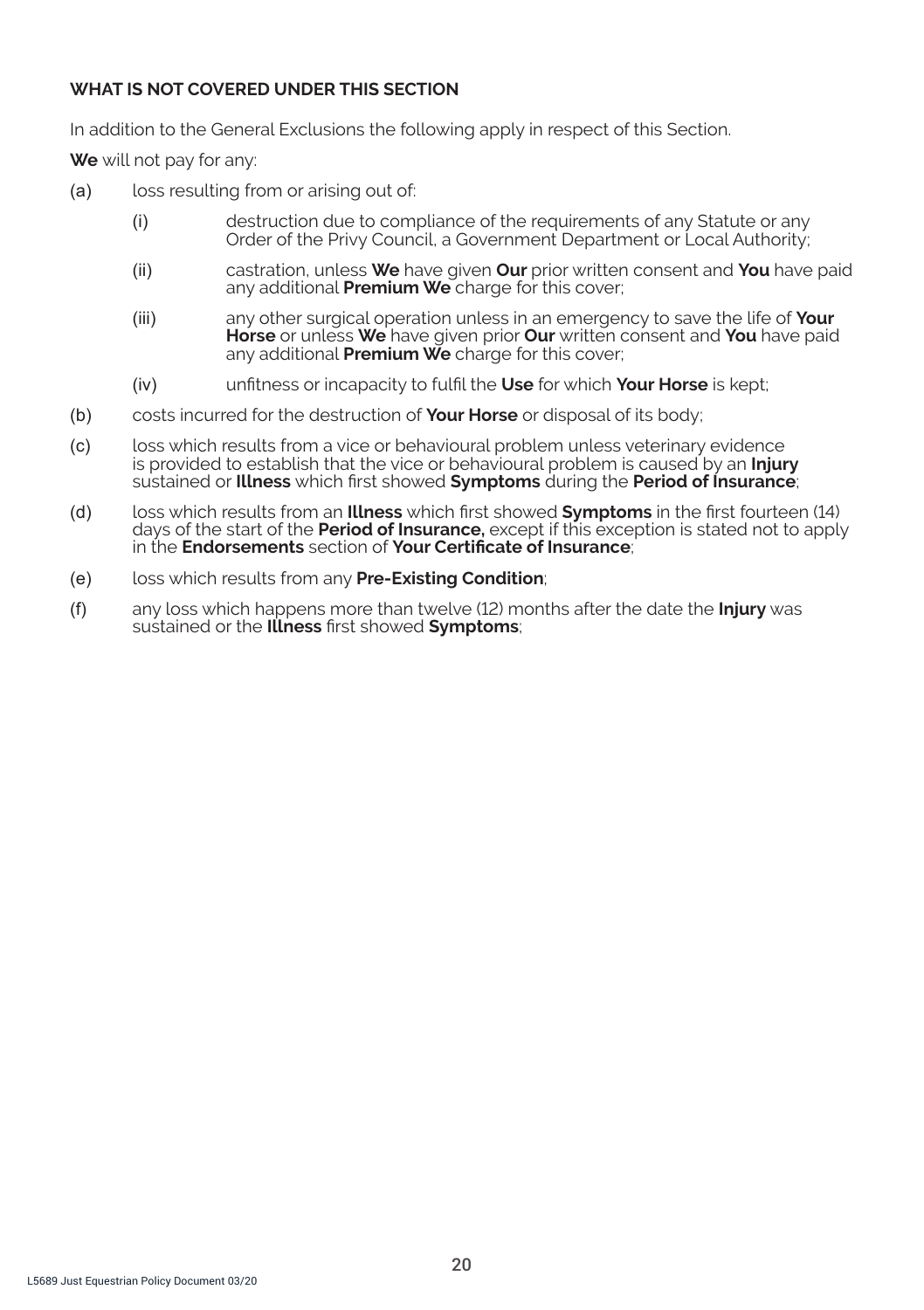# **SECTION 1 (B) DEATH OF THE HORSE - VETERAN PLAN**

# **WHAT IS COVERED UNDER THIS SECTION**

**We** will pay **You** up to the Limit of Liability as a result of **Your Horse's**:

- (a) death, arising from an **Accidental External Injury** which has been sustained during the **Period of Insurance** and within the **Geographical Limits** which has been notified to **Us** during the **Period of Insurance**;
- (b) **Humane Destruction**, arising from an **Accidental External Injury** which has been sustained during the **Period of Insurance** and within the **Geographical Limits** which has been notified to **Us** during the **Period of Insurance**, providing **We** have given prior written consent to such **Humane Destruction**;
- (c) immediate **Humane Destruction**, on humane grounds arising from an **Accidental External Injury** which has been sustained during the **Period of Insurance** within the **Geographical Limits** which has been notified to **Us** during the **Period of Insurance**.

**Your Veterinary Surgeon** must confirm that this was necessary and no other option of treatment was available, and this prognosis must also be agreed by **Our Vet**, failing which the matter will be referred to an independent **Vet** for a determination. The independent **Vet** will be mutually agreed upon by **You** and **Us** and will act as an arbitrator. The fees for the independent **Vet** will be divided equally between **You** and **Us** and their decision is final and binding;

### **LIMIT OF LIABILITY**

**We** will not pay more than:

- (a) the **Sum Insured** shown on the **Certificate of Insurance** for **Your Horse**; or
- (b) the **Market Value** of **Your Horse**:

whichever is less.

# **ADDITIONAL CONDITIONS APPLICABLE TO THIS SECTION**

In addition to the General Conditions the following apply in respect of this Section.

- (a) **We** will not pay any claim until **We** receive (a) **Your Horse's** passport, or any other evidence of legal ownership that
- (b) **We** require, and (b), where the **Horse** is on loan to **You**, a copy of the loan agreement.

# **EXTENSION TO THIS SECTION**

Providing **We** have agreed to pay a claim for the death of **Your Horse**, **We** will also pay up to GBP150 in respect of irrecoverable loss of entry fees paid in advance to partake in a show or event, caused by the death of **Your Horse**.

### **WHAT IS NOT COVERED UNDER THIS SECTION:**

In addition to the General Exclusions the following apply in respect of this Section.

**We** will not pay:

- (a) loss resulting from or arising out of:
	- (i) destruction due to compliance of the requirements of any Statute or any Order of the Privy Council, a Government Department or Local Authority;
	- (ii) castration;
	- (iii) any other surgical operation unless in an emergency to save the life of **Your Horse** or unless **We** have given **Our** written consent and **You** have paid any additional **Premium We** charge for this cover;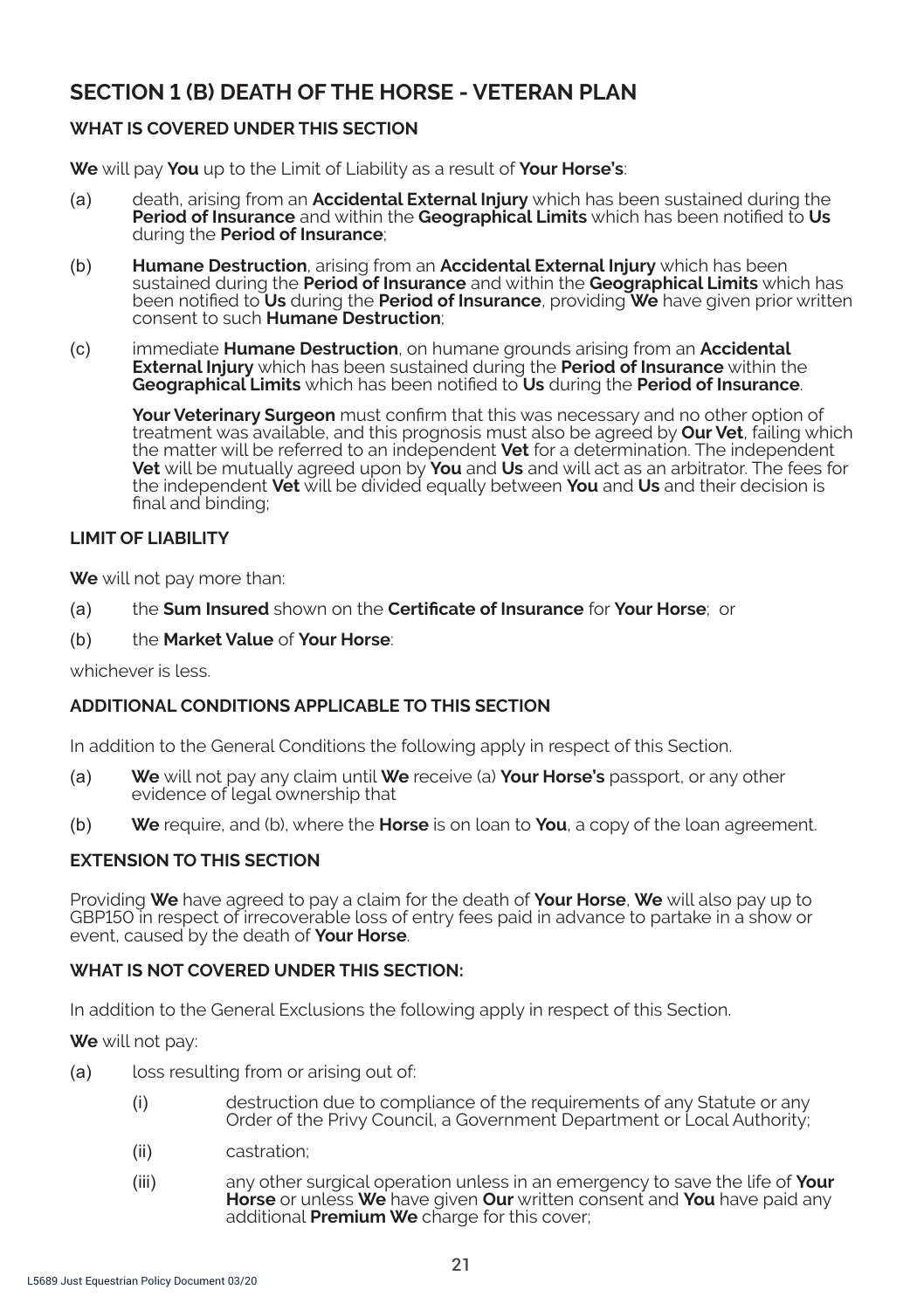- (iv) unfitness or incapacity to fulfil the **Use** for which **Your Horse** is kept;
- (b) any costs incurred for the destruction of **Your Horse** or disposal of its body;
- (c) any loss which results from a vice or behavioural problem unless veterinary evidence is provided to establish that the vice or behavioural problem is caused by an **Accidental External Injury** sustained during the **Period of Insurance**;
- (d) any loss which results from an **Illness**;
- (e) any loss which results from any **Pre-Existing Condition**;
- (f) any loss which happens more than twelve (12) months after the date the **Accidental External Injury** was sustained;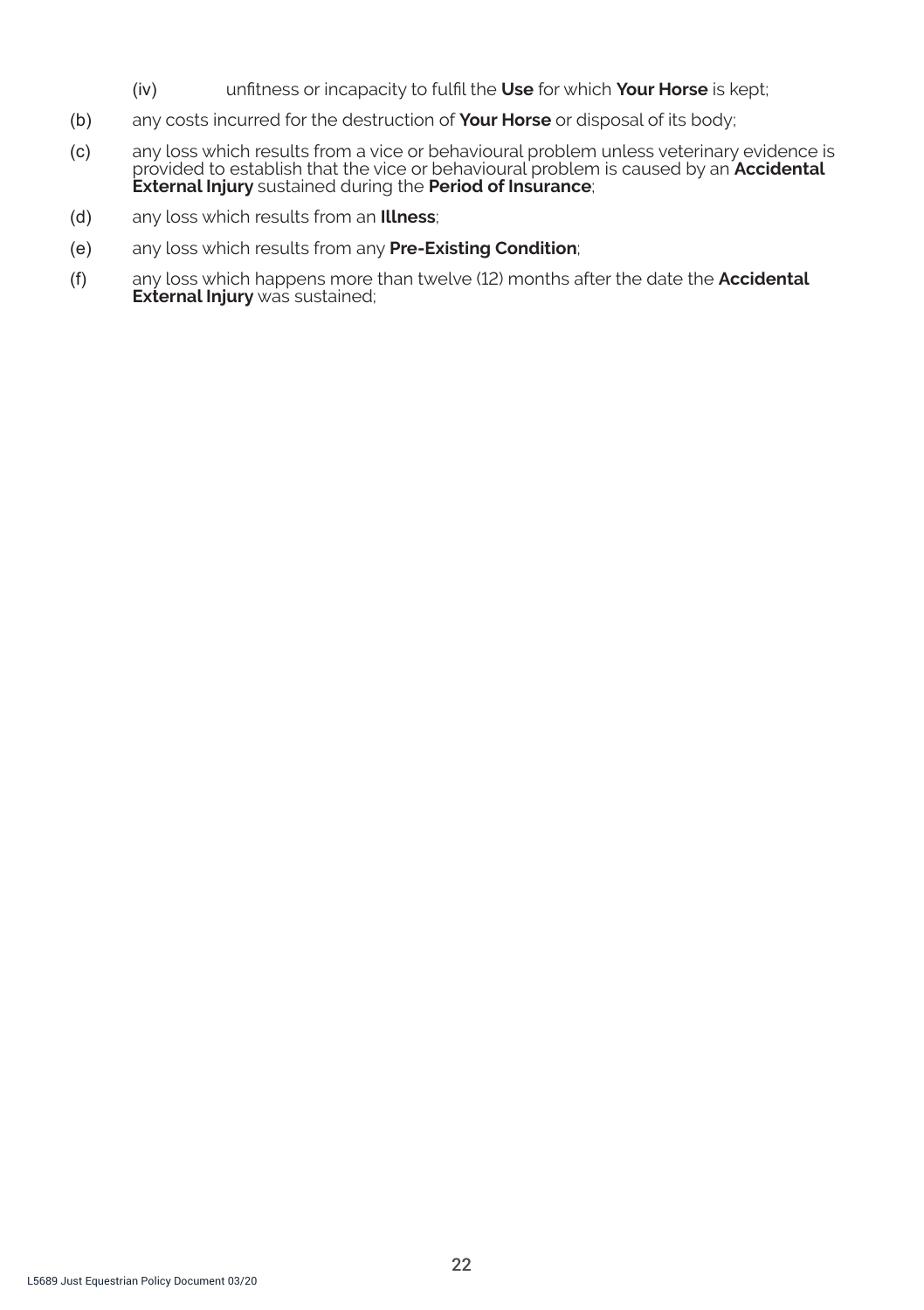# **SECTION 2 THEFT OR STRAYING**

# **WHAT IS COVERED UNDER THIS SECTION**

**We** will pay **You** up to the Limit of Liability for this Section if **Your Horse** is stolen or **Strays**  anywhere within the **Geographical Limits** during the **Period of Insurance** and is not recovered within thirty (30) days.

### **LIMIT OF LIABILITY**

**We** will not pay more than:

- (a) the **Sum Insured** shown on the **Certificate of Insurance** for **Your Horse**; or
- (b) the **Market Value of Your Horse**:

whichever is less.

### **EXTENSIONS TO THIS SECTION**

- (a) Providing **We** have agreed to pay a claim for theft or **Straying**, **We** will also pay up to GBP150 for irrecoverable loss of entry fees paid in advance to partake in a show or event, caused by the loss of **Your Horse**.
- (b) Subject to **Our** prior written consent, **We** will also pay GBP150 towards the cost of advertising or reward or other expenditure for each theft or **Straying**.

### **WHAT IS NOT COVERED UNDER THIS SECTION**

In addition to the General Exclusions the following apply in respect of this Section.

**We** will not pay:

- (a) any loss purposefully caused by **You** or any member of **Your Family** or any employee;
- (b) any loss if **You** or any person looking after **Your Horse** has freely parted with it, even if tricked in to doing so;
- (c) any reward to any member of **Your Family** or any employee;

### **ADDITIONAL CONDITIONS APPLICABLE TO THIS SECTION**

In addition to the General Conditions the following apply in respect of this Section.

- (a) **You** must notify the police as soon as practicably possible after **You** become aware **Your Horse** has been stolen or **Strayed** and provide **Us** with a copy of the police report and crime reference.
- (b) If **Your Horse** is subsequently found or recovered **You** must as soon as practicably possible repay to **Us** the amount **You** were paid by **Us**.
- (c) **You** must take all precautions to ensure that the premises where **Your Horse** is kept are secure to prevent a loss.
- (d) **You** must take all practical steps to recover **Your Horse** if it has **Strayed**.
- (e) **We** will not pay any claim until **We** receive (a) **Your Horse's** passport or any other evidence of legal ownership that **We** require, and (b), where the **Horse** is on loan to **You**, a copy of the loan agreement.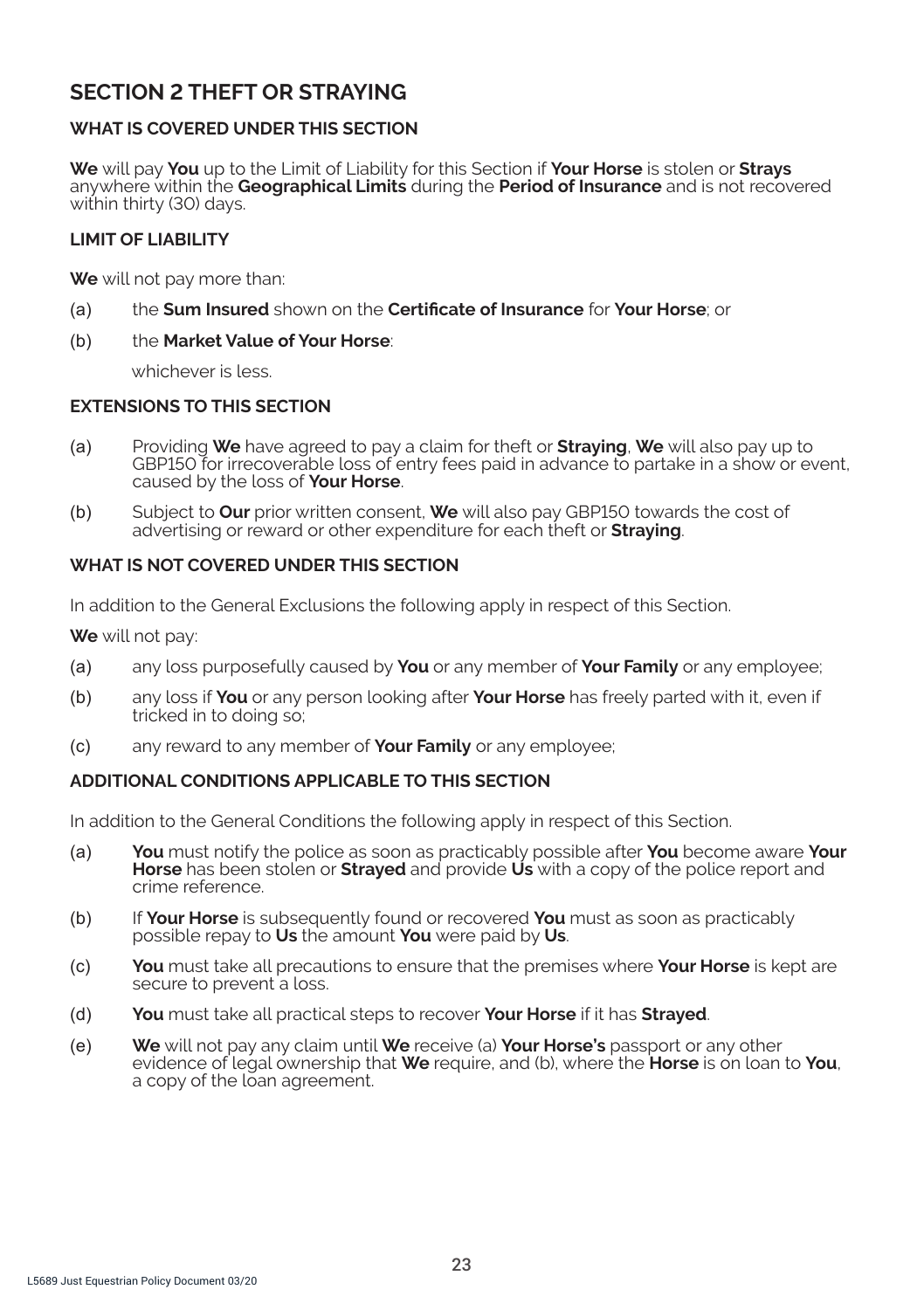# **SECTION 3 PERMANENT INCAPACITY**

# **WHAT IS COVERED UNDER THIS SECTION**

**We** will pay the percentage stated in the **Certificate of Insurance** of the **Sum Insured** (or **Market Value** if less) of **Your Horse** if an **Injury** is sustained or an **Illness** first shows **Symptoms** within the **Geographical Limits** during the **Period of Insurance**, which results in **Your Horse's Permanent Incapacity**.

# **EXTENSIONS TO THIS SECTION**

- (a) If **Your Horse's** treatment is in progress at the expiry date of the **Period of Insurance**, cover under this Section will extend up to twelve (12) months from the date of the **Injury**, or from the date that the **Illness** first showed **Symptoms** provided that the claim is notified to **Us** in the **Period of Insurance**.
- (b) Providing **We** have agreed to pay a claim for **Permanent Incapacity**, **We** will also pay up to GBP150 in respect of irrecoverable loss of entry fees paid in advance to partake in a show or event, caused by the **Permanent Incapacity** of **Your Horse**.

# **WHAT IS NOT COVERED UNDER THIS SECTION:**

In addition to the General Exclusions the following apply in respect of this Section.

**We** will not pay:

- (a) **Permanent Incapacity** resulting from or arising out of:
	- (i) castration unless **We** have given **Our** prior written consent and castration is necessary **Veterinary Treatment** to **Your Horse** for the **Injury** or **Illness**;
	- (ii) any other surgical operation unless in an emergency to save the life of **Your Horse** or unless **We** have given **Our** prior written consent and the surgical operation is necessary **Veterinary Treatment** to **Your Horse** for the **Injury** or **Illness**;
- (b) disfigurement following the **Injury** or **Illness** which renders **Your Horse** unsuitable for showing because of its appearance;
- (c) **Permanent Incapacity** arising from abnormalities of **Your Horse's** reproductive organs if kept and insured for breeding, other than those caused by the **Injury** or **Illness**;
- (d) **Permanent Incapacity** that results from a vice or behavioural problem unless veterinary evidence is provided to establish that **Your Horse's Permanent Incapacity** is caused directly by the **Injury** or **Illness**;
- (e) the **Excess** specified in the **Certificate of Insurance**;
- (f) **Permanent Incapacity** which results from an **Illness** which first showed **Symptoms**  in the first fourteen (14) days of the start of the **Period of Insurance** save where this exception is not stated to apply in the **Endorsements** section of **Your Certificate of Insurance**;
- (g) **Permanent Incapacity** which results from any **Pre-Existing Condition**;
- (h) **Permanent Incapacity** of any **Horse** insured on the **Veteran Plan** or any **Horse** aged sixteen (16) years or more at the start of the **Period of Insurance**. **Permanent Incapacity** cover will be automatically removed from the **Policy** at the renewal following **Your Horse's** 16th birthday;
- (i) any amount if the **Permanent Incapacity** of **Your Horse** occurs more than twelve (12) months after the date the **Injury** was sustained or **Illness** first showed **Symptoms**;
- (j) any amount if **You** have not arranged for all **Veterinary Treatment** considered by **Our Vet**  to achieve recovery of **Your Horse**;
- (k) prevention from showing as a result of rules prohibiting from showing horses that have had a Hobday operation or other surgical operation for a respiratory disorder;
- (l) **Permanent Incapacity** from or connected with any activity, use or purpose **Your Horse**  has never taken part in and/or **Your Horse's** potential future use.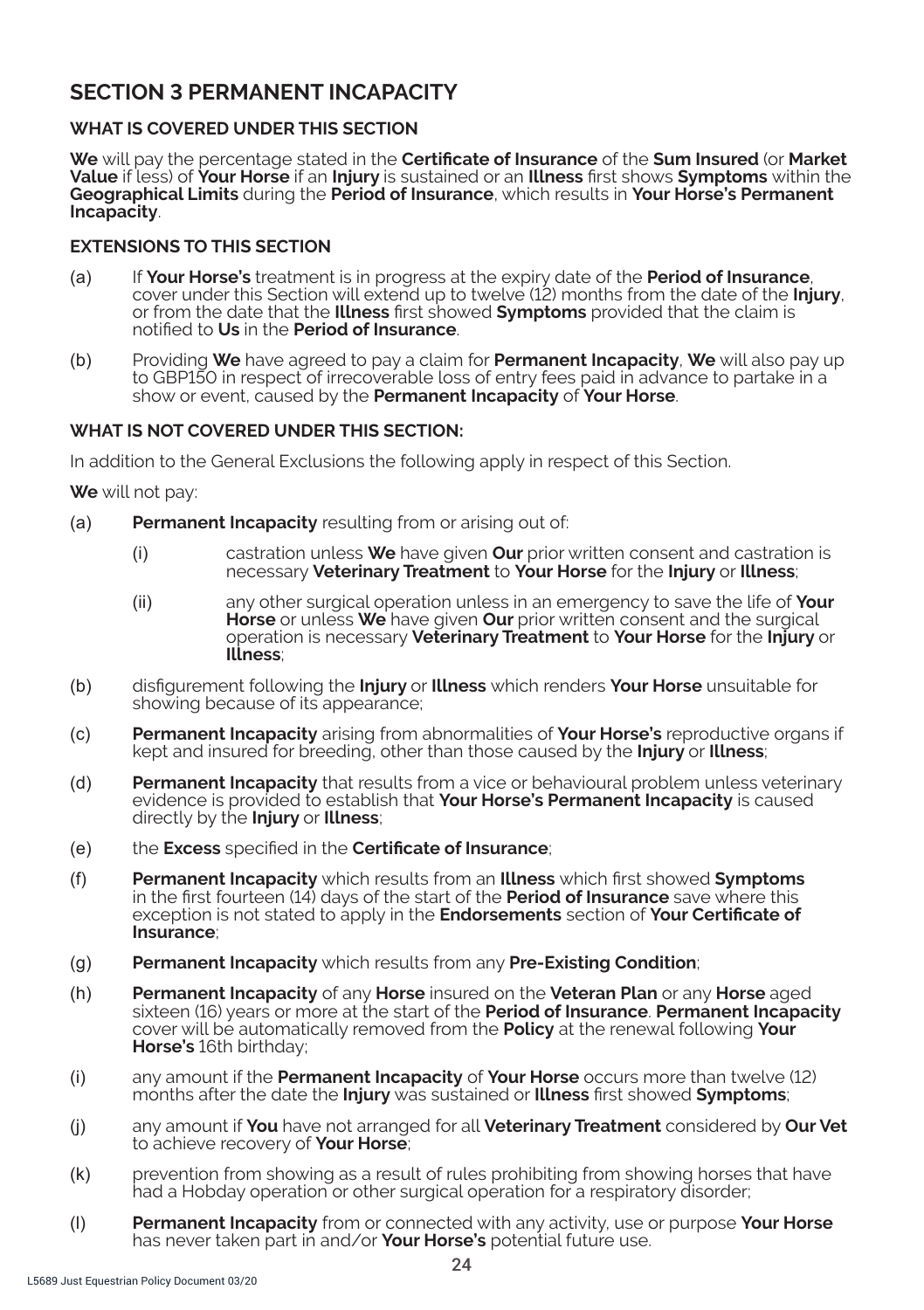### **ADDITIONAL CONDITIONS APPLICABLE TO THIS SECTION**

In addition to the General Conditions the following apply in respect of this Section.

- (a) The **Injury** or **Illness** must be the sole and direct cause of the **Permanent Incapacity** and **You** must advise **Us** of the **Injury** or **Illness** in accordance with the General Conditions of this **Policy**.
- (b) **We** will not pay a claim unless both **Your Vet** and **Our Vet** agree that **Your Horse** is **Permanently Incapable** of fulfilling the **Use** for which it is kept and insured as noted in the **Certificate of Insurance** and that the **Injury** or **Illness** is the sole cause of that **Permanent Incapacity**. Any disagreement between **Your Vet** and **Our Vet** over the **Permanent Incapacity** of **Your Horse** will be referred to an independent **Vet** who will examine **Your Horse**. This **Vet** will be mutually agreed upon by **You** and **Us** and will act as an arbitrator. The fees for the independent **Vet** will be divided equally between **You** and **Us**.
- (c) If **We** pay a claim under this Section **We** will continue the **Policy** to expiry but from the date **We** accept the claim, **We** will reduce the **Sum Insured** of **Your Horse** to the residual value without return of **Premium**. **We** will not consider any claim for death of **Your Horse**  from the **Injury** or **Illness** causing the **Permanent Incapacity** and will make no further payments for continuing **Veterinary Treatment** or **Complementary Treatment** to the **Injury** or **Illness** causing the **Permanent Incapacity**.
- (d) Following acceptance of a claim under this Section and prior to its settlement **You** must have **Your Horse** marked in accordance with **Our** requirements and provide **Us** with the appropriate certification showing that the marking has been carried out. This requirement will not apply if **You** decide to euthanise **Your Horse** on economic grounds but before **We** make any payment **You** must provide **Us** with a receipt confirming **Humane Destruction** from the person carrying out **Humane Destruction**.
- (e) **We** will not pay any claim until **We** receive (a) **Your Horse's** passport or any other evidence of legal ownership that **We** require, and (b), where the **Horse** is on loan to **You**, a copy of the loan agreement.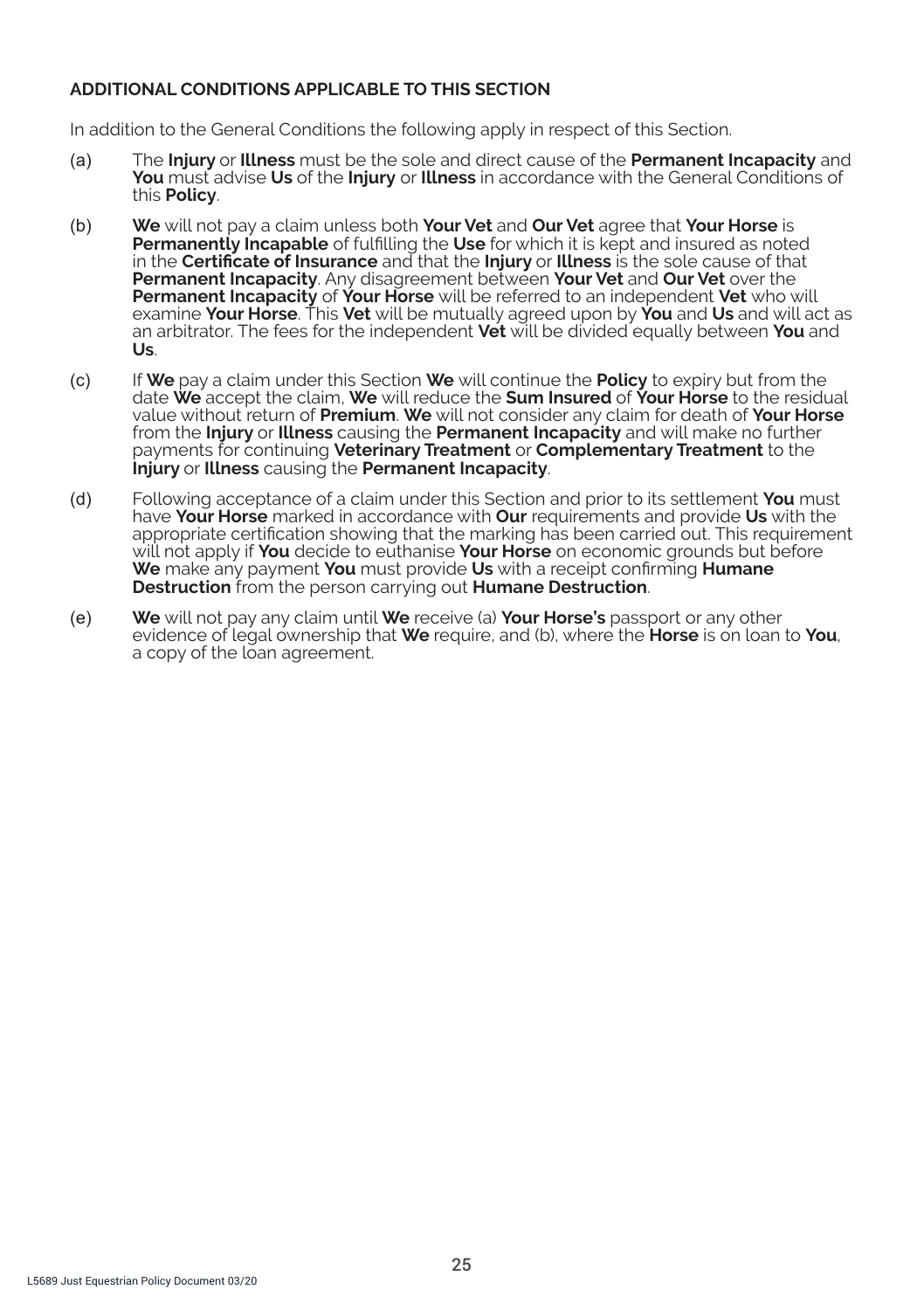# **SECTION 4 VETERINARY SURGEONS' FEES**

# **WHAT IS COVERED**

**We** will pay the cost of the **Veterinary Treatment Your Horse** receives to treat an **Accidental External Injury** or **Injury** sustained or an **Illness** which first shows **Symptoms** during the **Period of Insurance** anywhere within the **Geographical Limits** up to the Limit of Liability of this Section.

For the purposes of this Section, the following will be treated as one claim:

- (a) all **Accidental External Injuries** or **Injuries** sustained in or arising out of the same **Accident**;
- (b) lameness of any limb or **Symptoms** reported to **Us** that are subsequently diagnosed as lameness of one or more than one limb or separate **Accidental External Injuries, Injuries** or **Illnesses**;
- (c) if during the investigations of the original cause of the lameness, **Symptoms, Accidental External Injury, Injury** or **Illness** it becomes apparent that there are multiple problems, then these will be treated as one claim whether the lameness**, Symptoms, Accidental External Injury, Injury** or **Illness** are related to each other or  $n \tilde{o} t$ ;
- (d) any subsequent **Accidental External Injury, Injury** or **Illness** arising as a complication or consequence of the original **Accidental External Injury, Injury, Illness** or **Symptom(s)** or arising as a consequence of **Veterinary Treatment** for the original **Accidental External Injury, Injury, Illness** or **Symptom(s).**

### **EXTENSIONS APPLICABLE TO THIS SECTION**

- (a) **We** will pay the cost of **Complementary Treatment Your Horse** receives to treat an **Accidental External Injury** or **Injury** sustained or **Illness** that first showed **Symptoms** during the **Period of Insurance** up to the **Sum Insured** specified for **Veterinary Treatment** in the **Certificate of Insurance**.
- (b) In the event of a claim involving **Colic Surgery** during the **Period of Insurance**, based on the level of cover **You** have chosen, **We** will pay up to the **Sum Insured** shown for **Colic Surgery** in the **Certificate of Insurance** less **Your Excess**.

# **LIMIT OF LIABILITY**

The most **We** will pay for any one claim is the **Sum Insured** specified for **Veterinary Treatment** in the **Certificate of Insurance**. The **Sum Insured** for **Complementary Treatment** is included within and is not additional to the **Sum Insured** for **Veterinary Treatment**.

For the avoidance of doubt any **Veterinary Treatment** costs that would not have been incurred but for **Complementary Treatment** shall be deemed part of that **Complementary Treatment**  and subject to the **Sum Insured** for **Complementary Treatment** specified in the **Certificate of Insurance**.

The maximum **We** will pay for **Livery** or **Transport**, for which **We** have given **Our** prior consent in writing, is 50% of the cost to **You**.

# **WHAT IS NOT COVERED UNDER THIS SECTION**

In addition to the General Exclusions the following apply in respect of this Section.

**We** will not pay:

- (a) the **Excess** or amount of **Co-insurance** specified in the **Certificate of Insurance** for each and every loss;
- (b) any costs for **Veterinary Treatment** arising from referral for a second veterinary opinion or referral to a veterinary hospital or centre of veterinary excellence for which **We** have not given **Our** prior written consent;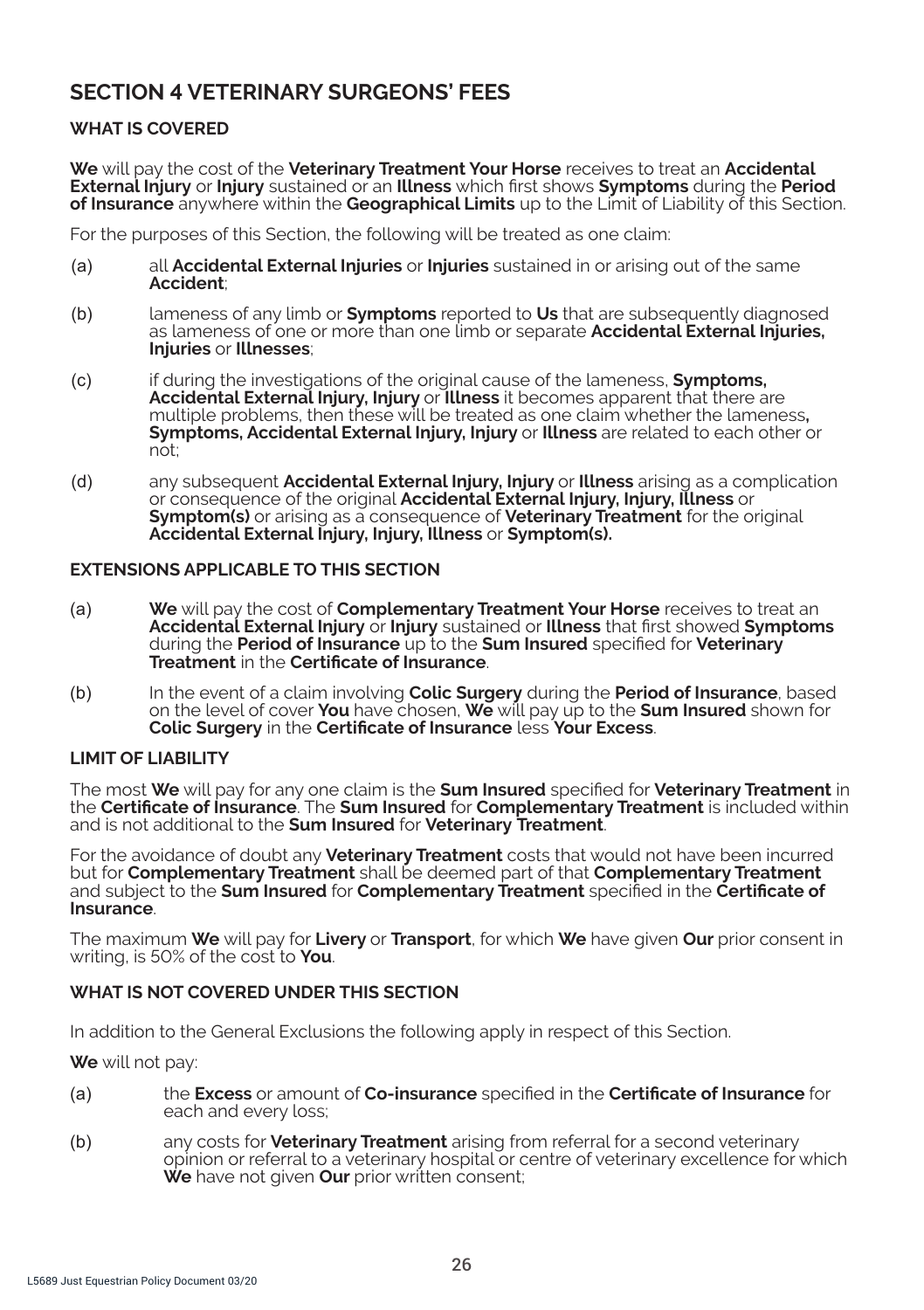- (c) any costs for diagnosis by magnetic resonance imaging, scintigraphy, computerised (axial) tomography, thermography and myelography for which **We** have not given **Our** prior written consent:
- (d) any costs for **Complementary Treatment** recommended by **Your Veterinary Surgeon** for which **We** have not given **Our** prior written consent;
- (e) any costs resulting from or arising out of castration unless such costs were incurred for **Veterinary Treatment** arising from the **Accidental External Injury, Injury** or **Illness**;
- (f) any costs arising from any surgical operation for which **We** have not given **Our** prior written consent, unless in an emergency to save the life of **Your Horse**;
- (g) any costs for **Livery** and **Transport** for which **We** have not given **Our** prior written consent;
- (h) any costs for any **Veterinary Treatment** that results from a vice or behavioural problem unless veterinary evidence is provided to establish that **Your Horse** is suffering from **Accidental External Injury**, **Injury** or **Illness**;
- (i) any costs of vaccination, any other preventative treatment
- (i) the removal of wolf teeth;
- (k) any costs associated with pregnancy or parturition unless certified by a **Veterinary Surgeon** as necessary to save the life of **Your Horse**;
- (l) any costs of **Veterinary Treatment** or **Complementary Treatment** resulting from **Illness** which first showed **Symptoms** within fourteen (14) days of the start of the **Period of Insurance** unless this exclusion is stated not to apply in the **Endorsements** section of **Your Certificate of Insurance**;
- (m) any costs of **Veterinary Treatment** or **Complementary Treatment** for any **Pre-Existing Condition**;
- (n) any costs incurred for the destruction of **Your Horse** or the disposal of its body or any **Post Mortem** examination;
- (o) any costs associated with **Experimental, Non-customary or Unproven Treatment** for which **We** have not given **Our** prior written consent;
- (p) any costs for **Veterinary Treatment** or **Complementary Treatment Your Horse** receives more than twelve (12) months from the date the **Accidental External Injury** or **Injury** was sustained or the date the **Illness** first showed **Symptoms**;
- (q) any cost for medicines or other materials prescribed or supplied for use after twelve (12) months from the date the **Accidental External Injury** or **Injury** was sustained or the date the **Illness** first showed **Symptoms**;
- (r) any costs for any elective **Veterinary Treatment** or **Complementary Treatment** that **You** chose to have carried out to **Your Horse** that is not in the opinion of **Our Veterinary Surgeon** required to treat **Accidental External Injury**, **Injury** or **Illness** including any complications arising from such treatment;
- (s) the costs **You** pay for shoeing and/or the care of **Your Horse's** feet and/or hooves;
- (t) any cost of stabling, grazing, feeding, exercise or any other change in the way **You** look after **Your Horse**, other than any costs **We** have agreed to while **Your Horse** is hospitalised;
- (u) any cost of exercising **Your Horse** including riding, leading, lunging, the use of a horse walker, equine swimming pool and/or treadmill;
- (v) the cost of any **Veterinary Treatment** or **Complementary Treatment** if a claim has not been submitted to **Us** within twelve (12) months of the **Accidental External Injury** or **Injury** being sustained or the **Illness** first showing **Symptoms**;
- (w) any cost of buying or hiring equipment;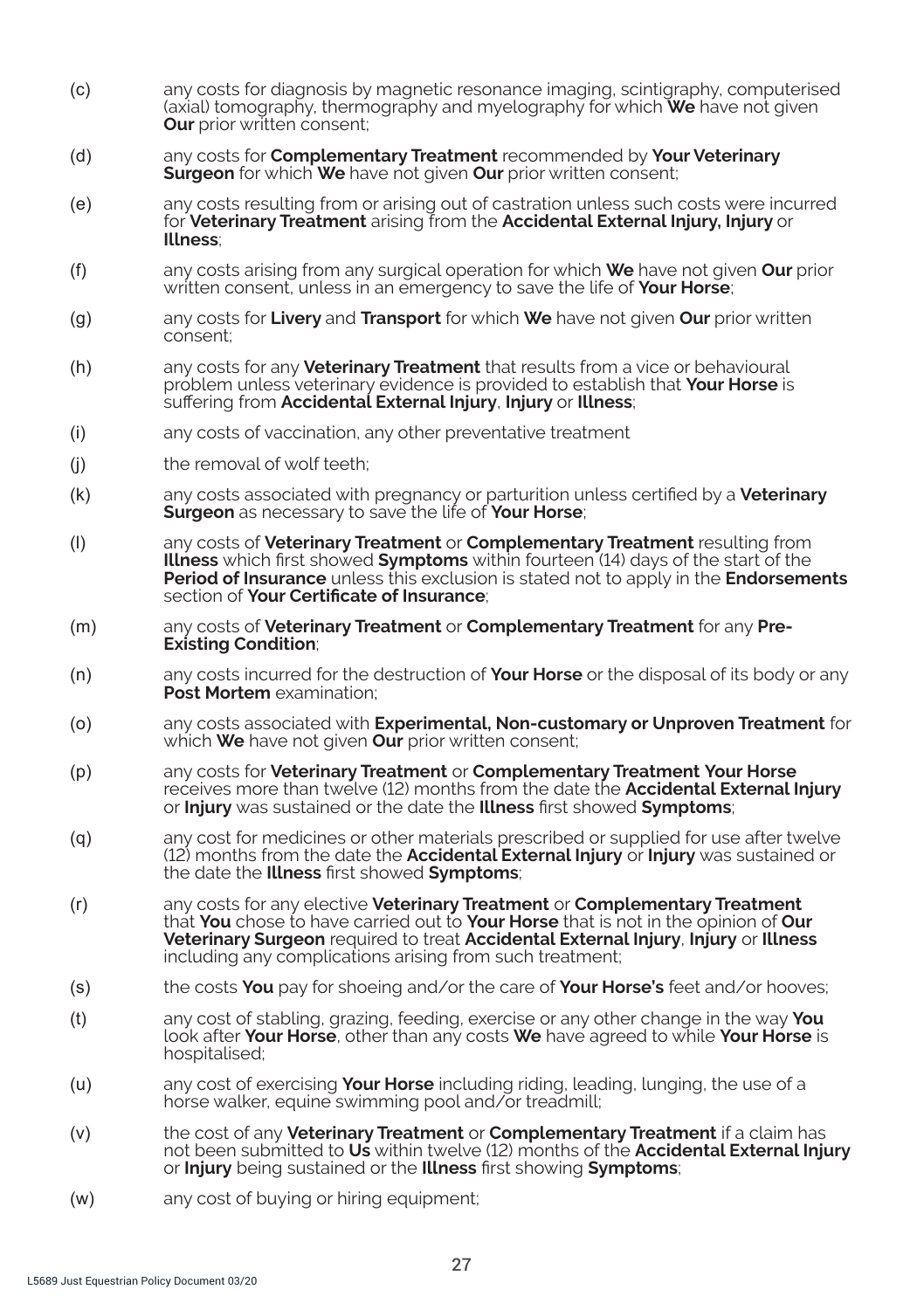- (x) any administration charges, credit or late payment charges or any other costs that are not fees for **Veterinary Treatment** or **Complementary Treatment**. **We** will deduct from any amount **We** pay any discount allowed by **Your Vet** or provider of **Complementary Treatment** including discount for early settlement whether or not payment is within the period specified;
- (y) any costs for **Veterinary Treatment** or **Complementary Treatment** to an **Injury** or **Illness** which has caused **Permanent Incapacity** to **Your Horse** if such treatment takes place after a claim has been paid under Section 3 **Permanent Incapacity**.

### **ADDITIONAL CONDITIONS APPLICABLE TO THIS SECTION**

In addition to the General Conditions the following apply in respect of this Section.

- (a) **You** must advise **Us** when the treatment starts and subsequently submit all dated **Veterinary Surgeon's**, therapist's and **Farrier's** receipts to **Us** to substantiate the claim. Such receipts must include details of the treatment provided.
- (b) Any referral for a second veterinary opinion or referral to a veterinary hospital or centre of veterinary excellence must be approved by **Us** prior to the referral.
- (c) Diagnosis by Magnetic Resonance Imaging, Scintigraphy, Computerised (Axial) Tomography, Thermography and Myelography must be approved by **Us** prior to commencement of the procedure.
- (d) Any **Complementary Treatment** recommended by **Your Veterinary Surgeon** must be approved by **Us** prior to the start of treatment.
- (e) If treatment to **Your Horse** is in progress at the expiry date of the **Period of Insurance**  We will continue to reimburse the fees within the limits specified, for a period of twelve (12) months from the date the **Accidental External Injury** or **Injury** was sustained or from the date the **Illness** first showed **Symptoms**, not exceeding the limits specified in the **Certificate of Insurance** and providing the claim was notified to **Us** and accepted by **Us** before the expiry or renewal date.
- (f) Once **We** have agreed to pay the claim, **We** may at **Our** option pay the **Veterinary Surgeon** or other authorised provider of treatment directly, unless **You** specify otherwise in writing. Where payment is not to be made to the **Veterinary Surgeon** or other authorised provider of treatment, **You** will provide **Us** with a receipt confirming that payment has been made before **We** reimburse **You**.
- (g) Where **Our** prior consent is required for **Veterinary** or **Complementary Treatment**, **We** may appoint a **Veterinary Surgeon** to examine **Your Horse** on **Our** behalf. Any disagreement between **Your Vet** and **Our Vet** over the appropriate **Veterinary Treatment** and/or **Complementary Treatment** for **Your Horse** will be referred to an independent **Vet** who will examine **Your Horse**. This **Vet** will be mutually agreed upon by **You** and **Us** and will act as an arbitrator. The fees for the independent **Vet** will be divided equally between **You** and **Us**.
- (h) In other instances, if **Our Vet** considers the **Veterinary Treatment** or **Complementary Treatment** received by **Your Horse** is excessive or not required compared to **Veterinary Treatment** or **Complementary Treatment** normally recommended by general or referral veterinary practices **We** will pay only the cost of **Veterinary Treatment** or **Complementary Treatment** necessary to treat the **Accidental External Injury** or **Injury** or **Illness**.

If the costs **You** are charged for **Veterinary Treatment** or **Complementary Treatment** are in the opinion of **Our Vet** excessive when compared to the cost of **Veterinary Treatment** or **Complementary Treatment** normally charged by general or referral veterinary practices **We** will pay only the cost of **Veterinary Treatment**  or **Complementary Treatment** usually charged by general or referral veterinary practices.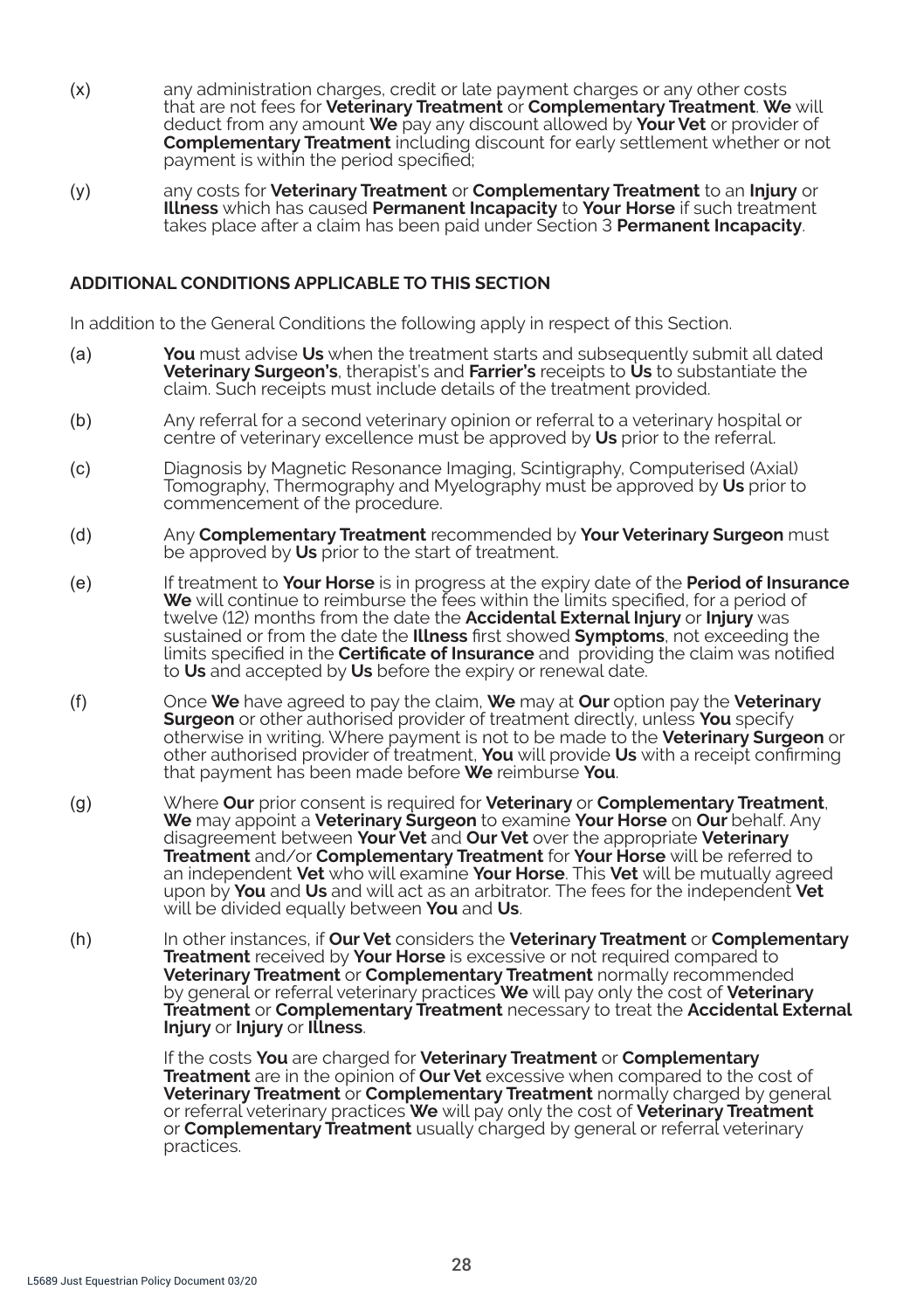# **THE VETERAN PLAN**

In addition to the terms and conditions stated above applying to this Section, the following terms and conditions apply with regards to **Horses** on the **Veteran Plan**.

# **WHAT IS NOT COVERED APPLICABLE TO THIS SECTION**

In addition to the General Exclusions and in addition to the exclusions in this Section, the following also applies only to the **Veteran Plan**:

**We** will not pay for:

- (a) any cost of **Veterinary Treatment** or **Complementary Treatment** unless to treat **Accidental External Injury**;
- (b) any costs arising from or relating to strain of tendons and ligaments.

### **ADDITIONAL EXTENSIONS APPLICABLE TO THE VETERAN PLAN**

In addition to any extensions in this Section, the following also applies only to the **Veteran Plan**:

#### **Colic Extension**

Based on the level of cover **You** have chosen, should **Your Horse** require **Colic Surgery We** will pay up to the **Sum Insured** for **Colic Surgery** stated on the **Certificate of Insurance**, less **Your Excess**.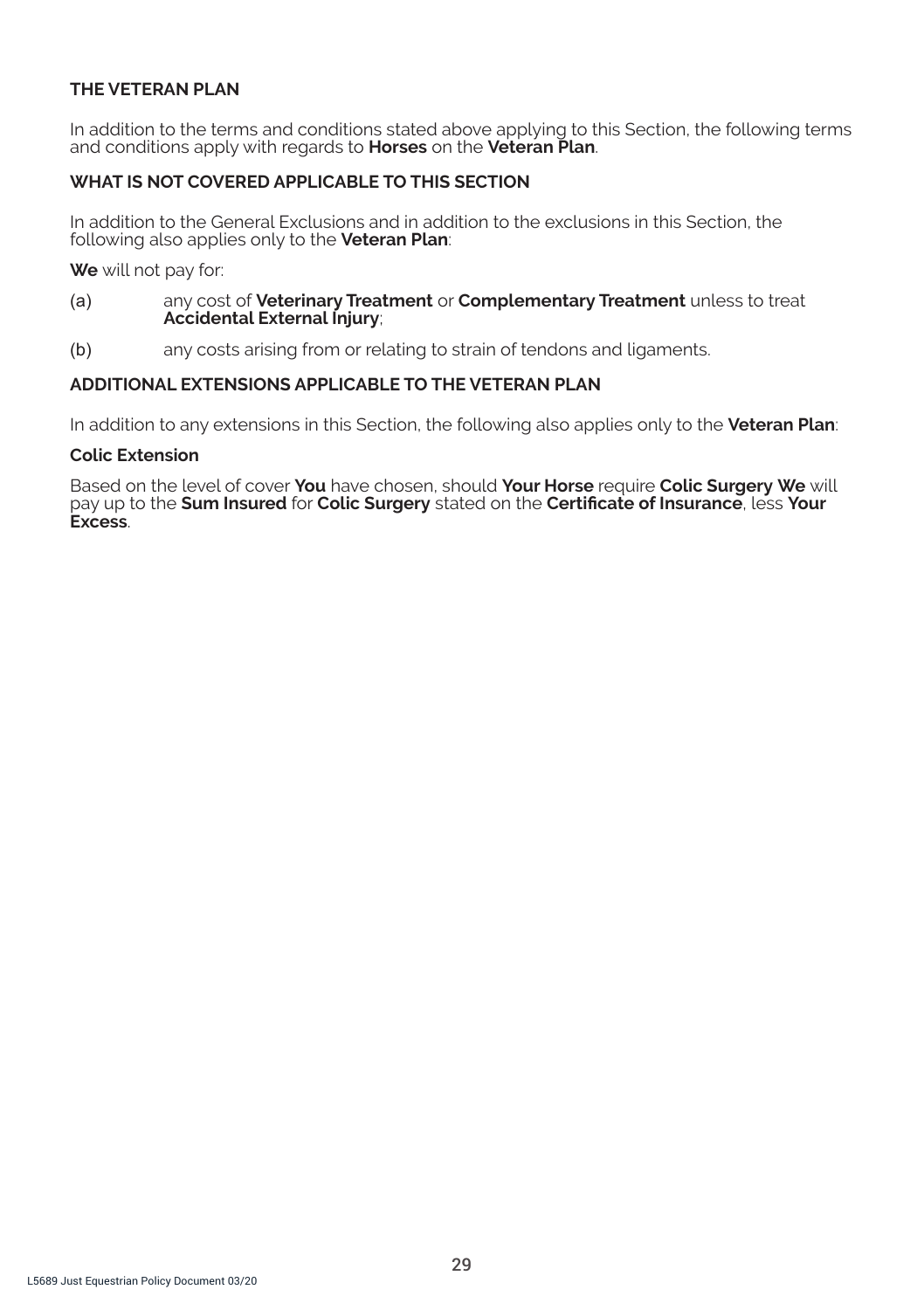# **SECTION 4 (A) EMERGENCY LIFE SAVING SURGERY**

# **WHAT IS COVERED UNDER THIS SECTION**

**We** will pay the fees of a **Veterinary Surgeon** incurred for **Emergency Life Saving Surgery** and **After-care** arising from **Injury** sustained or **Illness** which first showed **Symptoms** during the **Period of Insurance** and occurring within the **Geographical Limits** up to the Limit of Liability below.

# **LIMIT OF LIABILITY**

The most **We** will pay for any one claim or in total for all claims is the **Emergency Life Saving Surgery Sum Insured** specified in the **Certificate of Insurance**.

The maximum **We** will pay for **After-care** is 50% of the cost of the **Emergency Life Saving Surgery** or for no more than fifteen (15) days from the time of surgery, whichever is the lesser value. Any amount paid for **After-care** is included within and not additional to the **Sum Insured**  specified for **Emergency Life Saving Surgery**.

# **WHAT IS NOT COVERED UNDER THIS SECTION**

In addition to the General Exclusions the following apply in respect of this Section.

**We** will not pay:

- (a) the **Excess** specified in the **Certificate of Insurance**;
- (b) any costs resulting from or arising out of castration unless such costs were incurred for **Emergency Life Saving Surgery** arising from the **Injury** or **Illness**;
- (c) any costs for **Livery** and **Transport**
- (d) any costs for any **Emergency Life Saving Surgery** that results from a vice or behavioural problem unless veterinary evidence is provided to establish that **Your Horse** is suffering from the **Injury** or **Illness**;
- (e) any cost associated with pregnancy or parturition unless certified by a **Veterinary Surgeon** as necessary to save the life of **Your Horse**;
- (f) any costs of **Emergency Life Saving Surgery** resulting from **Illness** which first shows **Symptoms** within fourteen (14) days of the start of the **Period of Insurance** unless this exclusion is not stated to apply in the **Endorsements** section of **Your Certificate of Insurance**;
- (g) any costs of **Emergency Life Saving Surgery** resulting from any **Pre-Existing Condition**;
- (h) any costs incurred for the destruction of **Your Horse** or the disposal of its body or any **Post Mortem** examination;
- (i) any costs associated with **Experimental, Non-customary or Unproven Treatment** for which **We** have not given **Our** prior written consent;
- (j) any cost of stabling, grazing, feeding, exercise or any other change in the way **You** look after **Your Horse**, other than **After-care**;
- (k) the costs **You** pay for shoeing and/or the care of **Your Horse's** feet and/or hooves.
- (l) the cost of any **Emergency Life Saving Surgery** if a claim has not been submitted to **Us** within twelve (12) months of the **Injury** being sustained or the **Illness** first showing **Symptoms**;
- (m) any cost of buying or hiring equipment;
- (n) any administration charges, credit or late payment charges or any other costs that are not fees for **Emergency Life Saving Surgery**. **We** will deduct from any amount **We** pay any discount allowed by **Your Vet** including discount for early settlement whether or not payment is within the period specified;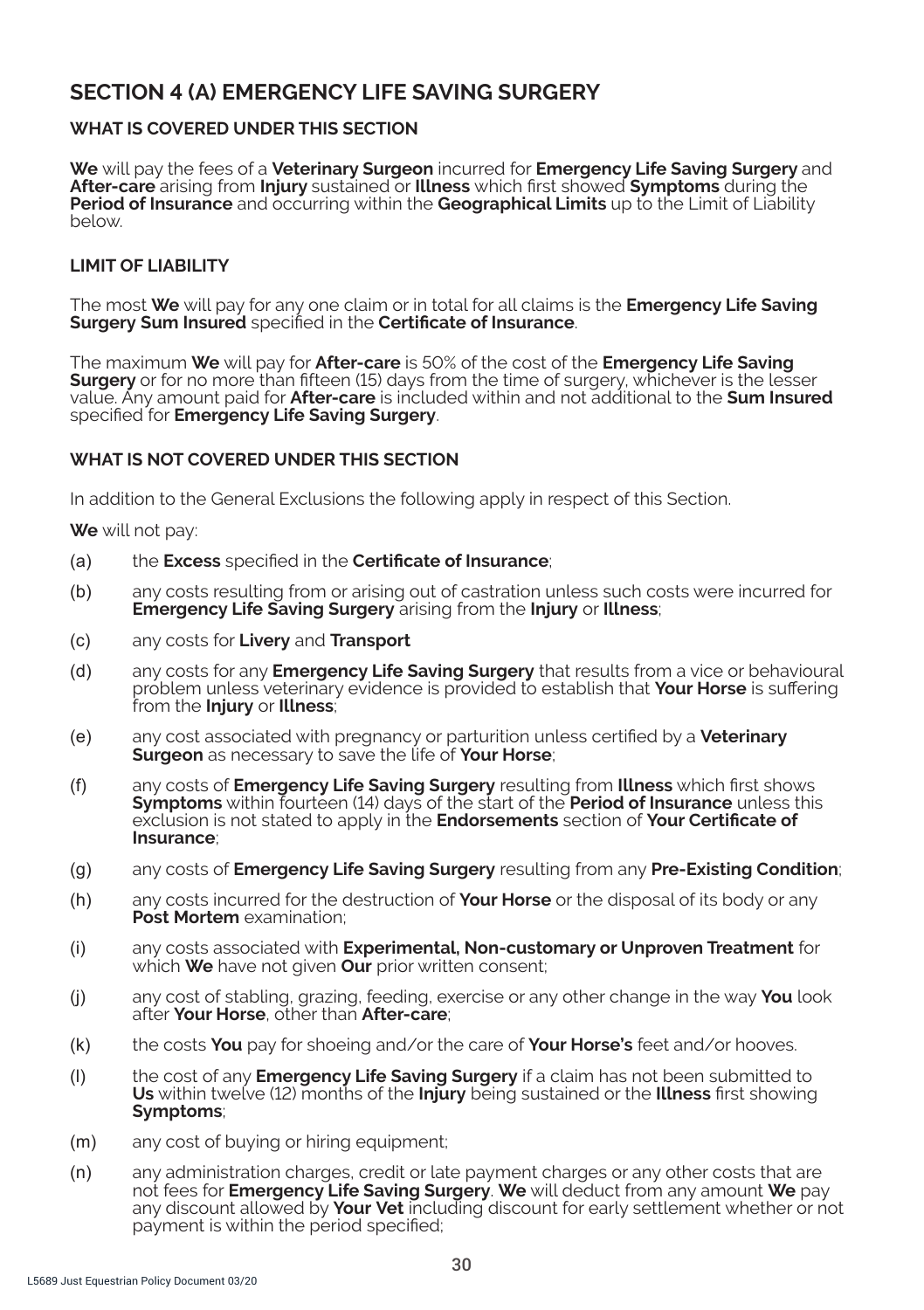- (o) any surgery that is not **Emergency Life Saving Surgery**;
- (p) any surgery not performed by a **Veterinary Surgeon** in a School of veterinary medicine or surgical clinic or veterinary hospital;
- (q) any **Veterinary Treatment** unless it is given in conjunction to the **Emergency Life Saving Surgery** being claimed for:
- (r) any surgery not performed under a general anaesthetic;
- (s) any death benefits;
- (t) any amounts if **Your Horse** is under thirty (30) days or over fifteen (15) years of age in the **Period of Insurance**.
- (u) any costs for **Emergency Life Saving Surgery** if **Your Horse** is insured on the **Veteran Plan**.

# **ADDITIONAL CONDITIONS APPLICABLE TO THIS SECTION**

In addition to the General Conditions the following apply in respect of this Section.

- (a) Within twelve (12) months of the **Emergency Life Saving Surgery** being performed, **You**  must, at **Your** own expense, provide **Us** with:
	- (1) A report signed by the treating **Veterinary Surgeon** describing the surgery performed and describing **Your Horse's** condition and
	- (2) Copies of all invoices for which **Your** claim is made.
- (b) **We** will not pay a claim unless both **Our Vet** and **Your Vet** agree that the surgery performed was immediately necessary to save **Your Horse**'s life. Any disagreement will be referred to an independent **Veterinary Surgeon**, mutually agreed upon by **You** and **Us** who will act as arbitrator. The fees for the independent **Veterinary Surgeon** will be divided equally between **You** and **Us**.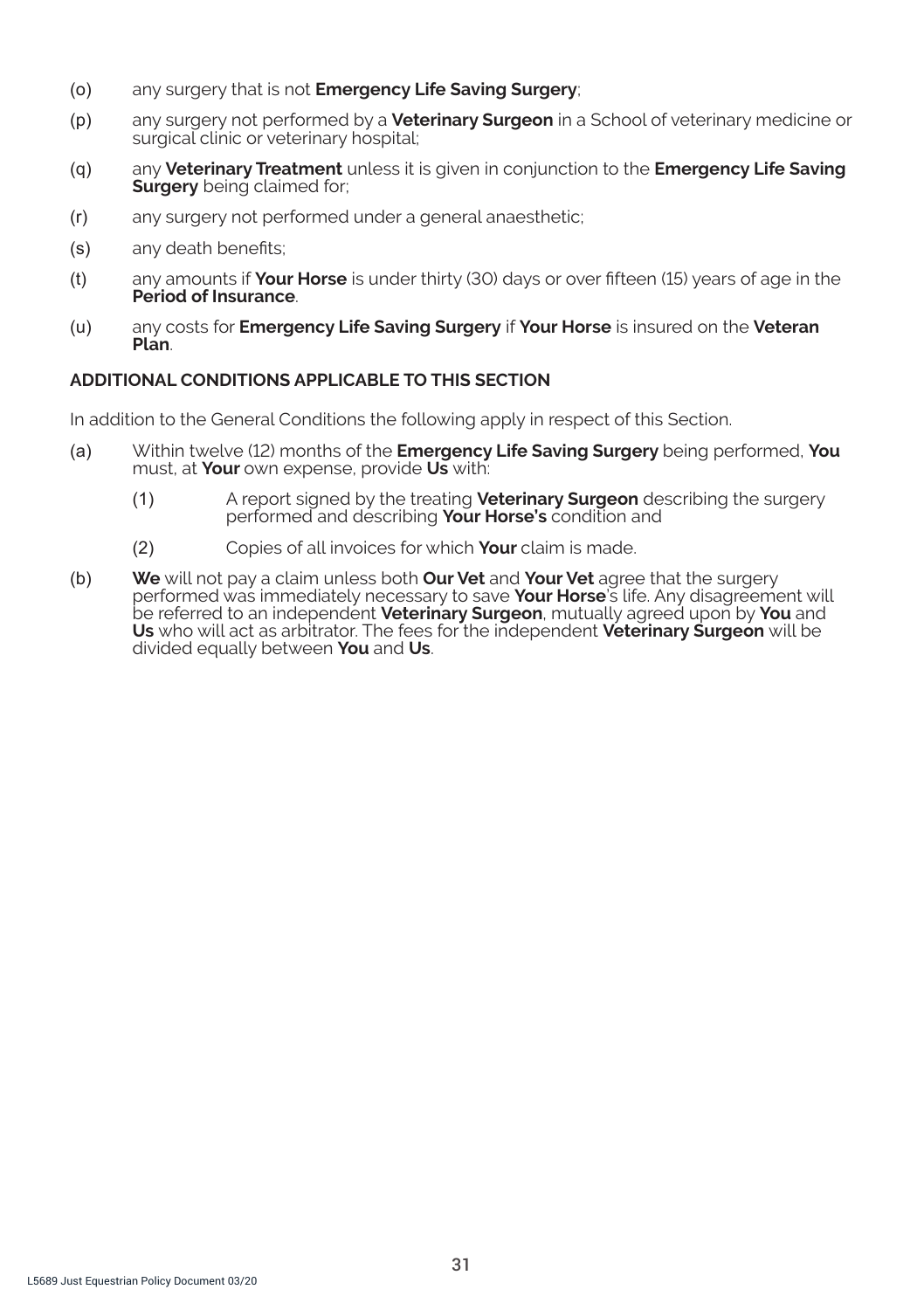# **SECTION 5 SADDLERY AND TACK**

# **WHAT IS COVERED**

In the event of theft of, **Accidental** loss of, or damage to **Saddlery and Tack** occurring within the **Geographical Limits** and during the **Period of Insurance, We** will pay either:

- (a) the costs to repair the damaged **Saddlery and Tack**, or
- (b) the replacement value of the **Saddlery and Tack** that has been lost, stolen or destroyed if the items were purchased by **You** when new and were less than twelve (12) months old at the time of loss, or
- (c) the **Market Value** of the **Saddlery and Tack** that has been lost, stolen or destroyed, if the **Saddlery and Tack** was used or second hand items purchased by **You** or items purchased new by **You** which are twelve (12) months old or older at the time of loss whichever is lesser

### **LIMIT OF LIABILITY**

**We** will not pay more than the **Sum Insured** specified in the **Certificate of Insurance** for **Saddlery and Tack** during any **one Period of Insurance**.

### **ADDITIONAL CONDITIONS APPLICABLE TO THIS SECTION**

In addition to the General Conditions the following apply in respect of this Section.

- (a) If **We** pay a claim under this Section of **Your Policy We** will immediately reduce the **Sum Insured** of **Your Saddlery and Tack** by the amount **We** have paid. If **We** agree **You** may reinstate cover for replacement **Saddlery and Tack** subject to payment of an additional **Premium** at the full annual rate.
- (b) If **You** have not insured for its full value all the **Saddlery and Tack You** own for **Your Horse We** will only pay a percentage of **Your** claim based upon how much of the full value the amount **You** have insured **Your Saddlery and Tack** for represents.
- (c) **You** must notify the police as soon as practicably possible **You** become aware **Your Saddlery and Tack** has been lost, stolen or deliberately damaged and provide a copy of the police report and crime reference.
- (d) If following loss or theft **Your Saddlery and Tack** is found **You** must as soon as practicably possible repay the full amount **We** have paid **You**.

### **WHAT IS NOT COVERED UNDER THIS SECTION**

In addition to the General Exclusions the following apply in respect of this Section.

**We** will not pay:

- (a) in the event of **Accidental** loss or damage the first GBP100 or 10% of the amount of each and every loss, whichever is the greater;
- (b) in the event of theft from a **Locked Building** or the locked boot or covered luggage area or any other specially designed covered area of a locked vehicle:
	- (i) the first GBP250 or 50% of the amount of each and every loss, whichever is the greater, if no visible or violent force was used to get in or out; or
	- (ii) the first GBP100 or 10% of the amount of each and every loss whichever is the greater, if visible and violent force was used to get in or out;
- (c) any amount arising from loss or damage in respect of **Wear and Tear**, depreciation, moth, vermin, mould, rust, or any process of cleaning, repairing, restoring, or renovation, or the action of light or atmospheric conditions or any other progressive cause;
- (d) any amount for clothing and personal effects;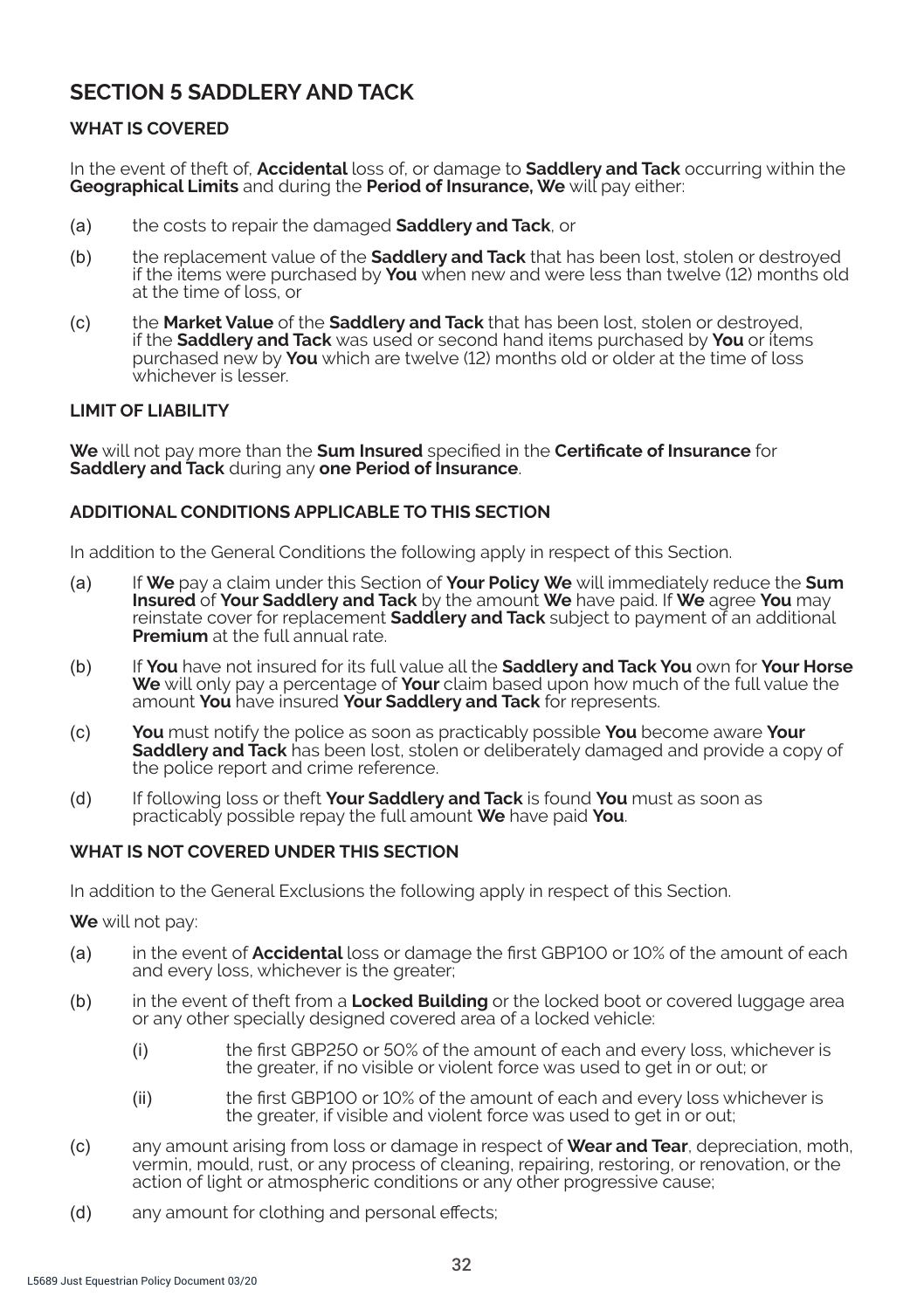- (e) any amount for **Horse** rugs and blankets, grooming equipment and clippers;
- (f) any amount for loss or theft of **Saddlery and Tack** left unattended unless from:

### (i) a **Locked Building**;

- or
- (ii) the locked boot or covered luggage area or any other specially designed covered area of a locked vehicle;
- (g) more than GBP500 for any individual item or set of harness unless such item or set of harness is specified in the **Certificate of Insurance** and for which **You** have formal proof of purchase showing make, model, type and the date of purchase;
- (h) any amount for loss or theft of **Saddlery and Tack** until thirty (30) days have passed without recovery from the date the loss or theft was reported to **Us**;
- (i) any amount for any loss or damage purposefully caused by **You** or any member of **Your Family** or any employee;
- (j) any amount if **Your Saddlery and Tack** is used by **You** or any other person or by a riding school for business or professional use except by **You** or **Your Family** as a pupil;
- (k) any amount to have **Your Saddlery and Tack** adjusted to fit any horse;
- (l) any amount in respect of unexplained disappearance or unexplained or inventory shortage.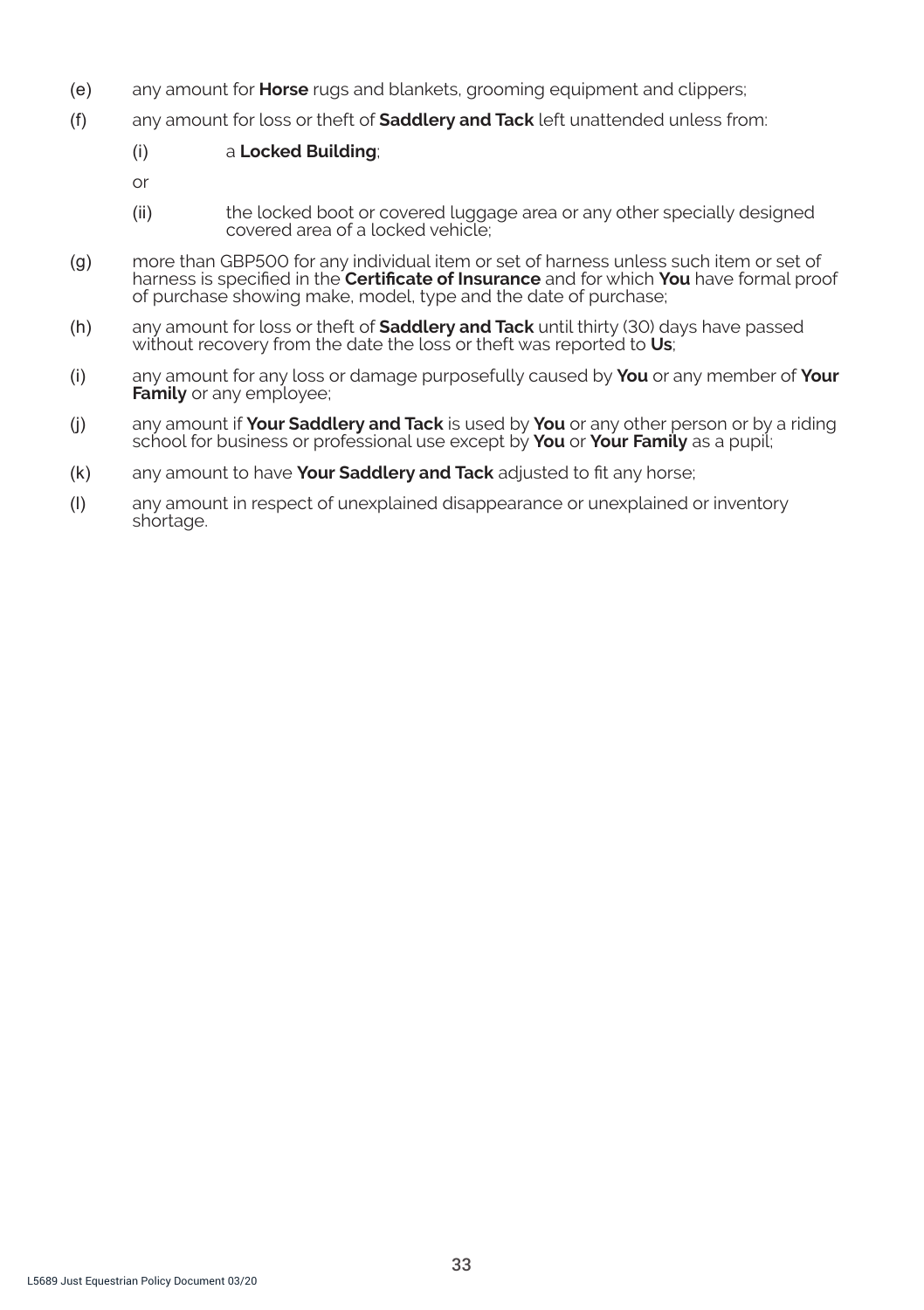# **SECTION 6**

NOT APPLICABLE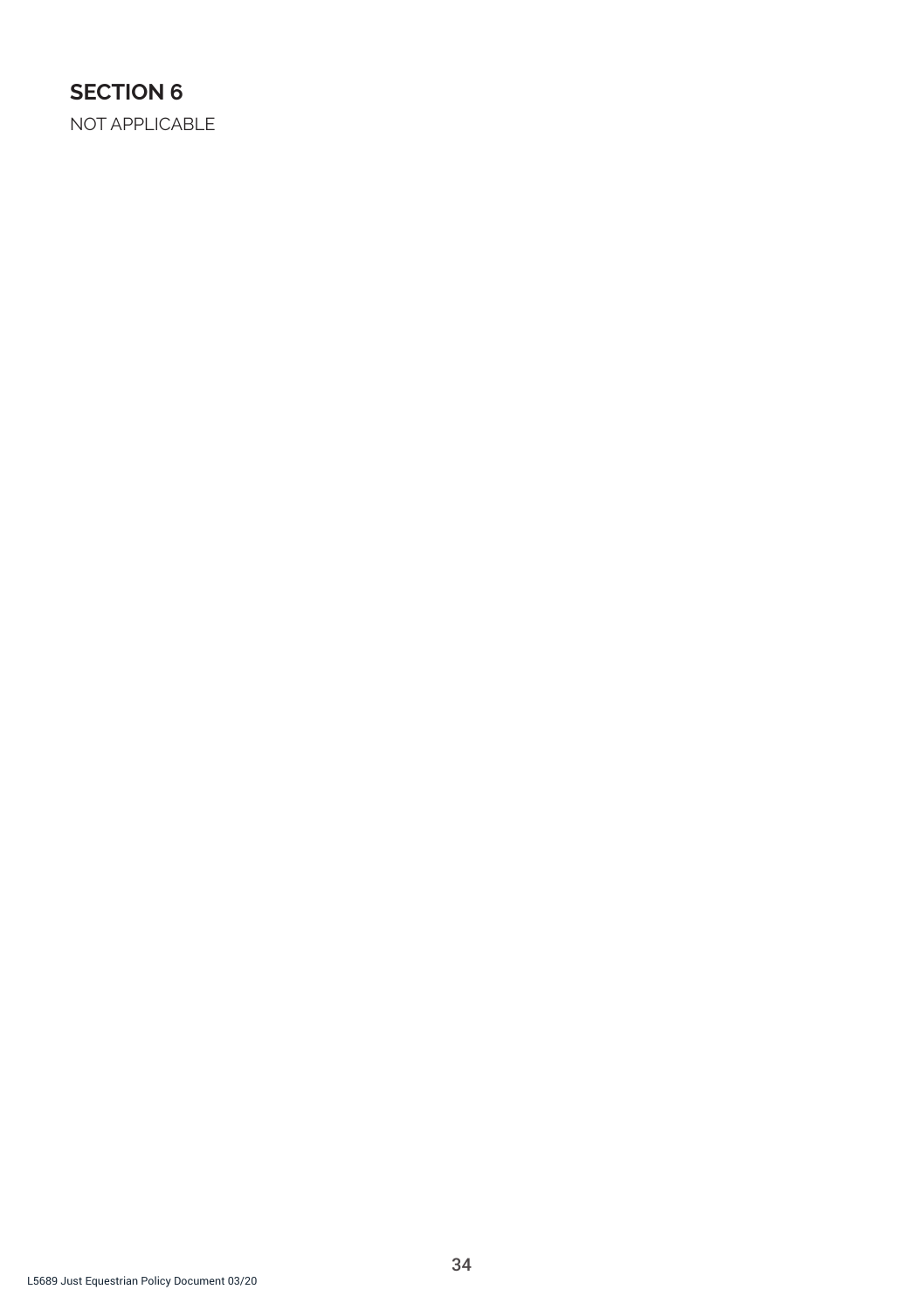# **SECTION 7 PERSONAL ACCIDENT AND DENTAL TREATMENT**

# **WHAT IS COVERED**

**We** will pay compensation, as set out in the Schedule of Benefits below, to **You** or any other person who with **Your** permission sustains **Accidental Bodily Injury** (including death) during the **Period of Insurance** whilst undertaking one of the following activities,:

- (a) riding (including mounting or dismounting), lunging and leading **Your Horse**; or
- (b) driving (including mounting or dismounting) **Your Horse Drawn Vehicle** drawn by **Your Horse**; or
- (c) riding as a passenger (including mounting or dismounting) in **Your Horse Drawn Vehicle**  drawn by **Your Horse**.

### **SCHEDULE OF BENEFITS**

| For Injury |                                                                                                                                                               | Compensation                                                                                                                                                            |  |
|------------|---------------------------------------------------------------------------------------------------------------------------------------------------------------|-------------------------------------------------------------------------------------------------------------------------------------------------------------------------|--|
| (i)        | Death:                                                                                                                                                        | The <b>Sum Insured</b> specified in the<br><b>Certificate of Insurance or GBP2.500</b><br>for persons aged under sixteen (16)<br>years or over seventy-five (75) years. |  |
| (ii)       | <b>Permanent Total Disablement</b>                                                                                                                            | The <b>Sum Insured</b> specified in the<br><b>Certificate of Insurance or GBP2.500</b><br>for persons aged under 16 years or<br>over seventy-five (75) years.           |  |
| (iii)      | Amputation or total and permanent<br>loss of use of one or more limbs, hands<br>or feet, or the total and permanent loss<br>of all sight in one or both eyes: | The <b>Sum Insured</b> specified in the<br><b>Certificate of Insurance or GBP2.500</b><br>for persons aged. under 16 years or<br>over seventy-five (75) years           |  |
| (iv)       | Dental treatment:                                                                                                                                             | The amount specified for Dental in the<br><b>Certificate of Insurance.</b>                                                                                              |  |

# **LIMIT OF LIABILITY**

The maximum amount **We** will pay to any one person for one **Accident** will not exceed the **Sum Insured** specified in the **Certificate of Insurance.**

# **ADDITIONAL DEFINITIONS**

In addition to the General Definitions the following apply in respect of this Section.

**Bodily Injury** means identifiable physical injury (but not **Death**) caused by an **Accident**.

**Disability/Disablement** means in the opinion of a **Qualified Medical Practitioner** the person insured under this Section is unable to carry out his or her usual occupation as a result of **Bodily Injury.**

**Permanent Total Disablement** means disablement which in the opinion of a **Qualified Medical Practitioner** continues for twelve (12) months after the **Accident**, and will in all probability entirely prevent the person insured from engaging in their usual occupation for the remainder of their life.

**Post-mortem** means the examination of the person insured after their death, establishing the identity, the cause of death or the reason for the death of the person insured.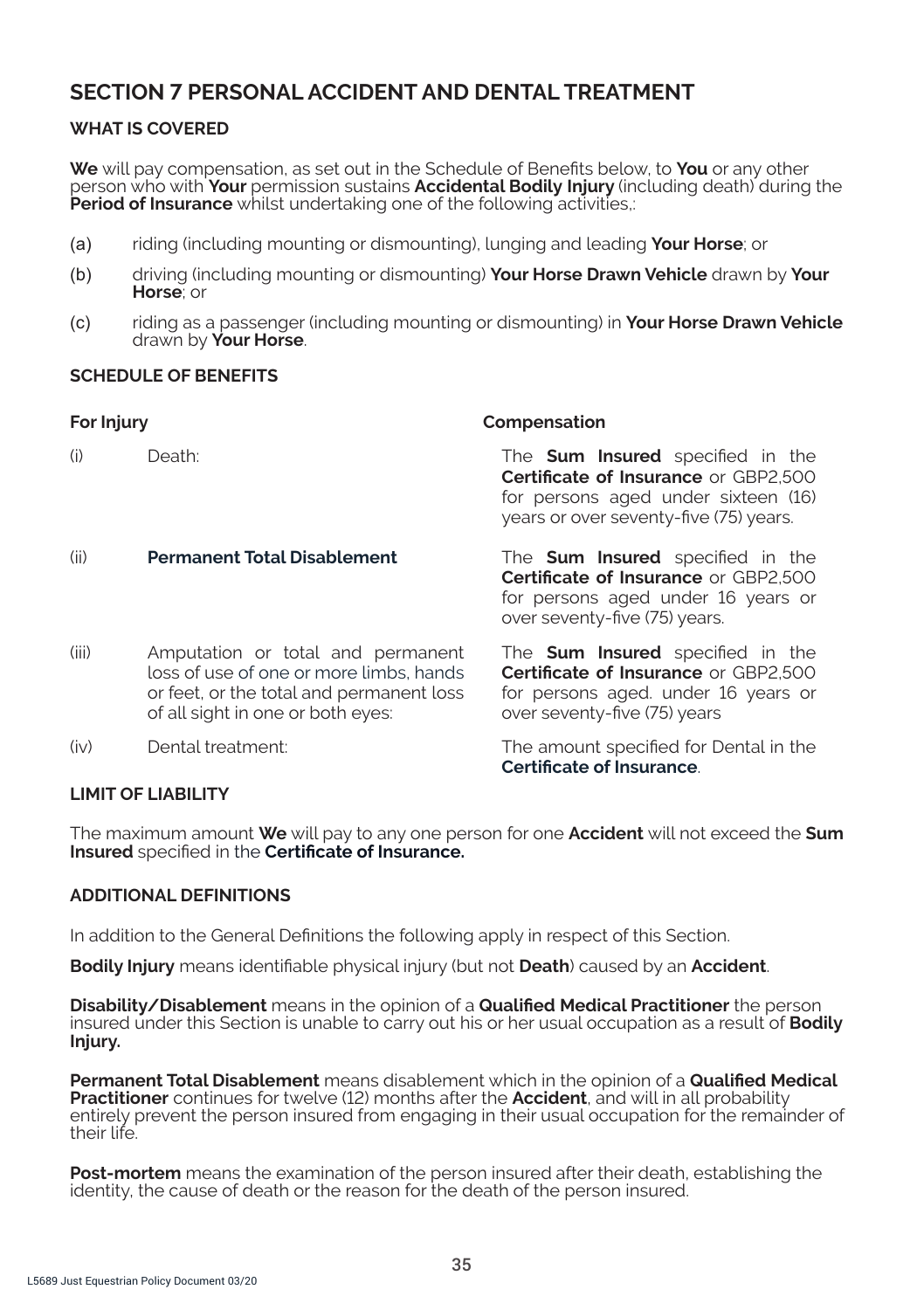**Qualified Medical Practitioner** means an individual who is qualified to perform or prescribe surgical or manipulative treatment and has the necessary knowledge and expertise to render a diagnosis. A **Qualified Medical Practitioner** must be licensed by the country in which he or she is practicing, cannot be **Your** relative or a relative of any person insured under this Section and, in respect of any diagnosis of **You** or any person insured under this Section, must be acting within the scope of his or her license.

# **ADDITIONAL CONDITIONS APPLICABLE TO THIS SECTION**

In addition to the General Conditions the following apply in respect of this Section.

- (a) The **Accident** in (a) (b) or (c) above must be the sole cause of **Death**, **Disablement**, amputation/loss of use or dental treatment.
- (b) Notice must be given to **Us** as soon as practicably possible of any **Injury** to any person that will or may give rise to a claim under this Section of the **Policy**.
- (c) **You** or any person riding (including mounting or dismounting), lunging, leading or driving **Your Horse** sustaining an **Injury** must as soon as practicably possible arrange to receive qualified medical care.
- (d) A riding hat meeting current British safety standards must have been worn at the time the **Injury** happened, except where the activity taking place was leading **Your Horse**.
- (e) **You** agree that **We,** at **Our** expense, may appoint a **Qualified Medical Practitioner** to examine **You** or any injured person as often as necessary.
- (f) **You** agree that in the case of the death of any person insured by this Section, a **Post Mortem** examination will be carried out if **We** request such examination at **Our** expense.

### **WHAT IS NOT COVERED UNDER THIS SECTION:**

In addition to the General Exclusions the following apply in respect of this Section.

- (a) death, **Disablement** or dental treatment sustained:
	- (i) whilst under the influence of intoxicating liquor or drugs, other than drugs taken in accordance with treatment prescribed and directed by a **Qualified Medical Practitioner**, but not for the treatment of drug addiction;
	- (ii) by any act of self-injury or suicide;
	- (iii) by deliberate exposure to exceptional danger unless in an attempt to save human life:
- (b) any consequence of:
	- (i) pregnancy or childbirth;
	- (ii) previous physical defect, infirmity or medical condition unless it has been declared to, and accepted by **Us**;
	- (iii) mental illness, emotional or behavioural conditions;
- (c) any **Injury** arising directly or indirectly, by, through, or in connection with the carrying on of any trade, employment, business or profession except **Injury** to **You** or **Your Family** when receiving riding tuition as a pupil;
- (d) any **Injury** caused by or resulting from, **Accidents** occurring whilst **Your Horse** is engaged in racing of any kind;
- (e) death, **Disablement** or dental treatment occurring more than twelve (12) months after the **Accident** happened;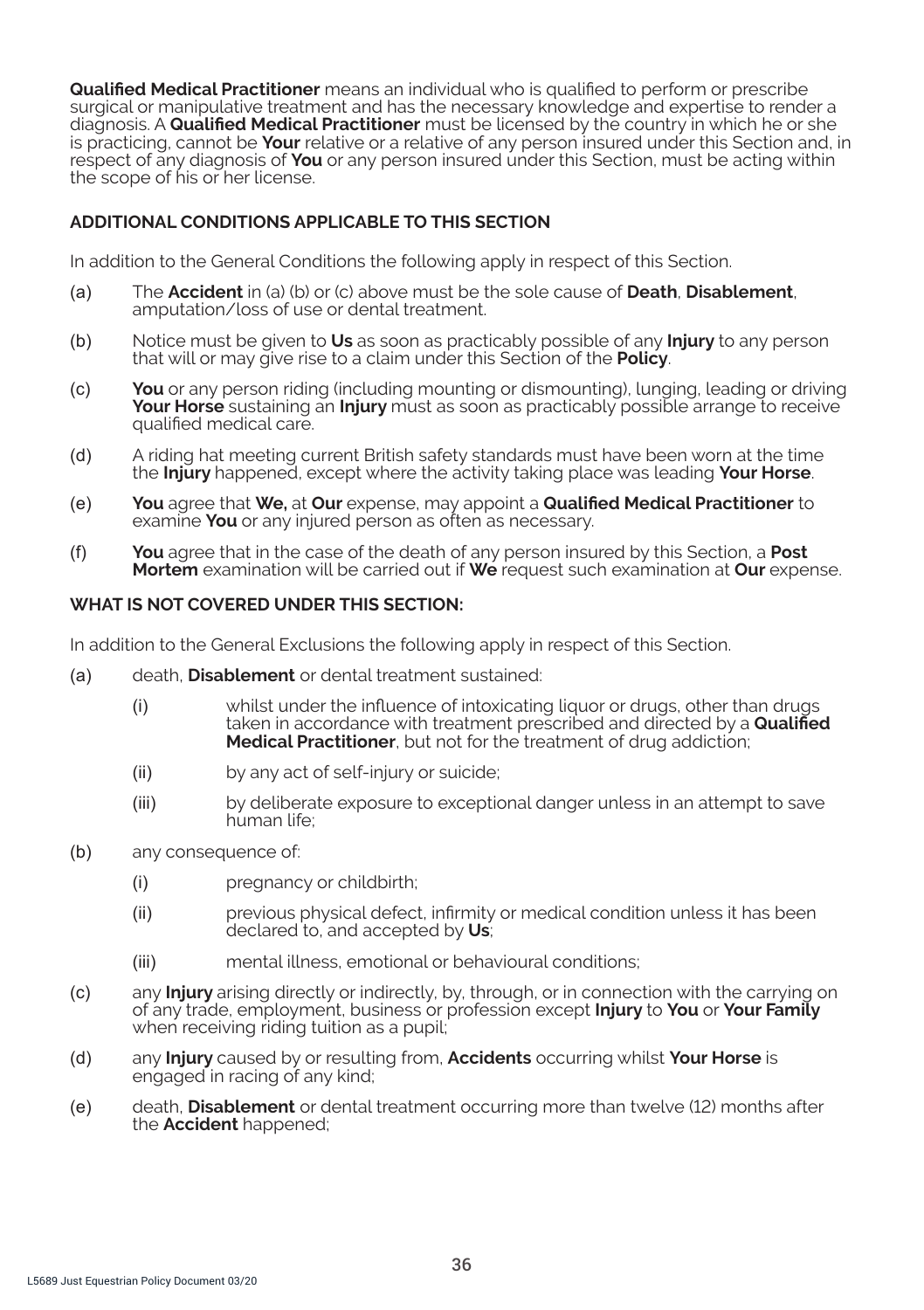# **SECTION 8 HORSE TRAILER**

# **WHAT IS COVERED**

# **Theft, Accidental Loss or Damage**

As a result of theft of, **Accidental** loss of, destruction of or damage to **Your Horse Trailer**  happening during the **Period of Insurance** and occurring within the **Geographical Limits**, **We**  will pay either:

- (a) the cost of repair to bring **Your Horse Trailer** back to the same condition it was in before it was damaged; or
- (b) the **Market Value** (or **Sum Insured** if less) of **Your Horse Trailer** if the cost of repair is more than it was worth before it was stolen, lost or destroyed.

### **ADDITIONAL EXTENSIONS APPLICABLE TO THIS SECTION**

**We** will pay the costs incurred for the protection and removal of **Your Horse Trailer** to the nearest repairers if, as a result of the **Accidental** loss or damage, it is disabled and the subsequent cost of re-delivery to **You** after repair up to the **Sum Insured** stated in the **Certificate of Insurance**.

### **WHAT IS NOT COVERED UNDER THIS SECTION**

In addition to the General Exclusions the following apply in respect of this Section.

**We** will not pay:

- (a) any costs relating to depreciation, **Wear and Tear**, mechanical or electrical breakdown or damage to tyres by application of brakes or by punctures, cuts or bursts;
- (b) the **Excess** specified in the **Certificate of Insurance** for each and every loss;
- (c) any costs for **Accidental** loss or damage arising where **Your Horse Trailer** is being used for any trade, business or profession or for hire or reward;
- (d) any costs for **Accidental** loss or damage which results from **Your** deliberate act or omission, which **You** could have expected, having regard to the nature and circumstances of the act or omission;
- (e) for loss of **Your Horse Trailer** by theft whilst left unattended, unless at the time of the loss it is fitted with a wheel clamp, or tow hitch lock or stolen from a building that is locked.

Note: A padlock and chain is not deemed to be sufficient protection.

### **ADDITIONAL CONDITIONS APPLICABLE TO THIS SECTION**

In addition to the General Conditions the following apply in respect of this Section.

- (a) **You** will, at **Your** expense, provide **Us** with two detailed estimates of the cost of any repair within the **Period of Insurance** unless **We** allow a further time period and this is confirmed in writing by **Us**. **We** reserve the right to seek alternative estimates.
- (b) If **You** have not insured **Your Horse Trailer** for its full value **We** will only pay a percentage of **Your** claim based upon how much of the full value the amount **You** have insured **Your Horse Trailer** for represents.
- (c) **You** must notify the police as soon as practicably possible if **You** become aware **Your Horse Trailer** has been lost, stolen or deliberately damaged and provide a copy of the police report and crime reference number.
- (d) If following loss or theft **Your Horse Trailer** is subsequently found **You** must as soon as practicably possible repay the full amount **We** have paid **You.**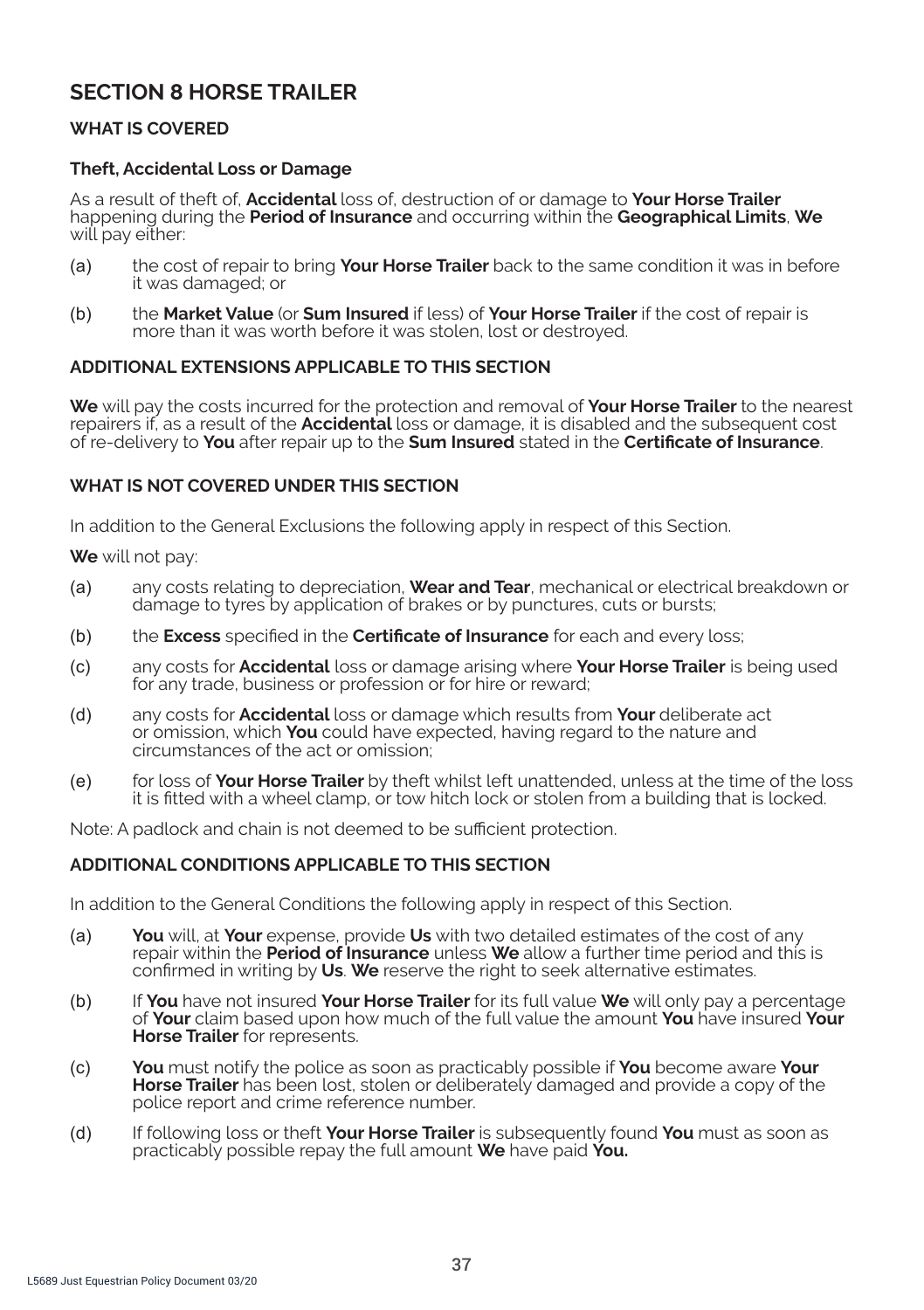# **SECTION 9 HORSE DRAWN VEHICLES**

# **WHAT IS COVERED**

### **Theft, Accidental Loss or Damage**

As a result of theft of, **Accidenta**l loss of, destruction of or damage to **Your Horse Drawn Vehicle**  happening during the **Period of Insurance** and occurring within the **Geographical Limits**, **We**  will pay at **Our** option either:

- (a) the cost of repair to bring **Your Horse Drawn Vehicle** back to the same condition it was in before it was damaged; or
- (b) the **Market Value** (or **Sum Insured** if less) of **Your Horse Drawn Vehicle** if the cost of repair is more than it was worth before it was stolen, lost or destroyed.

### **ADDITIONAL EXTENSIONS APPLICABLE TO THIS SECTION**

**We** will pay the costs incurred for the protection and removal of **Your Horse Drawn Vehicle**  to the nearest repairers if, as a result of the **Accidental** loss or damage it is disabled and the subsequent cost of re-delivery to **You** after repair.

### **WHAT IS NOT COVERED**

In addition to the General Exclusions the following apply in respect of this Section.

**We** will not pay:

- (a) any costs relating to depreciation, **Wear and Tear**, mechanical or electrical breakdown or damage to tyres by application of brakes or by punctures, cuts or bursts;
- (b) the **Excess** specified in the **Certificate of Insurance** for each and every loss;
- (c) any costs for **Accidental** loss or damage arising where **Your Horse Drawn Vehicle** is being used for any trade, business or profession or for hire or reward or racing;
- (d) any costs for **Accidental** loss or damage which results from **Your** deliberate act or omission, which **You** could have expected, having regard to the nature and circumstances of the act or omission;
- (e) for loss of **Your Horse Drawn Vehicle** by theft whilst left unattended, unless at the time of the loss it was stolen from a building that is locked.

### **ADDITIONAL CONDITIONS APPLICABLE TO THIS SECTION**

In addition to the General Conditions the following apply in respect of this Section.

- (a) **You** will, at **Your** expense, provide **Us** with two detailed estimates of the cost of any repair within the **Period of Insurance** unless **We** allow a further time period and this is confirmed in writing by **Us**. **We** reserve the right to seek alternative estimates.
- (b) If **You** have not insured **Your Horse Drawn Vehicle** for its full value **We** will only pay a percentage of **Your** claim based upon how much of the full value the amount **You** have insured **Your Horse Drawn Vehicle** for represents.
- (c) **You** must notify the police as soon as practicably possible if **You** become aware **Your Horse Drawn Vehicle** has been lost, stolen or deliberately damaged and provide a copy of the police report and crime reference.
- (d) If following loss or theft **Your Horse Drawn Vehicle** is subsequently found **You** must as soon as practicably possible repay the full amount **We** have paid **You**.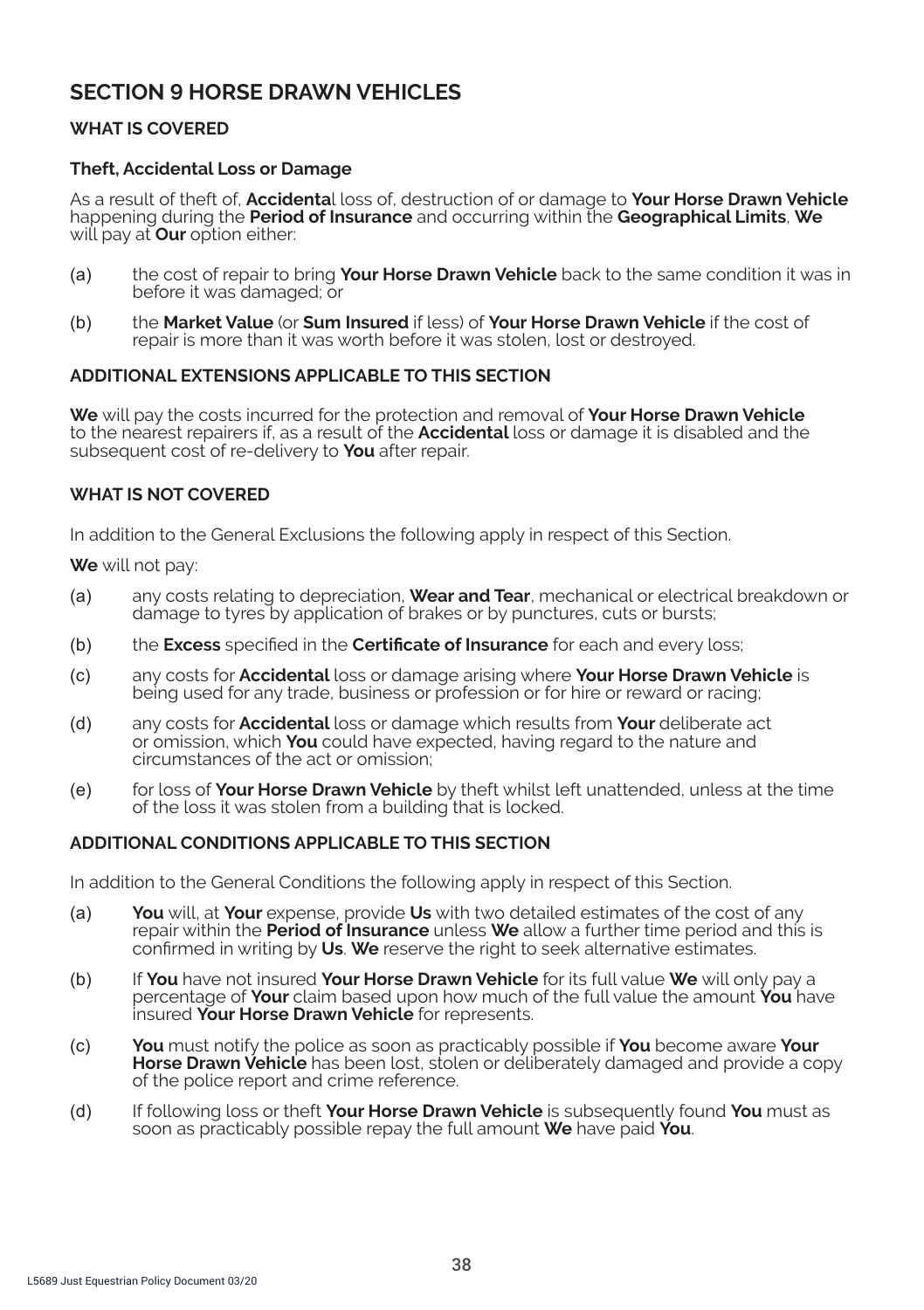# **SECTION 10(A) ALTERNATIVE STABLING**

# **WHAT IS COVERED**

In the event of the stable at the premises where **Your Horse** is usually kept being destroyed or damaged by fire, flood or storm so as to render it uninhabitable, **We** will reimburse **You** up to the amount as stated on the **Certificate of Insurance** per week for alternative stabling.

# **LIMIT OF LIBAILITY**

The maximum amount payable under this Section shall be the amount as stated on the **Certificate of Insurance** in respect of Alternative Stabling for any one loss or during any one **Period of Insurance**.

### **WHAT IS NOT COVERED**

In addition to the General Exclusions the following apply in respect of this Section.

**We** will not pay:

(a) Any claim under this Section which is not substantiated by receipts from a recognised livery or riding establishment showing the dates of stabling and the charge made.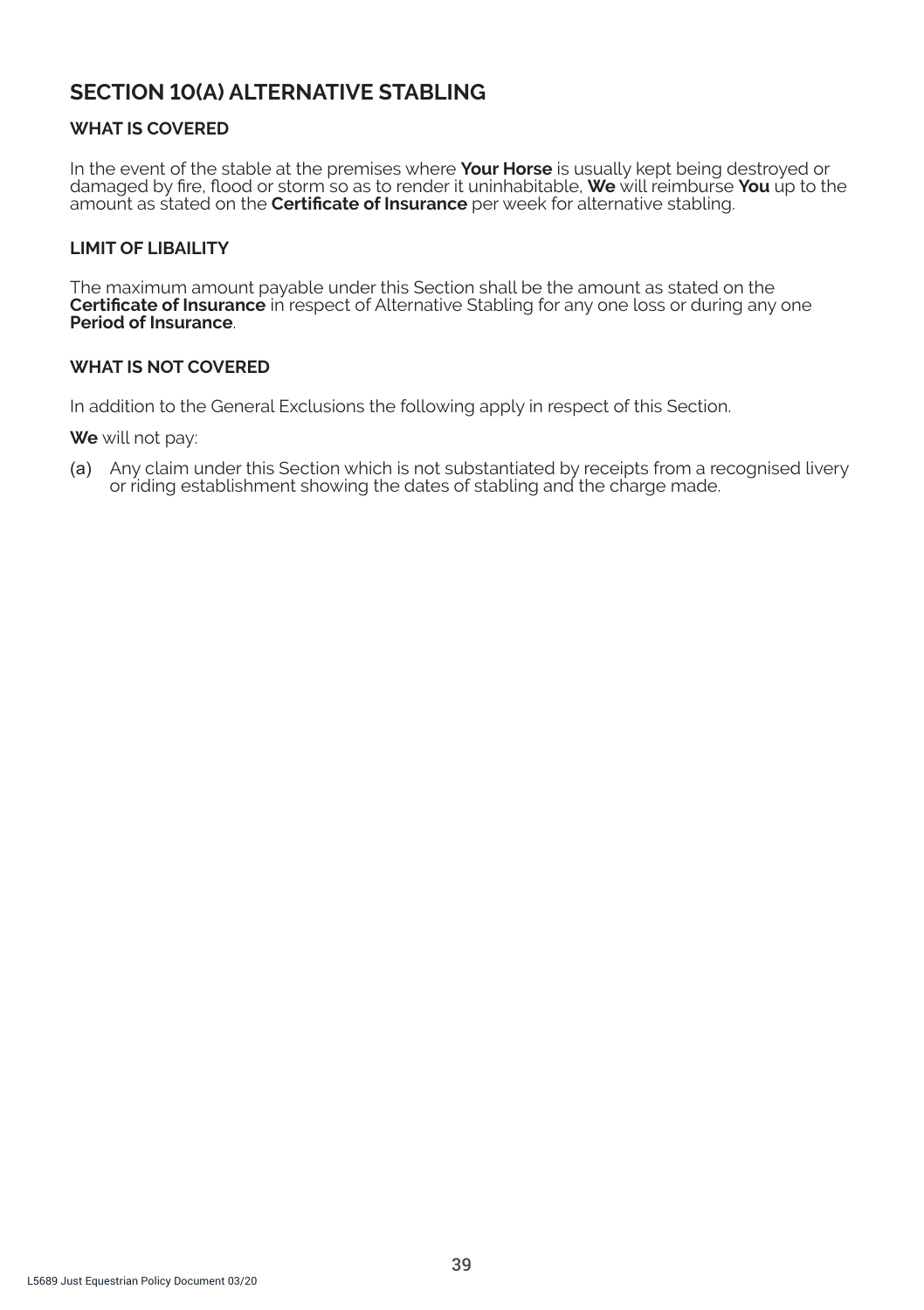# **SECTION 10(B) HOSPITAL ADMISSIONS**

# **WHAT IS COVERED**

In the event **You** are admitted to hospital for illness or **Injury** for any period exceeding four (4) days, **We** will reimburse **You** up to the Limit of Liability for alternative stabling for **Your Horse** for the period of **Your** hospitalisation.

### **LIMIT OF LIABILITY**

The maximum amount payable under this Section shall be the **Sum Insured** as stated on the **Certificate of Insurance** in respect of Hospital Admissions for any one loss or during any one **Period of Insurance**.

### **WHAT IS NOT COVERED**

In addition to the General Exclusions the following apply in respect of this Section.

**We** will not pay:

- (a) any claim under this Section which is not substantiated by receipts from a recognised livery or riding establishment showing the dates of stabling and the charge made;
- (b) for **You** being admitted to hospital for illness or **Injury** which first occurred or showed symptoms prior to the start date of this **Policy**;
- (c) pregnancy or giving birth;
- (d) **You** being admitted to hospital for alcohol or drug abuse or following an attempted suicide;
- (e) nursing home care or non-hospitalised convalescence;
- (f) situations where suitable alternative arrangements could have been made by leaving **Your Horse** in the care of **Your Family** or a friend.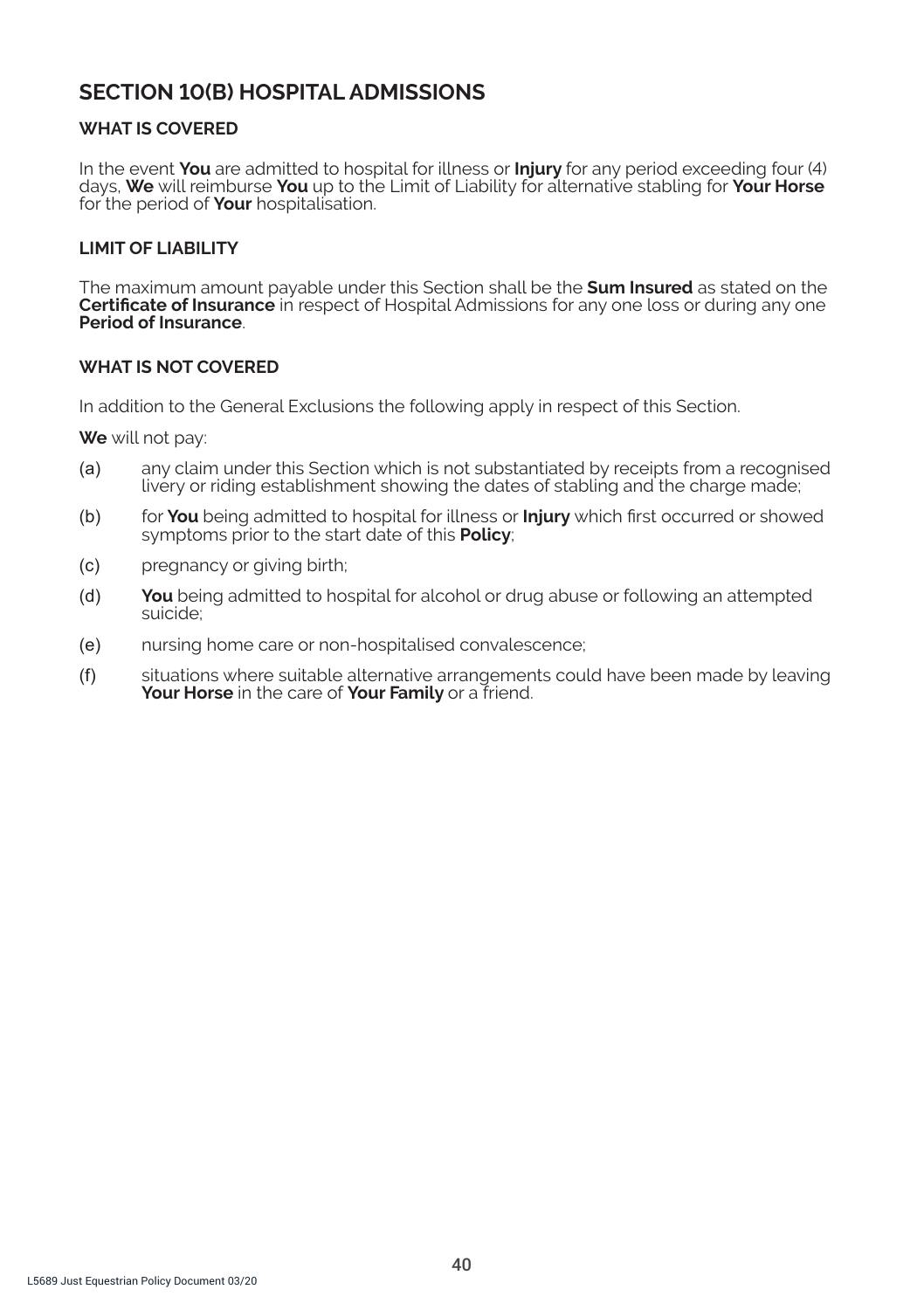# **SECTION 11 DISPOSAL FEES**

# **WHAT IS COVERED**

Where a claim has been accepted under Sections 1 (A) Death of the Horse - Standard or 1 (B) Death of the Horse – **Veteran Plan** of the **Policy We** will reimburse costs incurred in connection with disposal fees and **Humane Destruction** charges up to the amount stated in the **Certificate of Insurance**.

# **WHAT IS NOT COVERED UNDER THIS SECTION**

In addition to the General Exclusions the following apply in respect of this Section.

**We** will not cover any claim under this Section which is not substantiated by receipts showing the costs involved.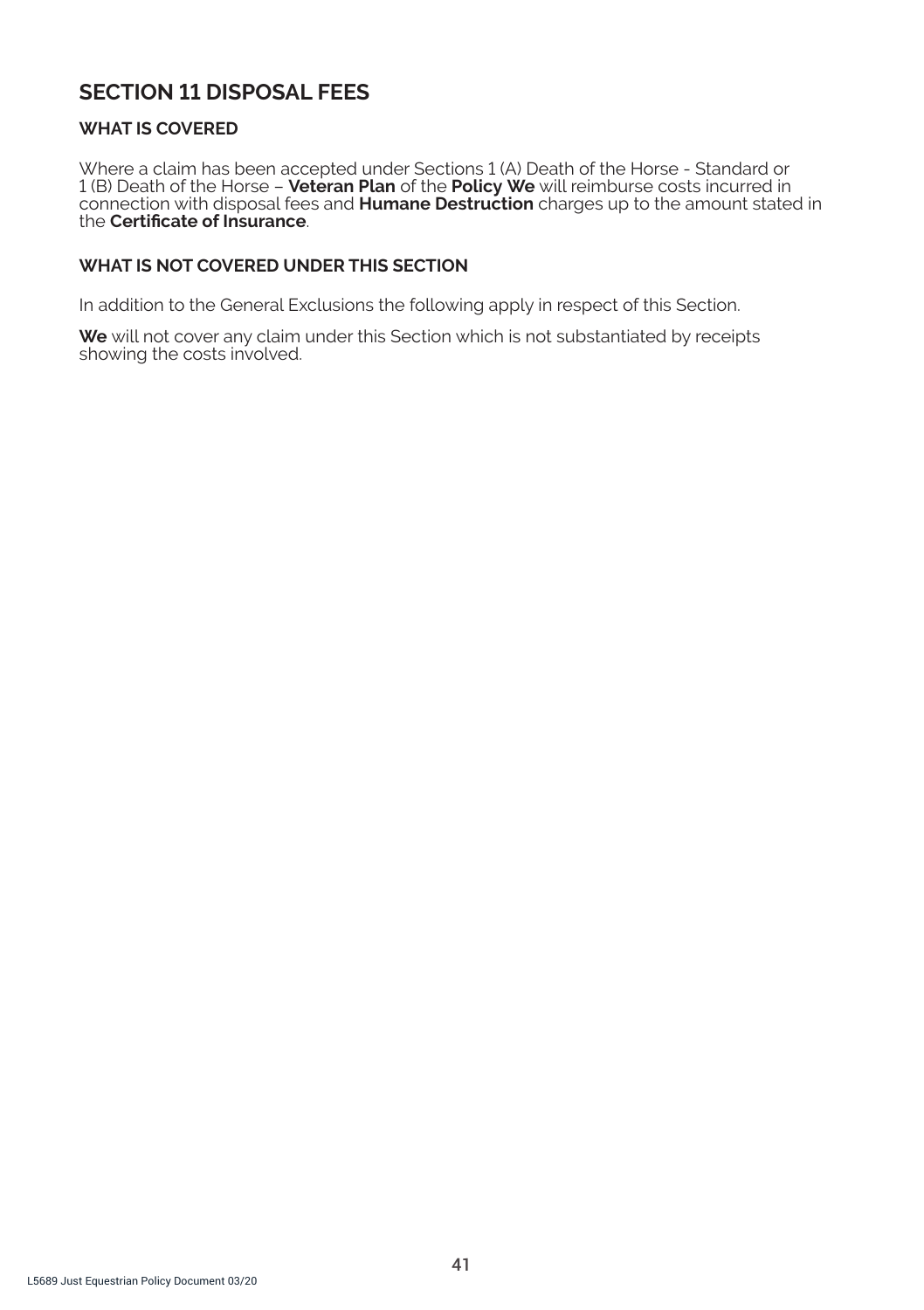# **FURTHER INFORMATION**

# **INSURANCE GUARANTEE SCHEME**

**We** are covered by the Financial Services Compensation Scheme. **You** may be entitled to compensation from the Scheme if **We** are unable to meet **Our** obligations under this **Policy**. If **You** are entitled to compensation under the Scheme, the level and extent of the compensation will depend on the nature of this **Policy**. Further information about the Scheme is available from the Financial Services Compensation Scheme (PO Box 300, Mitcheldean, GL17 1DY) and on their website: www.fscs.org.uk.

# **COMPLAINTS PROCEDURE**

**We** are dedicated to providing a high quality service and **We** want to ensure that **We** maintain this at all times.

If **You** have any questions or concerns about the **Policy** or the handling of a claim please contact **Your Broker** through whom this **Policy** was arranged.

If **You** wish to make a complaint **You** can do so at any time by referring the matter to:

Complaints Department XL Catlin Services SE 20 Gracechurch Street London EC3V 0BG United Kingdom Telephone Number: +44 (0)20 7743 8487 Email: axaxlukcomplaints@axaxl.com

XL Catlin Services SE acts on **Our** behalf in the administration of complaints.

If **You** remain dissatisfied after the Complaints Department has considered **Your** complaint, it may be possible in certain circumstances to refer the complaint to Lloyd's. Details of Lloyd's complaints procedures are set out in a leaflet "Your Complaint – How We Can Help" available at www.lloyds.com/complaints and are also available from Catlin Underwriting Agencies Limited at the above address or from Lloyd's at:

Lloyd's Complaints One Lime Street London EC3M 7HA Telephone Number: +44 (0)20 7327 5693 Email: complaints@lloyds.com

If **You** remain dissatisfied after Lloyd's has considered **Your** complaint, or **You** have not received a decision by the time XL Catlin Services SE and Lloyd's have taken eight (8) weeks overall to consider **Your** complaint, **You** can refer **Your** complaint to the Financial Ombudsman Service at:

Exchange Tower I ondon E14 9SR E-mail: complaint.info@financial-ombudsman.org.uk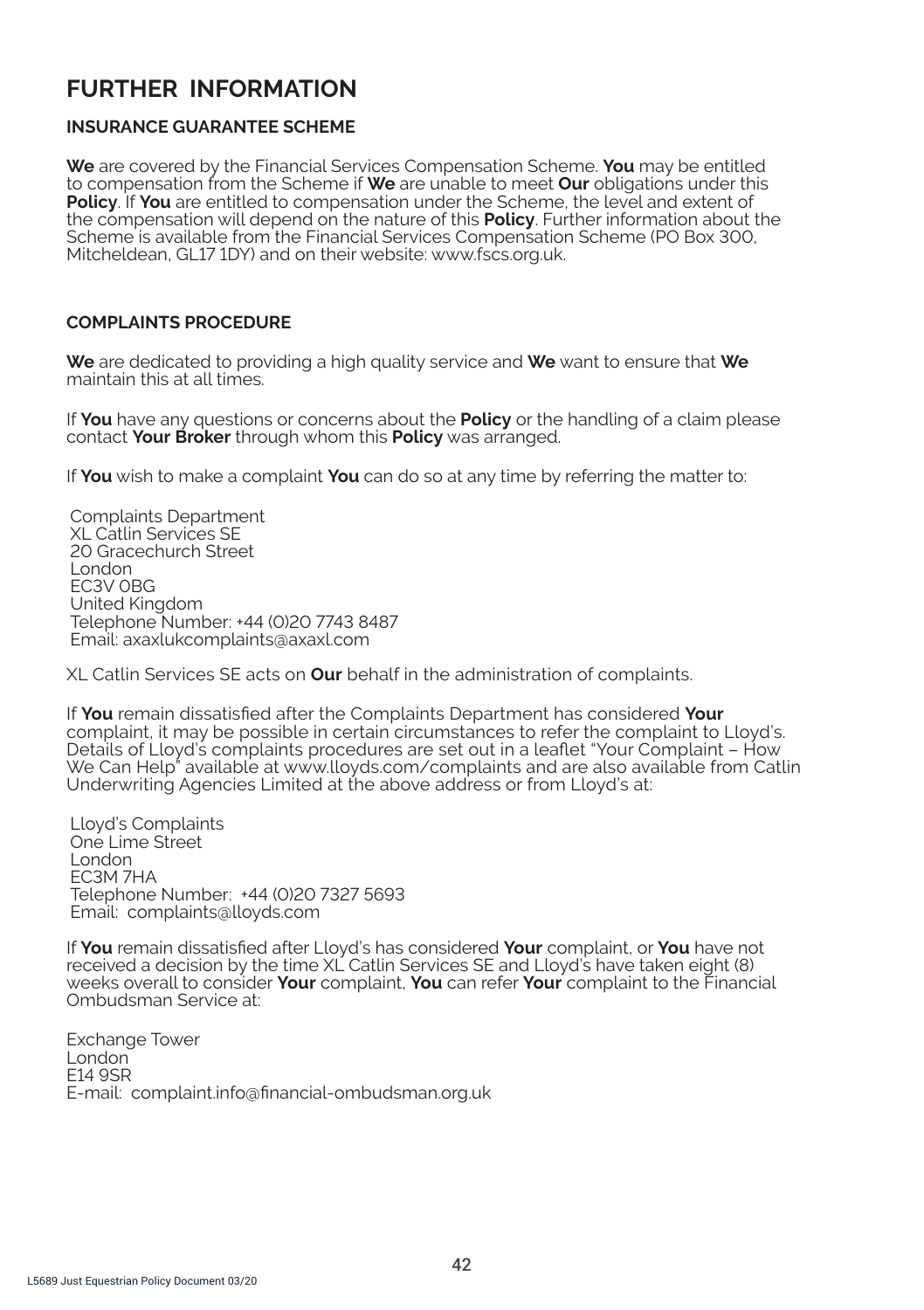# **From within the United Kingdom**

Telephone Number:

0800 0234 567 - calls to this number are free on mobiles and landlines 0300 1239 123 - calls to this number costs no more than calls to 01 and 02 numbers

### **From outside the United Kingdom**

Telephone Number: +44(0)20 7964 0500

Fax Number: +44(0)20 7964 1001

Text Number: 07860 027 586 Call Back Service

The Financial Ombudsman Service can look into most complaints from consumers and small businesses. For more information contact them on the above number or address, or view their website: www.financial-ombudsman.org.uk

The European Commission also provides an on-line dispute resolution (ODR) platform that allows consumers to submit their complaint through a central site, which will forward the complaint to the right Alternative Dispute Resolution (ADR) scheme. The ADR scheme for Catlin Underwriting Agencies Limited is the Financial Ombudsman Service, which can be contacted directly using the contact details above. For more information about ODR please visit http:// ec.europa.eu/odr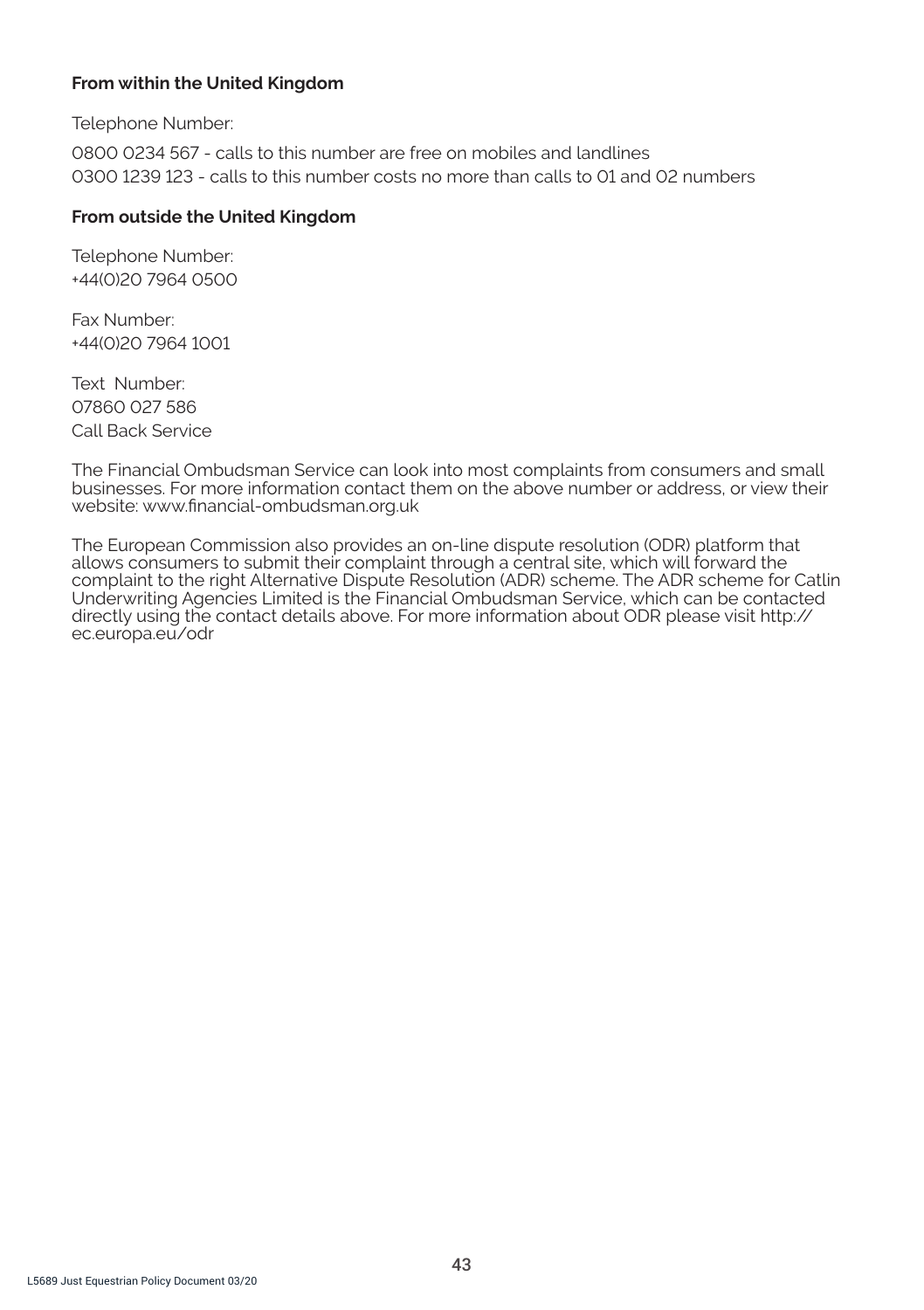**Notes**